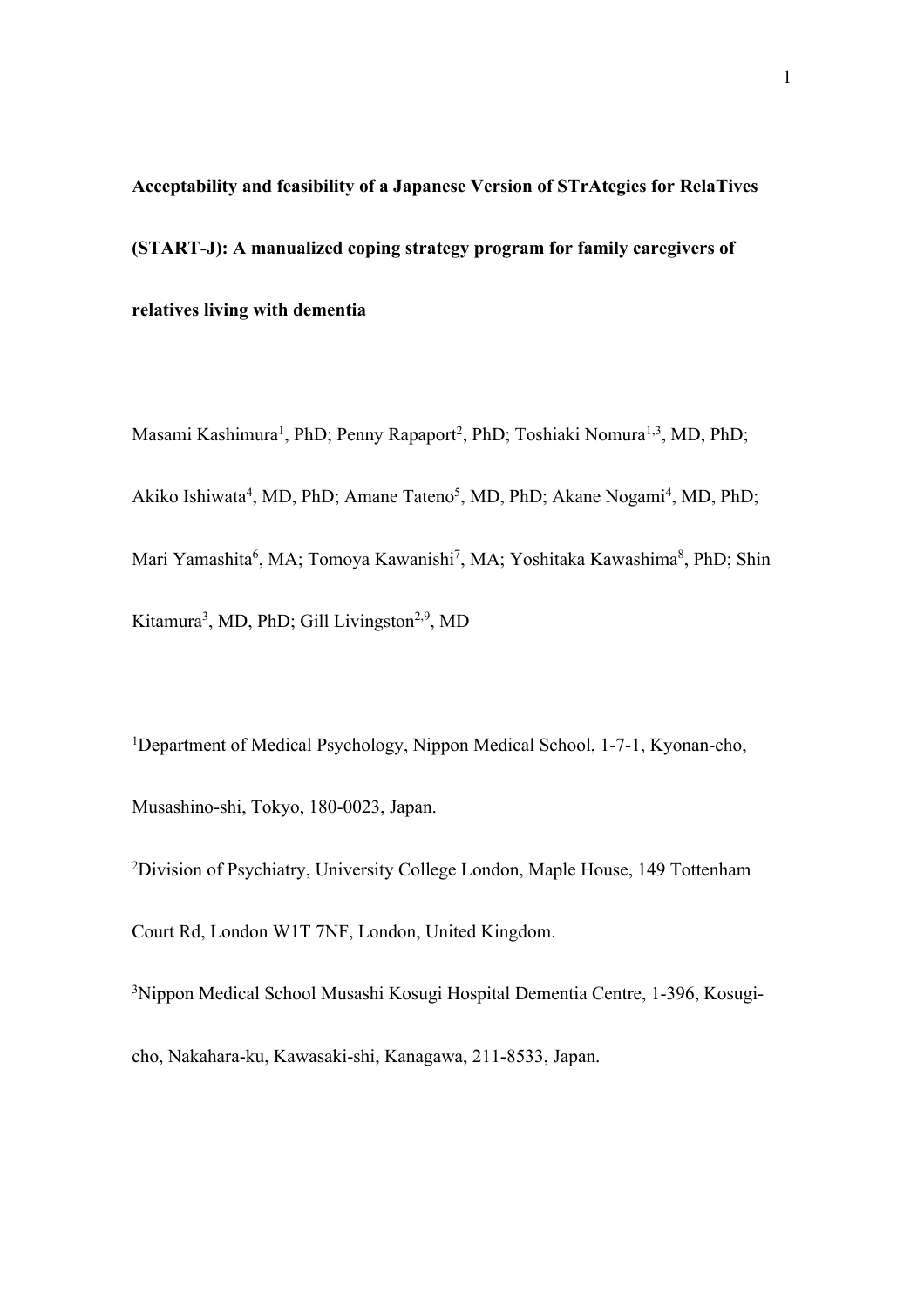4 Department of Neurology, Nippon Medical School, 1-1-5, Sendagi, Bunkyo-ku, Tokyo 113-8603, Japan.

5 Department of Psychiatry, Nippon Medical School, 1-1-5, Sendagi, Bunkyo-ku, Tokyo 113-8603 Japan.

6 Research Team for Social Participation and Community Health, Tokyo Metropolitan Institute of Gerontology, 35-2, Sakae-cho, Itabashi-ku, Tokyo, 173-0015, Japan. <sup>7</sup>Department of Clinical Psychology, Graduate School of Education, Naruto University of Education, 748, Nakashima, Takashima, Naruto-cho, Naruto-shi, Tokushima, 772- 8502, Japan.

8 Clinical Psychology Course, Department of Psycho-Social Studies, Scool of Arts and Letters, Meiji University, 1-1, Kanda-Surugadai, Chiyoda-ku, Tokyo, 101-8301, Japan. <sup>9</sup>Camden and Islington NHS Foundation Trust, 4 St Pancras Way, London NW1 0PE, United Kingdom.

# **Corresponding author:** Masami Kashimura

Department of Medical Psychology, Nippon Medical School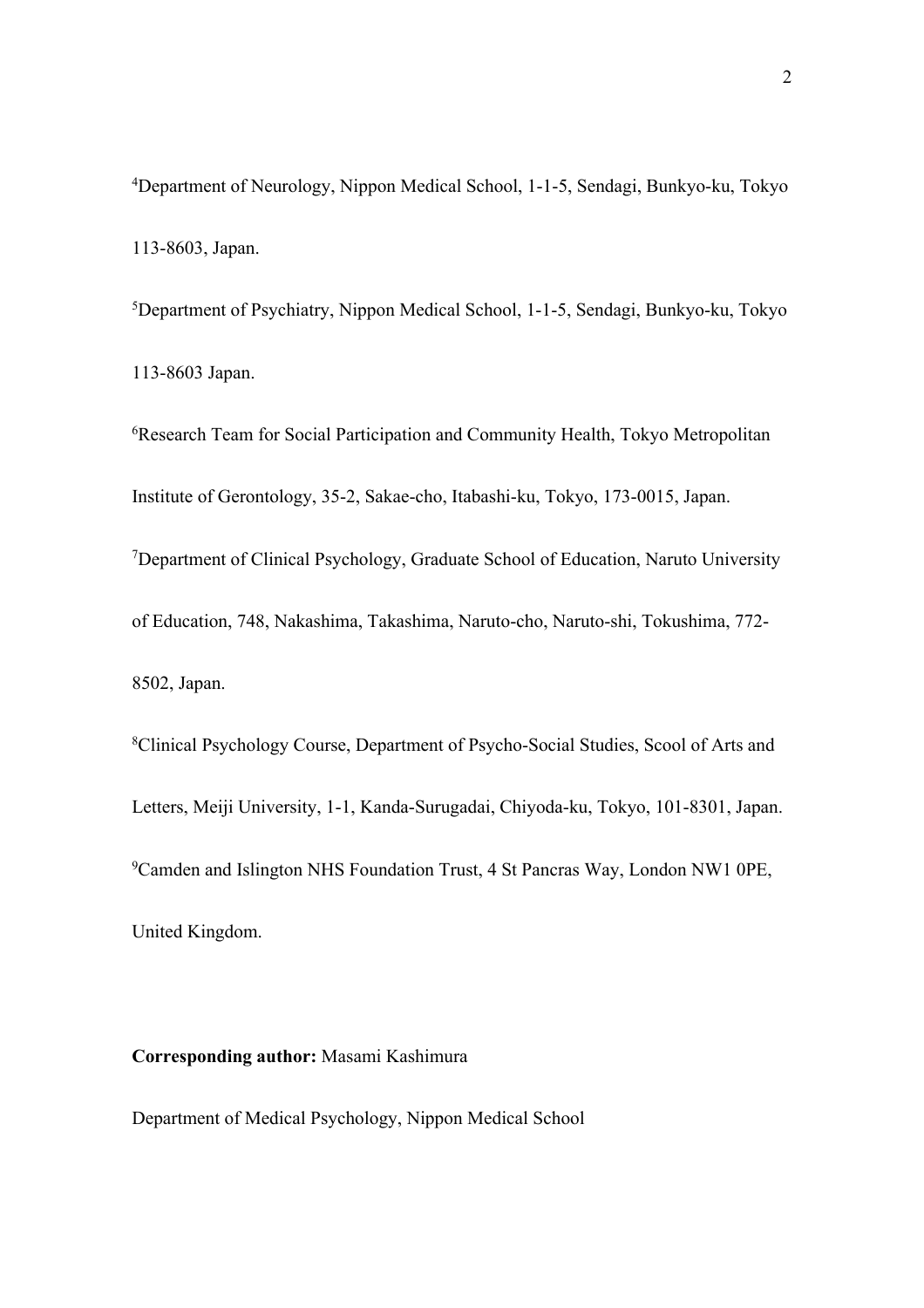Musashino, Tokyo, Japan

1-7-1, Kyonan-cho, Musashino-shi

Tokyo 180-0023, Japan

Tel: +81-422-34-3394

Email: muramasa@nms.ac.jp

# **Acknowledgements**

We would like to extend our appreciation to the participants and all staff in the

psychiatric outpatient service at Nippon Medical School Hospital and Musashi Kosugi

Hospital Dementia Center. We would also like to thank M. Araki, who is a clinical

psychologist, for her assistance with assessments and interventions.

# **Funding**

This study was supported by JSPS KAKENHI Grant Numbers JP26590165,

JP18K13356 and the 26th Pfizer Health Research Foundation.

#### **Declaration of Competing Interests**

The authors declare that there is no conflict of interest.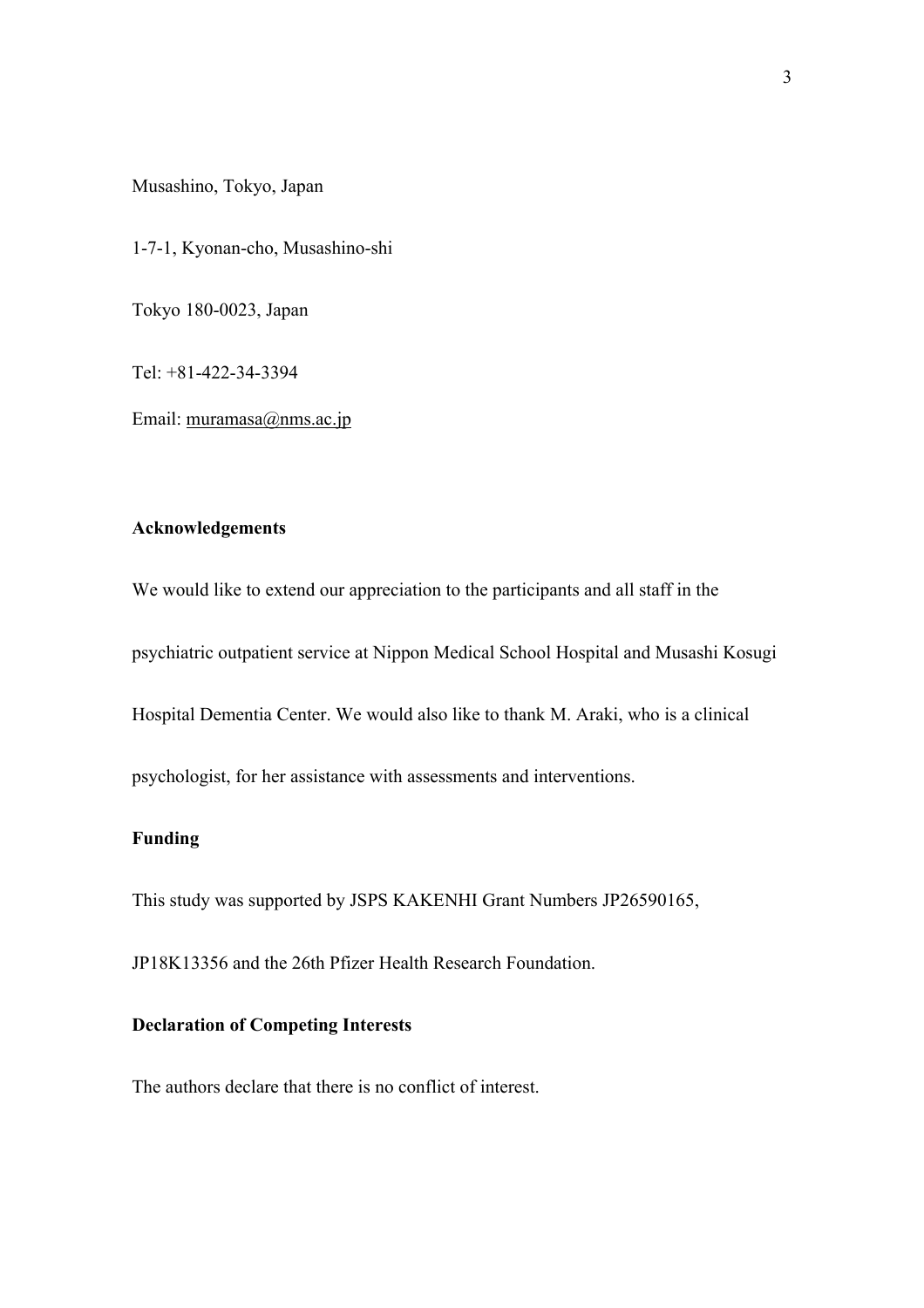# **Abstract**

The rising older population in Japan is associated with a rise in cases of dementia. Support for the increased number of family caregivers of people living with dementia is crucial, as caring may negatively affect a family caregiver's health. This study seeks to evaluate the feasibility and applicability of a recently developed Japanese version of START (STrAtegies for RelaTives). START is a psychosocial coping intervention program developed in the United Kingdom that has been shown to improve caregivers' mood and quality of life (QOL) in a randomized controlled trial. We made changes to START (e.g., idioms, linguistic nuance, and providing care insurance information suited for Japan) to make it culturally appropriate. Fourteen Japanese female family caregivers of relatives with mild dementia ( $n=10$ ) or mild cognitive impairment ( $n=4$ ) were referred to the study, but six were excluded owing to illness and busyness. This single-arm study had a before-after trial evaluating psychological outcomes including depression, anxiety, QOL, and subjective care burden. The acceptance retention and satisfaction rate suggest the feasibility and acceptability of the START program; 8/14 (>55%) eligible, prospective participants consented and were included in this study, all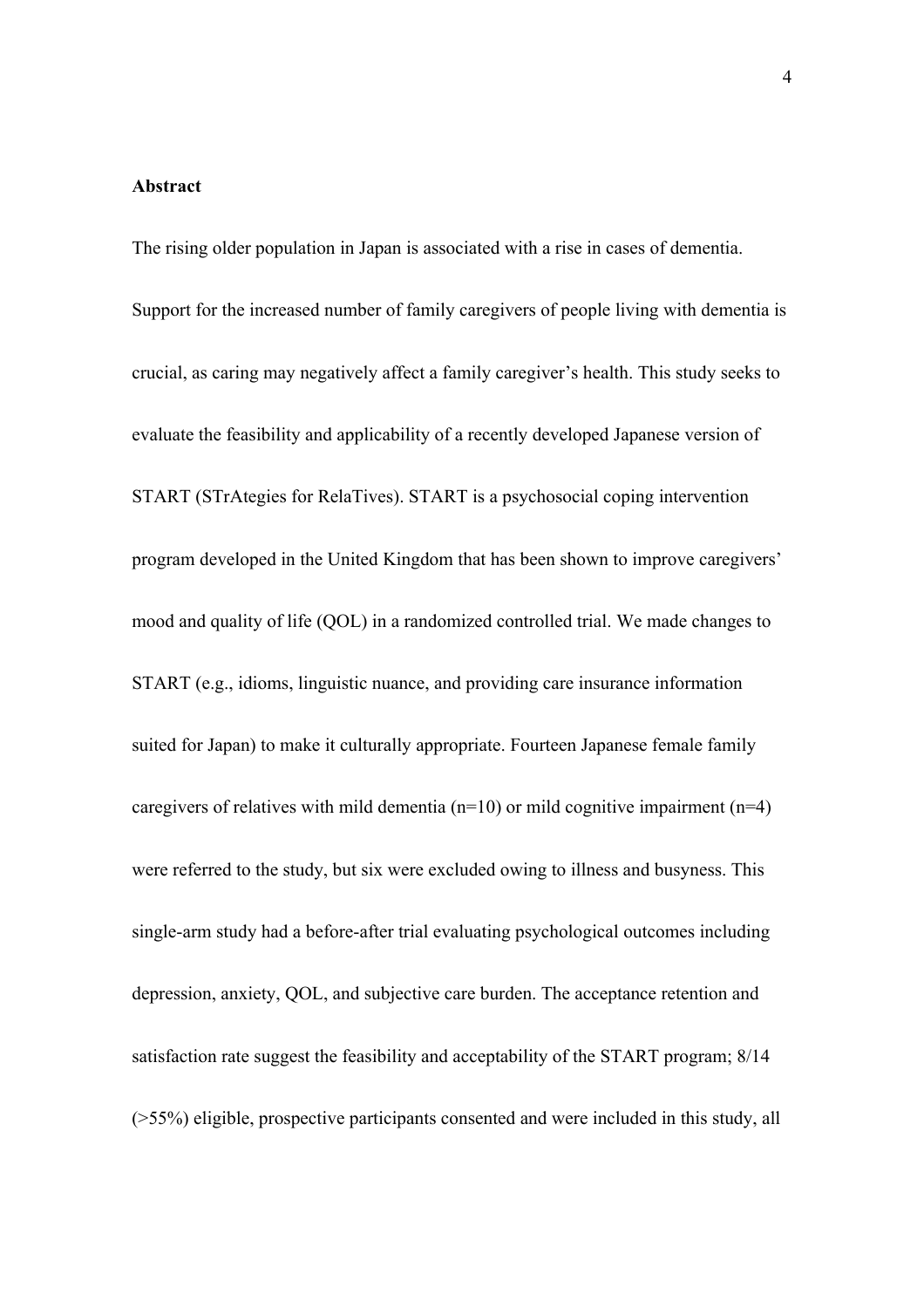(8/8) of whom completed all START sessions. The mean program satisfaction score was  $30.25$  (SD = 2.25) out of a potential 32. The results suggest that it is feasible and acceptable to deliver START in Japanese and based on the results of analysis using a linear mixed model, there is initial indication that the intervention improved family caregivers' QOL, depressive symptoms, and care burden.

*Keywords:* START, dementia, family caregiver, care burden, psychoeducation

## **List of Abbreviations**

- CBT Cognitive Behavioral Therapy
- CSQ-8 Client Satisfaction Questionnaire
- CWC Coping With Caregiving
- HADS Hospital Anxiety and Depression Scale
- HADS-A Hospital Anxiety and Depression Scale-Anxiety
- HADS-D Hospital Anxiety and Depression Scale-Depression
- J-ZBI\_8 Zarit Caregiver Burden Interview-the short version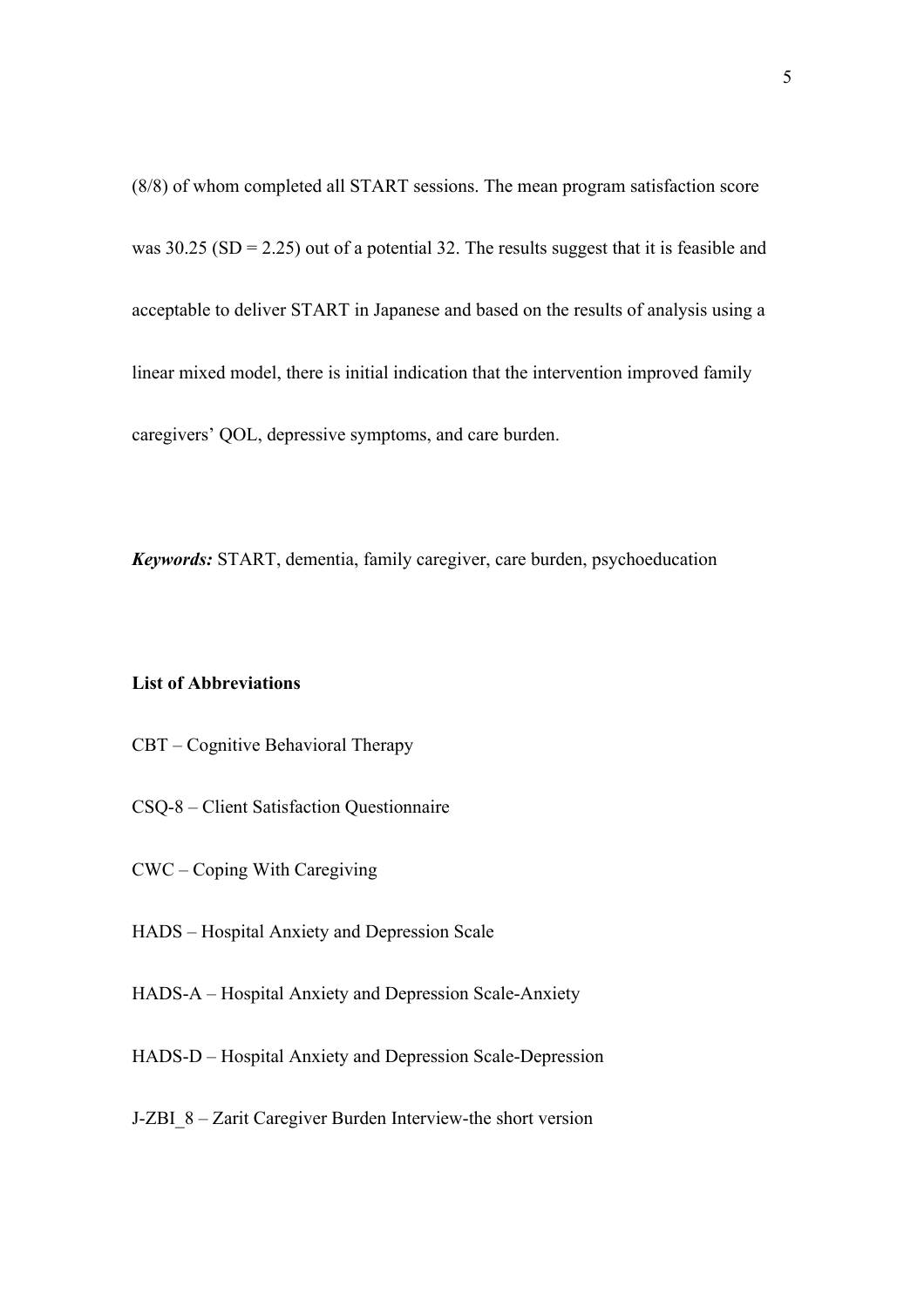- MCI Mild Cognitive Impairment
- MINI Mini-International Neuropsychiatric Interview
- MMSE Mini-Mental State Examination
- NPI-B Neuropsychiatric Inventory-Caregiver's Burden
- NPI-Q Neuropsychiatric Inventory Questionnaire
- PHQ-9 Patient Health Questionnaire
- QOL Quality of Life
- RCT Randomized Controlled Trial
- SF8 Short Form 8 Health Survey
- SF8-MCS Short Form 8 Health Survey-Mental Component Summary
- SF8-PCS Short Form 8 Health Survey-Physical Component Summary
- SF36 Short Form Health Survey
- START StrAtegies for RelaTives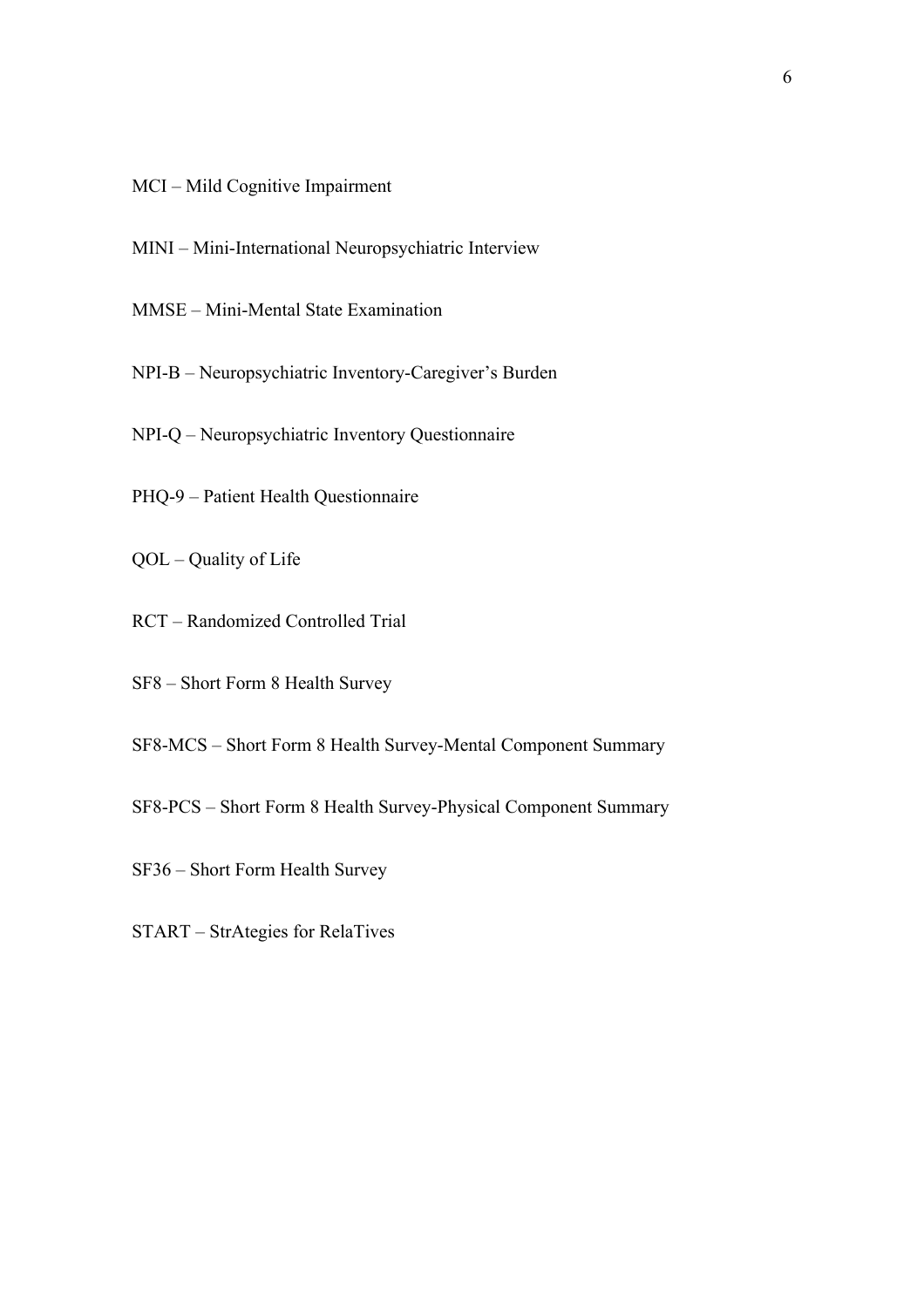## **Background**

The World Alzheimer Report 2015 reported that 46.8 million people worldwide are currently living with dementia, including 22.9 million in Asian countries with a crude estimated prevalence of 4.7% (Prince et al., 2015). The number of people with dementia in Japan has been increasing as the population ages; it is predicted that the number of people living with this condition will reach 7 million in 2025 (Ninomiya, Kiyohara, Ohara, & Yonemoto, 2015), with one in five older people in Japan living with dementia. There are, therefore, more family caregivers caring for relatives living with dementia, and they experience a high level of depressive symptoms and low quality of life (QOL) (Takai et al., 2009). This is in line with international studies that show that family caregivers commonly experience psychological distress such as anxiety and depression (Mahoney, Regan, Katona, & Livingston, 2005) and that these, in addition to an increase in distress and burden, are related to family members' having higher levels of neuropsychiatric symptoms of dementia, which are related to a decrease in caregivers' psychological well-being (Pinquart & Sörensen, 2003). Moreover, a third of family caregivers have reported acting abusively (Cooper, Selwood, & Livingston,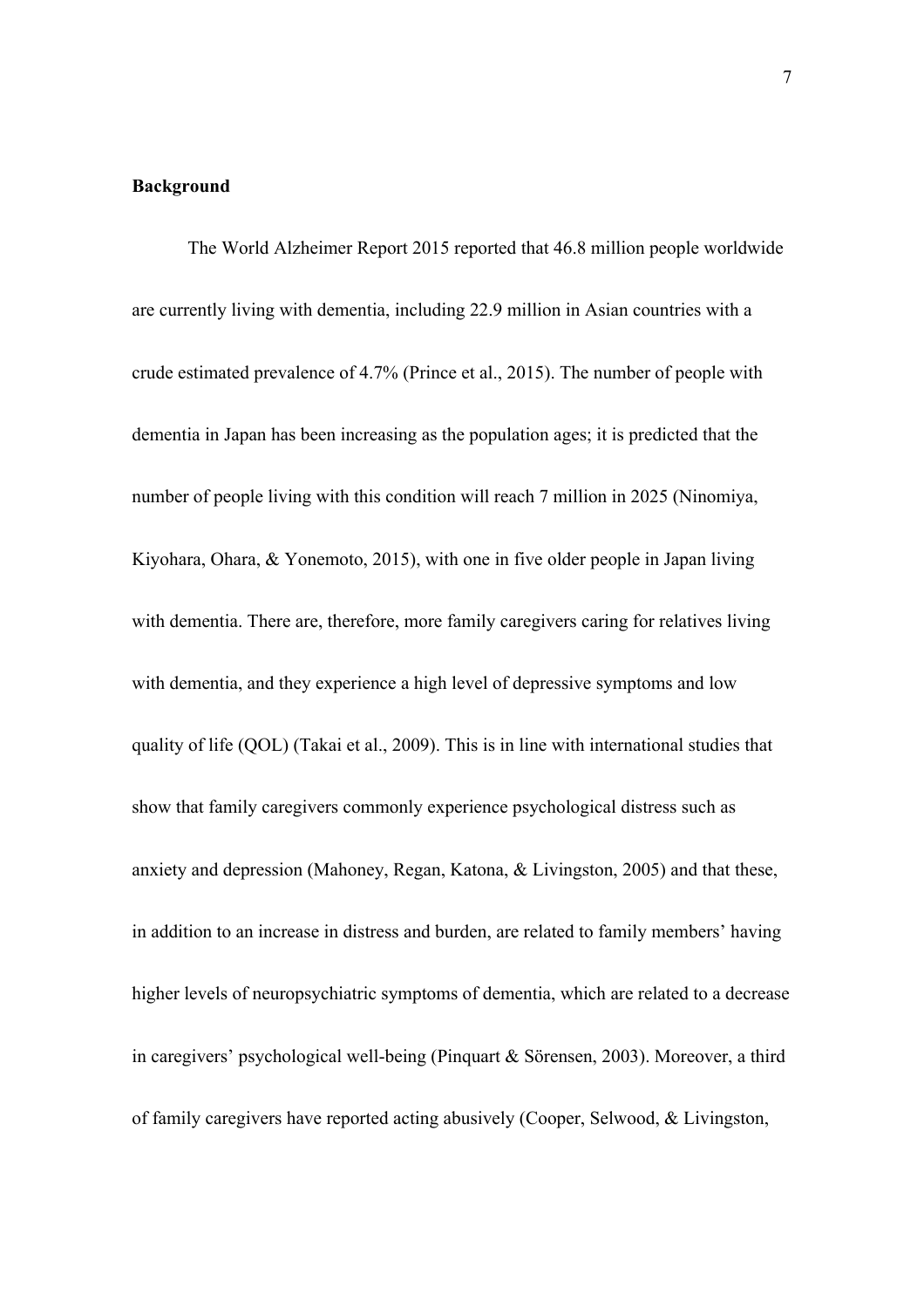2008) and this abusive behavior by family caregivers increased over time and that such behavior was predicted by anxiety and depression (Cooper, Blanchard, Selwood, Walker, & Livingston, 2010).

The Japanese Health, Labour and Welfare Ministry adopted a plan to strengthen support for older people living with dementia and their families in 2015 (Ministry of Health, Labour and Welfare, 2016); the plan entails a comprehensive initiative to accelerate measures for the support of people living with dementia. The basic concept is to establish a society where people living with dementia can lead a life of dignity in comfortable and familiar surroundings for as long as possible. The plan is not only to raise public awareness and promote understanding of dementia, but also to support people living with dementia and their caregivers in an effort to prioritize both their standard of living with dementia and that of their families. However, there is currently little support available for caregivers in Japan. Any existing support has centered on family support groups and dementia cafes. These interventions have not been evaluated in Japan therefore their effectiveness remains uncertain. Therefore, clinical studies on helping family caregivers in Japan are essential.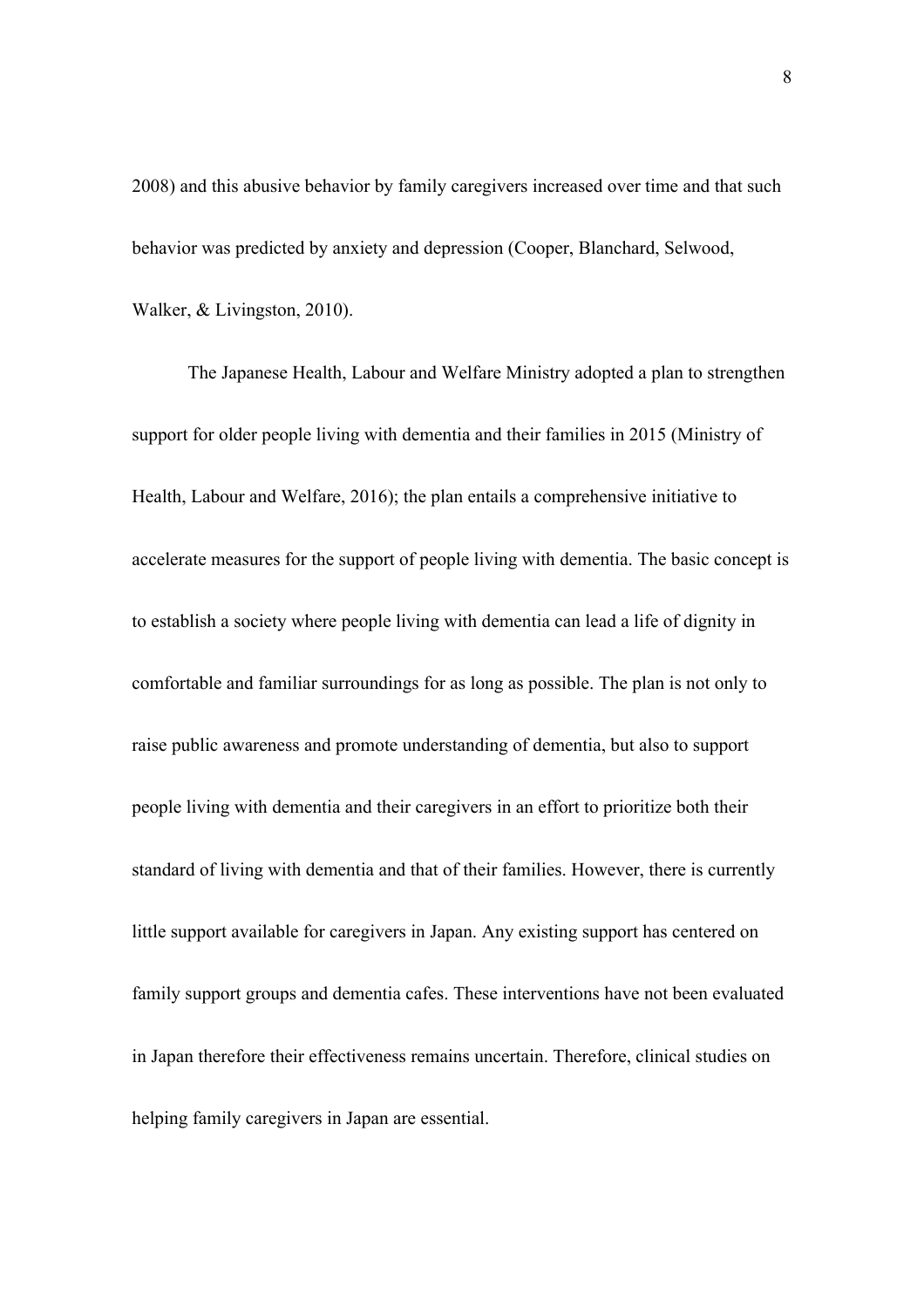In some countries, effective psychosocial interventions for family caregivers of relatives living with dementia have been developed, but overall, most evidence for interventions for caregivers has shown that they are not effective (Patnode et al., 2019). Two psychoeducational groups called Coping With Caregiving (CWC; Gallagher-Thompson et al., 2003) and Project CARE (Gonyea, O'Connor, & Boyle, 2006), aimed at alleviating caregivers' psychological distress and care burden, are based on the principles of a cognitive behavioral approach. These group-format interventions can facilitate mutual support provision among participating caregivers and can be costeffective. However, these interventions cannot address complex problems resulting from the diverse needs of individual families (Spijker et al., 2008).

Group-format psychosocial intervention programs include peer support (Laakkonen et al., 2016) and some have evaluated cost-effectiveness (Hopkinson, Reavell, Lane, & Mallikarjun, 2018), as well as overall efficacy (Dickinson et al., 2017). However, a group format makes it difficult to address the personalized needs of caregivers. Moreover, some caregivers might not be able to discuss their concerns as openly in this format due to stigma in the Japanese context.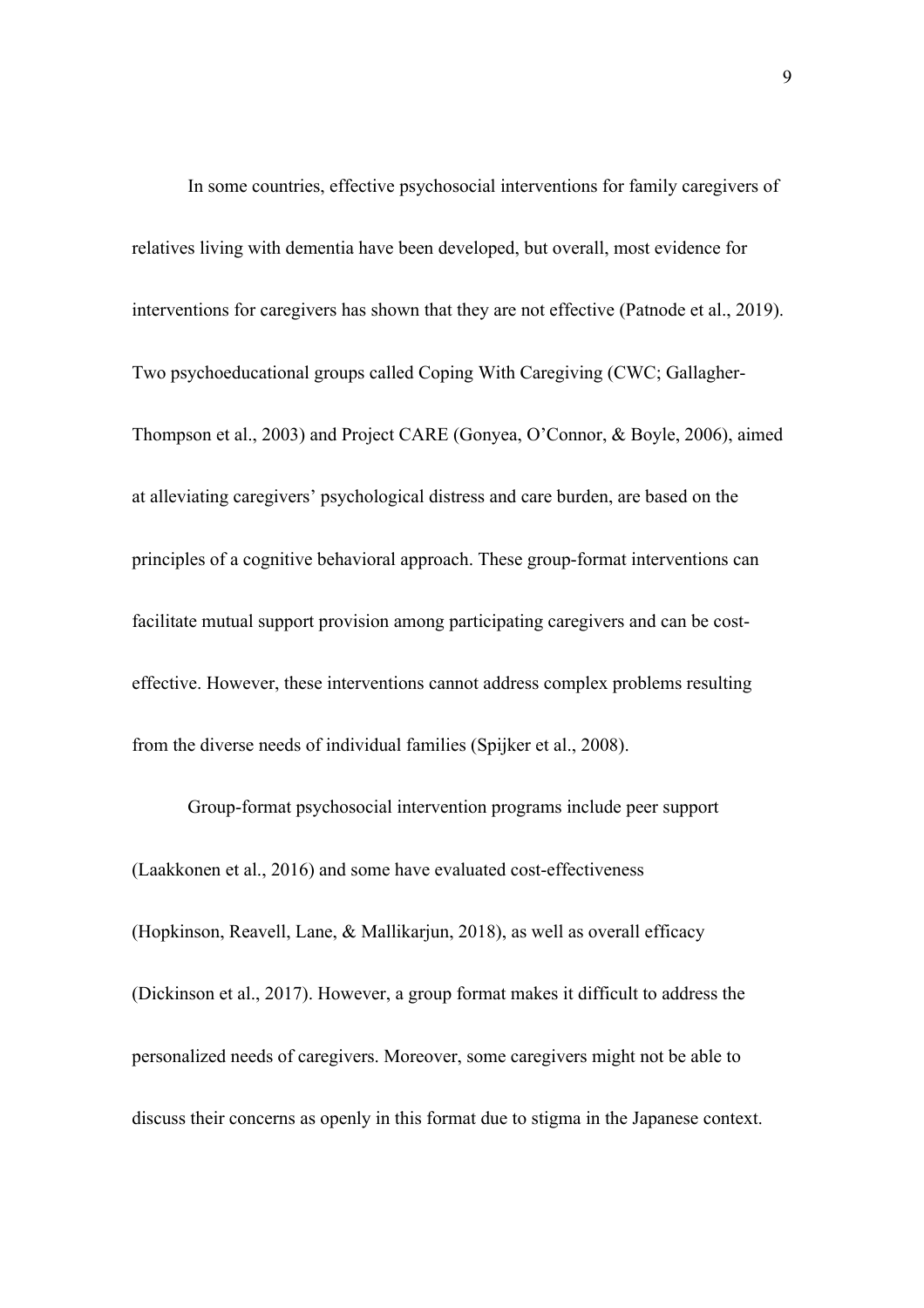Although the Japanese government has been engaging in educational activities on dementia and considering support for people living with dementia and their caregivers, stigma about dementia among people in Japan remains commonplace (Aihara, Kato, Sugiyama, Ishi, & Goto, 2016). Therefore, family caregivers may be reluctant to share their relative's diagnosis of dementia or to discuss their experiences of dementia. Thus, an individualized program may prove a good fit for Japanese family caregivers.

In the United Kingdom (UK), an effective psychosocial program for family caregivers of relatives living with dementia called START (STrAtegies for RelaTives) has been developed. This program, which draws from CWC, is individualized and requires active participation. In a randomized control trial, the program reduced caregivers' anxiety and depression, improved their QOL, and was cost-effective (Knapp et al., 2013; Livingston et al., 2013), and these effects were sustained two and six years after the intervention (Livingston et al., 2014; Livingston et al., n.d.). Individualized therapies for caregivers seem to be the most effective in delaying the admission of care recipients to a care facility and are more efficacious than group interventions in reducing caregivers' morbidity (Selwood, Johnston, Katona, Lyketsos, & Livingston,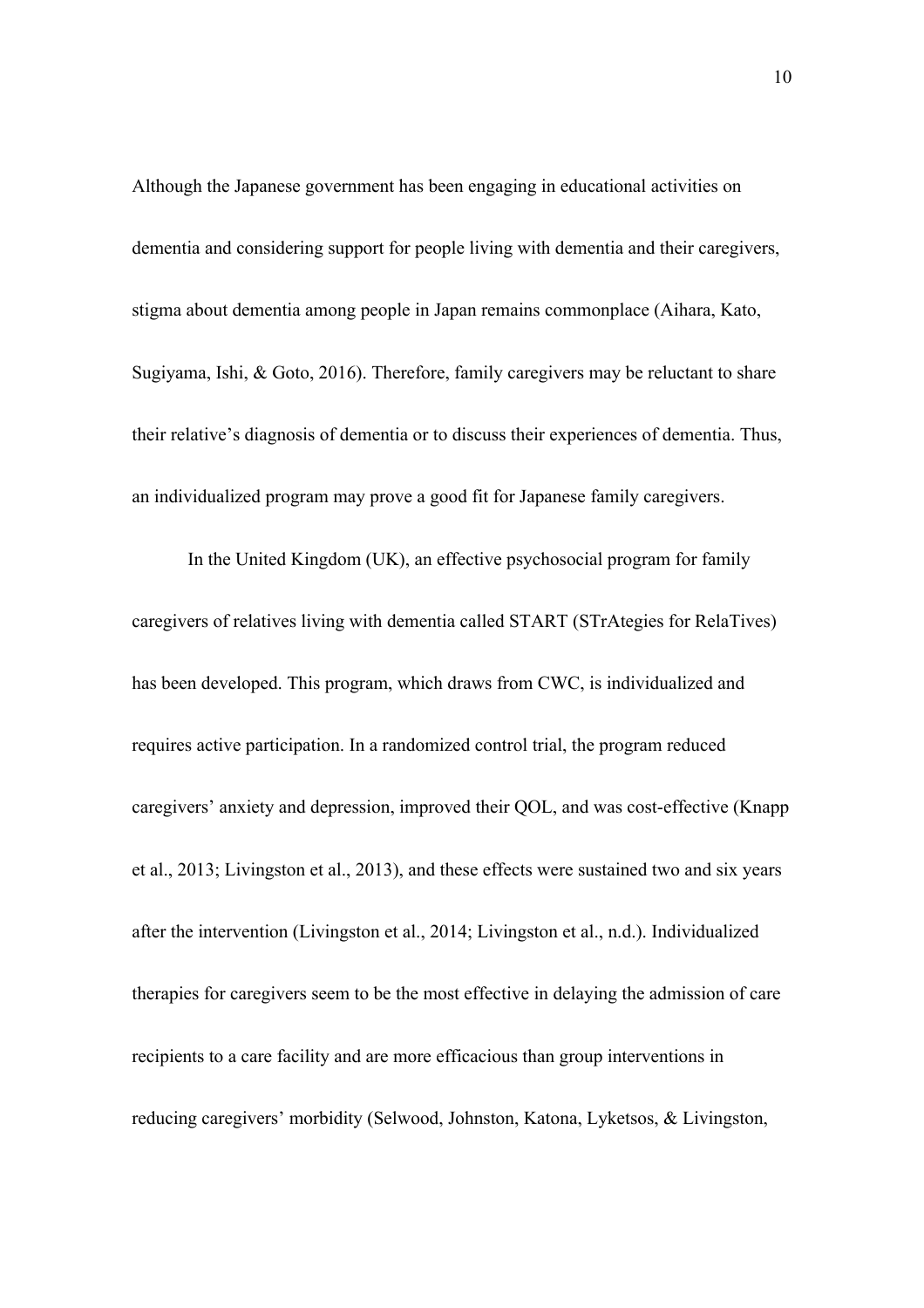2007; Spijker et al., 2008). Although the original START study did not include it, mild cognitive impairment (MCI) is also associated with neurobehavioral symptoms and memory problems, and caregivers of relatives with MCI also experience a burden of care (Hayashi et al., 2013). Therefore, family caregivers of those with MCI could also benefit from interventions.

Before this study, we administered the Japanese version of START (START-J) to a Japanese family caregiver whose mother was diagnosed with dementia in a single case study. The results suggested that the program reduced the caregiver's care burden and depressive and anxious symptoms and improved her QOL (Kashimura, Nomura, Ishiwata, & Kitamura, 2018). However, this was only a single case report. Thus, in the present study, we aimed:

> 1. to test the feasibility and acceptability of START-J with many caregivers whose relatives were diagnosed with either dementia or MCI in START-J.

We defined this as  $1$ ) >50% of referrals would be recruited into the study, 2) the follow-up rate would be  $>80\%$ , 3) attendance would be  $>5$  sessions as adherence, based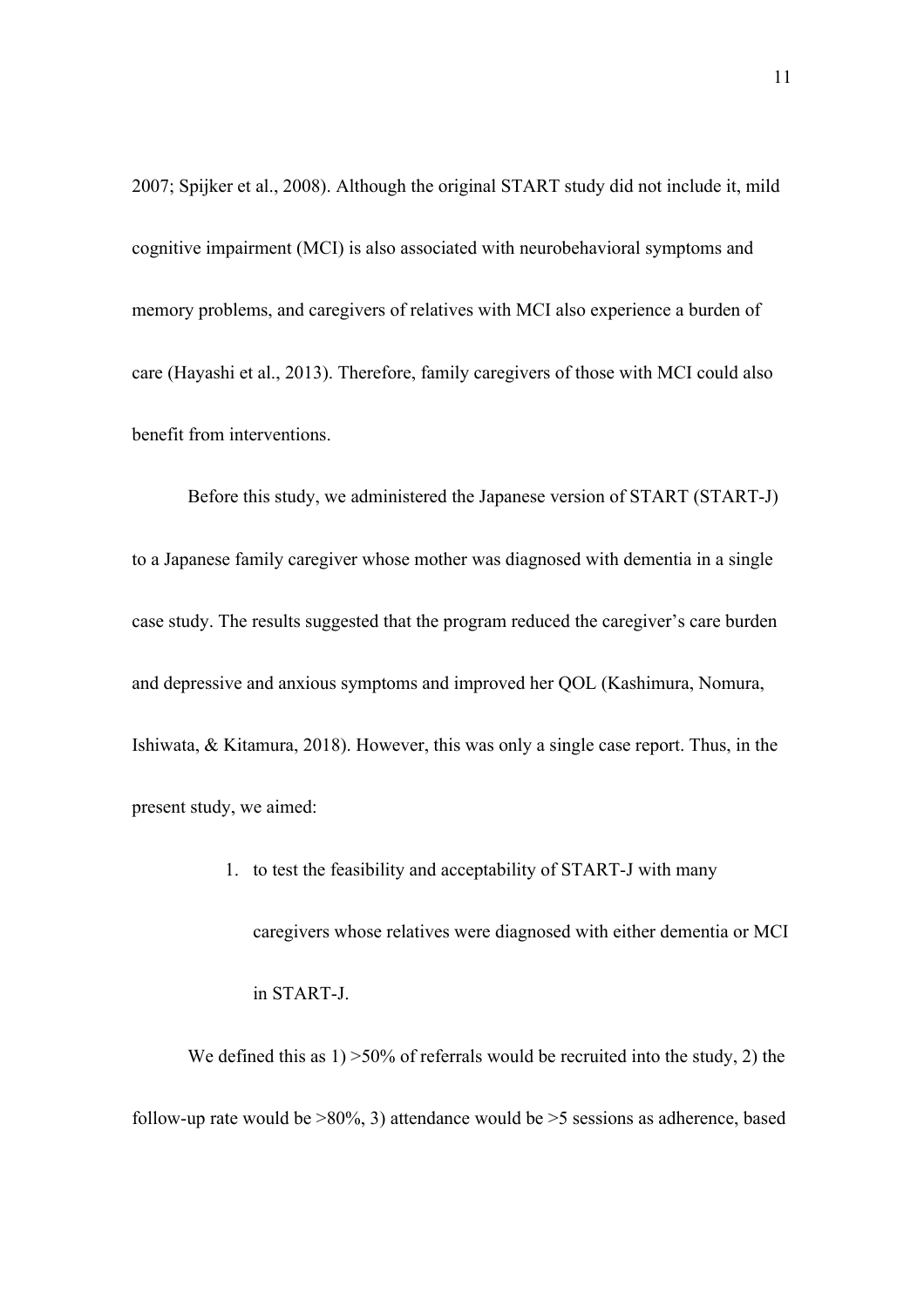on a previous feasibility study (Livingston et al., 2018), and 4) the participants had a positive opinion of the intervention.

- 2. that intervention could be delivered with fidelity.
- 3. that we would be able to collect outcome measures and that these would show outcomes in line with the START efficacy RCT for mood and QOL.

# **Methods**

#### *Participants*

We recruited family caregivers who were all Japanese and had relatives with a diagnosis of dementia or MCI. The inclusion criteria for participation in this study were: 1) caring for relatives living with dementia or MCI and staying with them for >3 days a week for a total of >10 hours a week; 2) being aged 20-90 years; 3) experiencing care burden and any somatic or mental complaints; 4) having had a conflict-ridden relationship with a relative who needed care and a desire to improve it; 5) being able to participate in more than two-thirds of the program; 6) being able to perform homework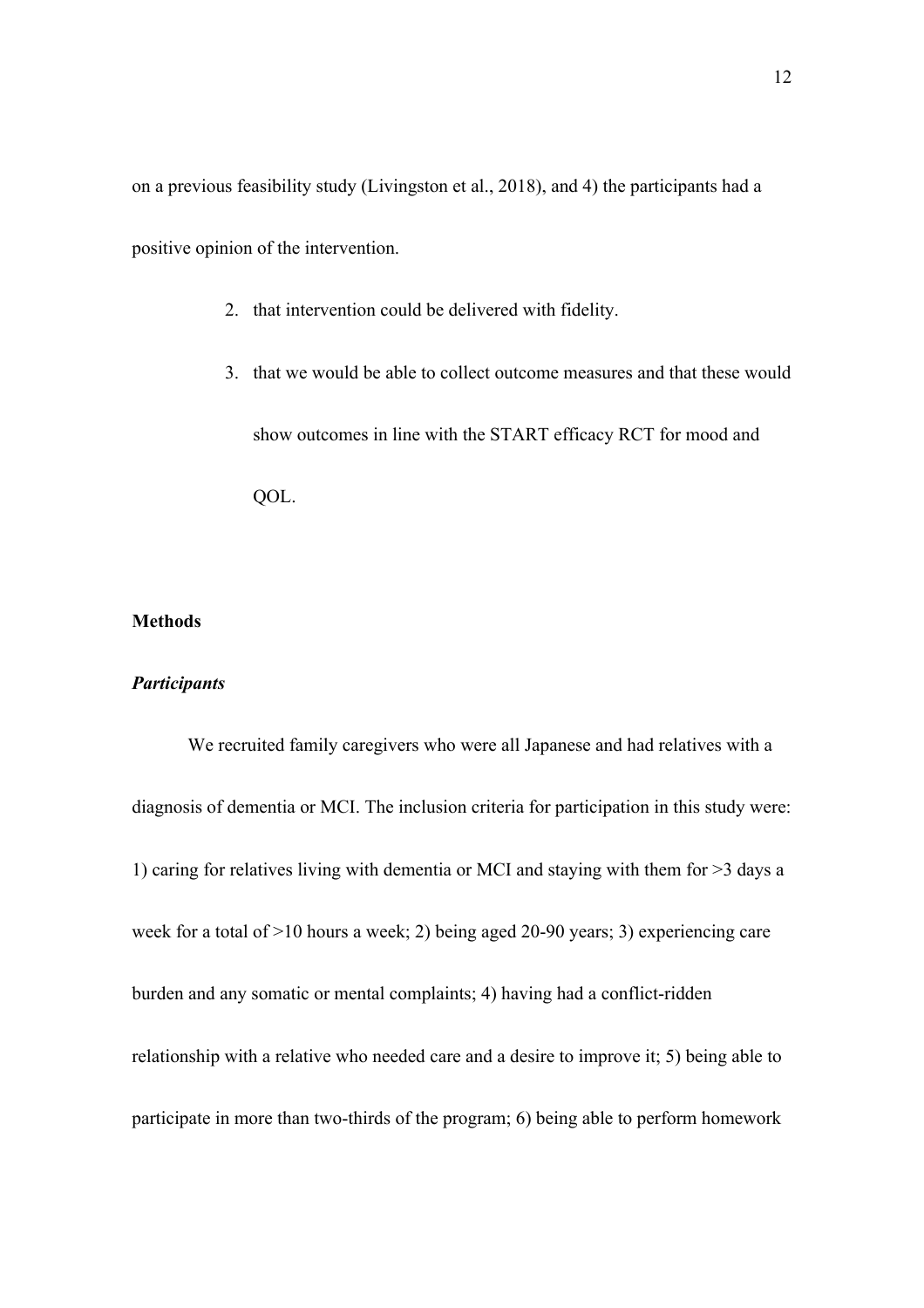at home for >30 minutes every day; 7) residing within visiting distance of the hospital; and 8) speaking Japanese. The exclusion criteria were: 1) having any severe, lifethreatening physical condition or a severe mental disorder such as schizophrenia, bipolar disorder, substance-related disorder, or a Cluster A personality disorder; 2) having been given less than a year to live due to any diseases such as cancer; 3) indicating an inability to continue participating in the study due to other commitments, lack of motivation, dyslexia, difficulty with comprehension of the program, or severe cognitive decline before commencement of the program; 4) hospitalization due to severe depression or anxiety, self-injury, or suicide attempts; and 5) having already participated in another structured psychological therapy. These criteria differed from the original START study, which was a pragmatic trial including any family caregiver who was in the geographic area (Livingston et al., 2013). However, we decided to set these more detailed criteria, as this study was the first trial of START-J and we thus desired to conduct it with the utmost care and caution.

#### *Setting and Procedure*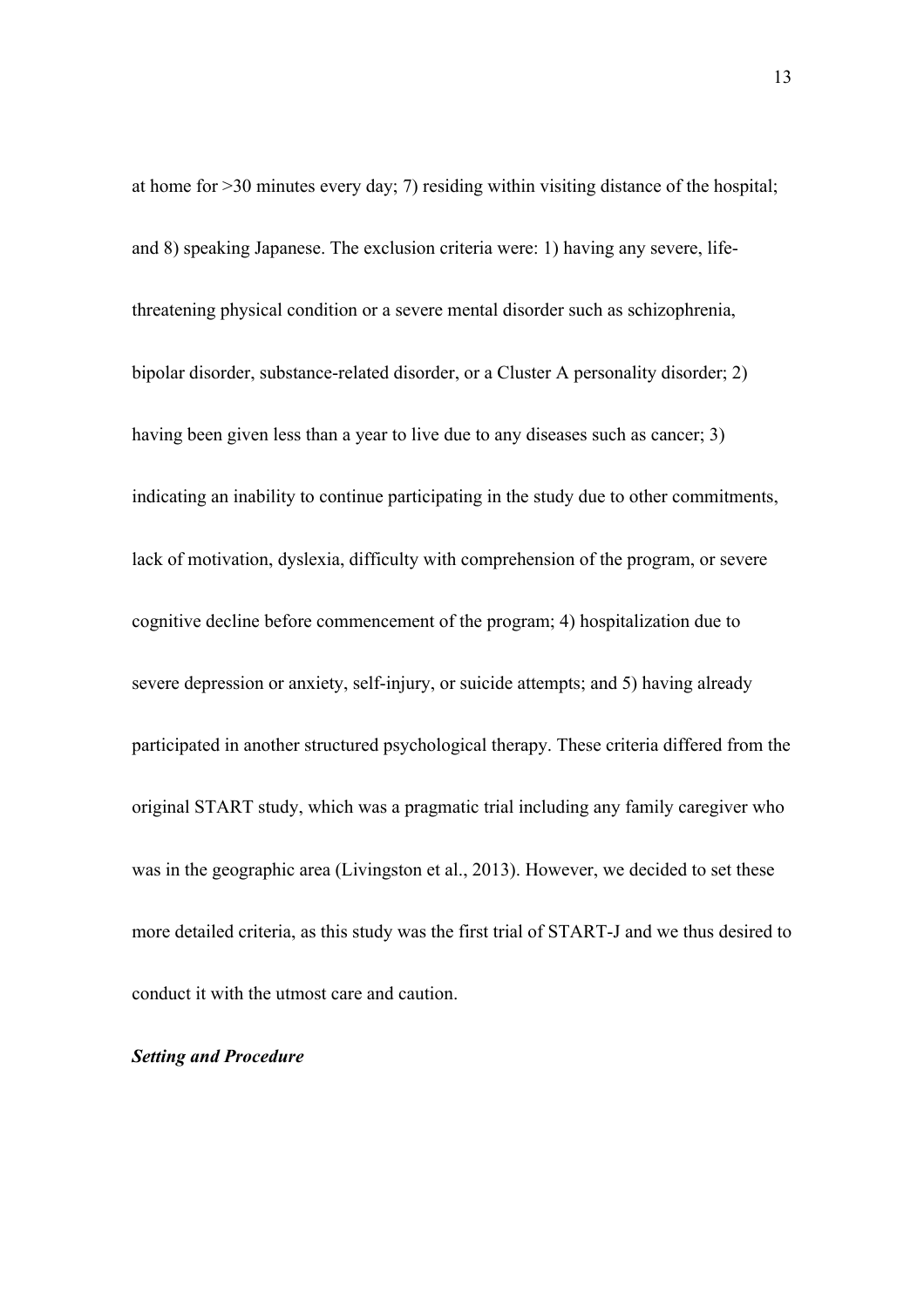This study was a single-arm pre/post design (Figure 1). We conducted the trial with family caregivers at a psychiatric outpatient department of XXX Medical School Hospital (the monthly average number of outpatients in the psychiatric department of the hospital was approximately 2,300; of these, the proportion of patients with dementia or MCI was 3.69%), without their care-receiving relatives with dementia or MCI being present. Typically, family caregivers can receive the START sessions at a place of their choosing (usually their own homes) (Livingston et al., 2013), but outreach psychology services were not yet available in Japan, so we conducted the program at an outpatient service. Doctors (i.e., psychiatrists and neurologists) of the relatives with MCI or dementia referred the family caregivers.

# *Ethical Approval*

The Ethics Committee of Nippon Medical School Hospital approved this study (27-01-543), and the participants gave written, informed consent for participation and this publication prior to commencement of the program. The study procedures were conducted in accordance with ethical standards as per the Declaration of Helsinki (as revised in Brazil, 2013; World Medical Association, 2013).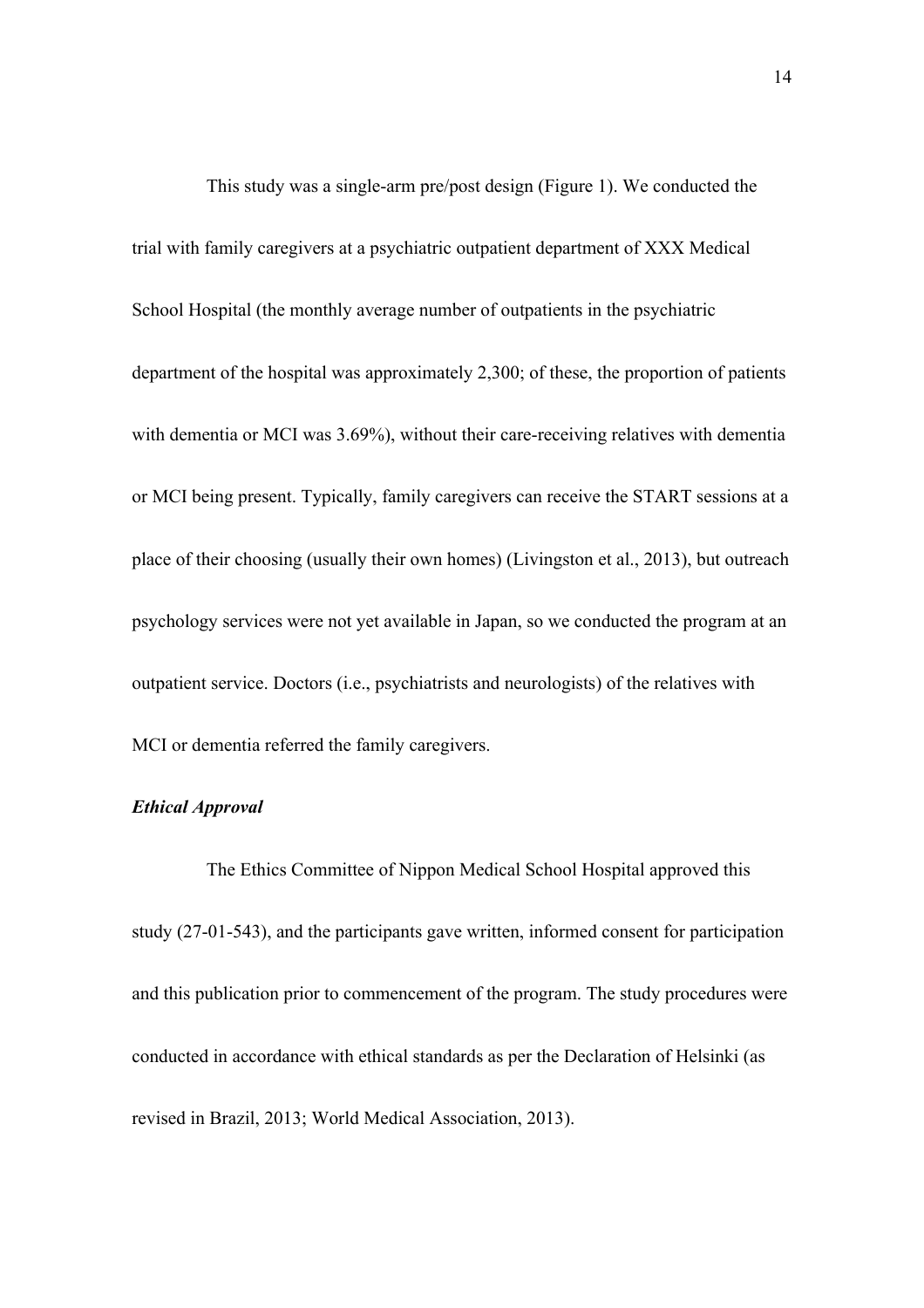The study team approached the participants who showed initial interest in the study and provided them with information on the study (e.g., its purpose, program content, potential benefits of participating, duration, and time commitment per month). At this point, those eligible and wanting to participate gave written informed consent  $(N=8)$ .

[Insert Figure 1.]

Those agreeing to participate in this study were referred to a psychologist who was part of the assessment staff and subsequently completed baseline assessment before conducting START-J. Participation in this trial was provided at no cost because it was for research purposes. In addition, round-trip transportation allowances for each session and rewards (3,000 yen) for each assessment (total 3 times; pre, post, 6-month followup) were provided to participants. This was explained to them before their informed consent was obtained.

## *Intervention*

START is an individualized and manualized coping program aimed at improving the mental health of family caregivers of relatives living with dementia. The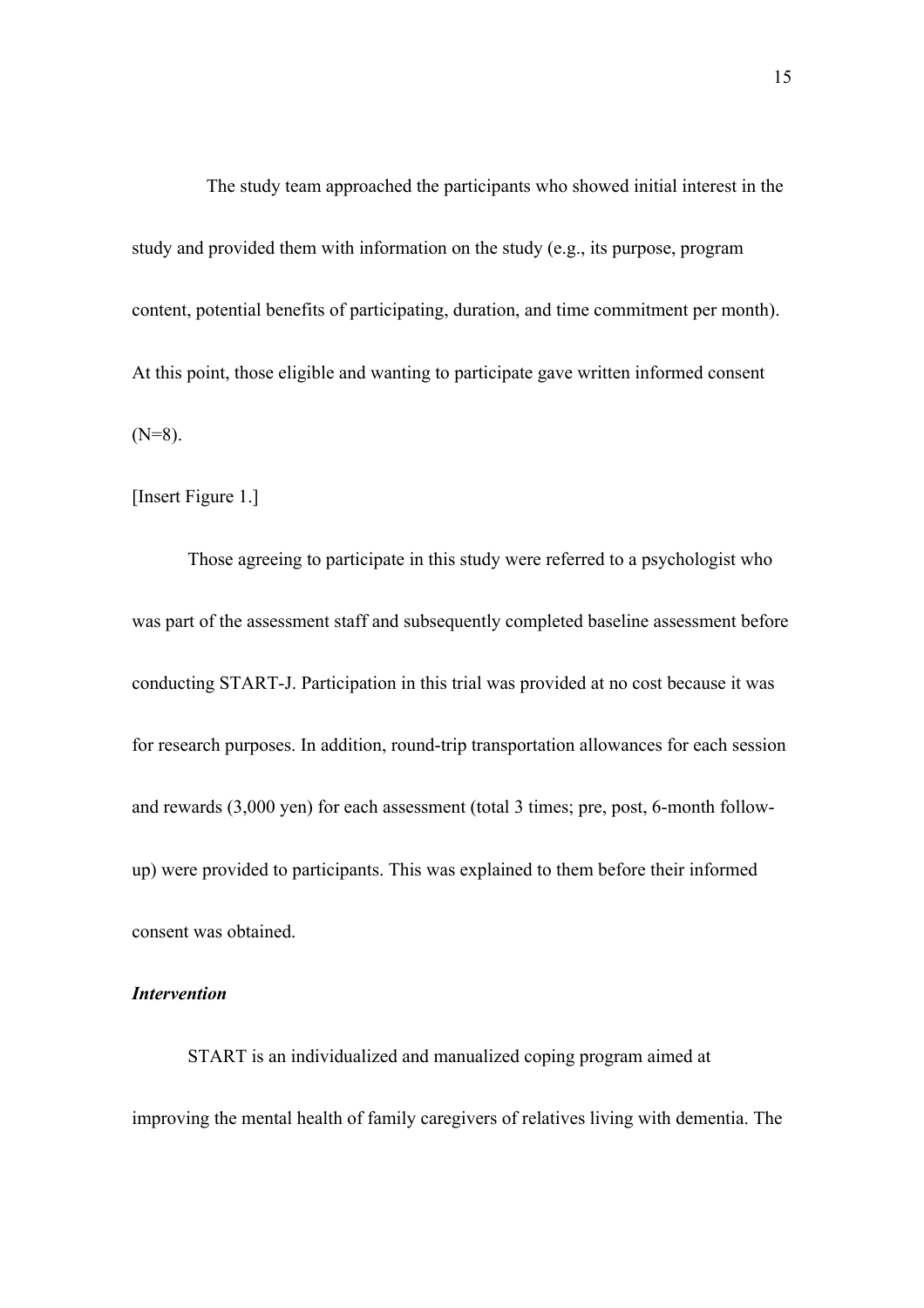START manual (Livingston et al., 2013) was translated after obtaining permission from the original authors (Kashimura et al., 2018). We translated the START manual from English to Japanese using an interactive consensus process (Douglas & Craig, 2007), that is, a parallel translation approach. Independent translators who were native Japanese speakers, able to speak and read English, and clinical psychologists, psychiatrists, or neurologists who specialized in geriatrics performed their own translation of the same manual. After completing each translation, two committee meetings were held to obtain a consensus for the final translated version of the START-J manual. Generally, the linguistic and cultural context between different languages and countries should be considered in the translation process; however, this manual was very familiar to the Japanese translators because START is informed by cognitive behavioral therapy (CBT), which is commonly used in Japan. In addition, almost all explanations, descriptions, and case examples shown in the original START manual were deemed to fit. However, Session 6 focuses on providing information about future care options and available services to support older people and there are differences in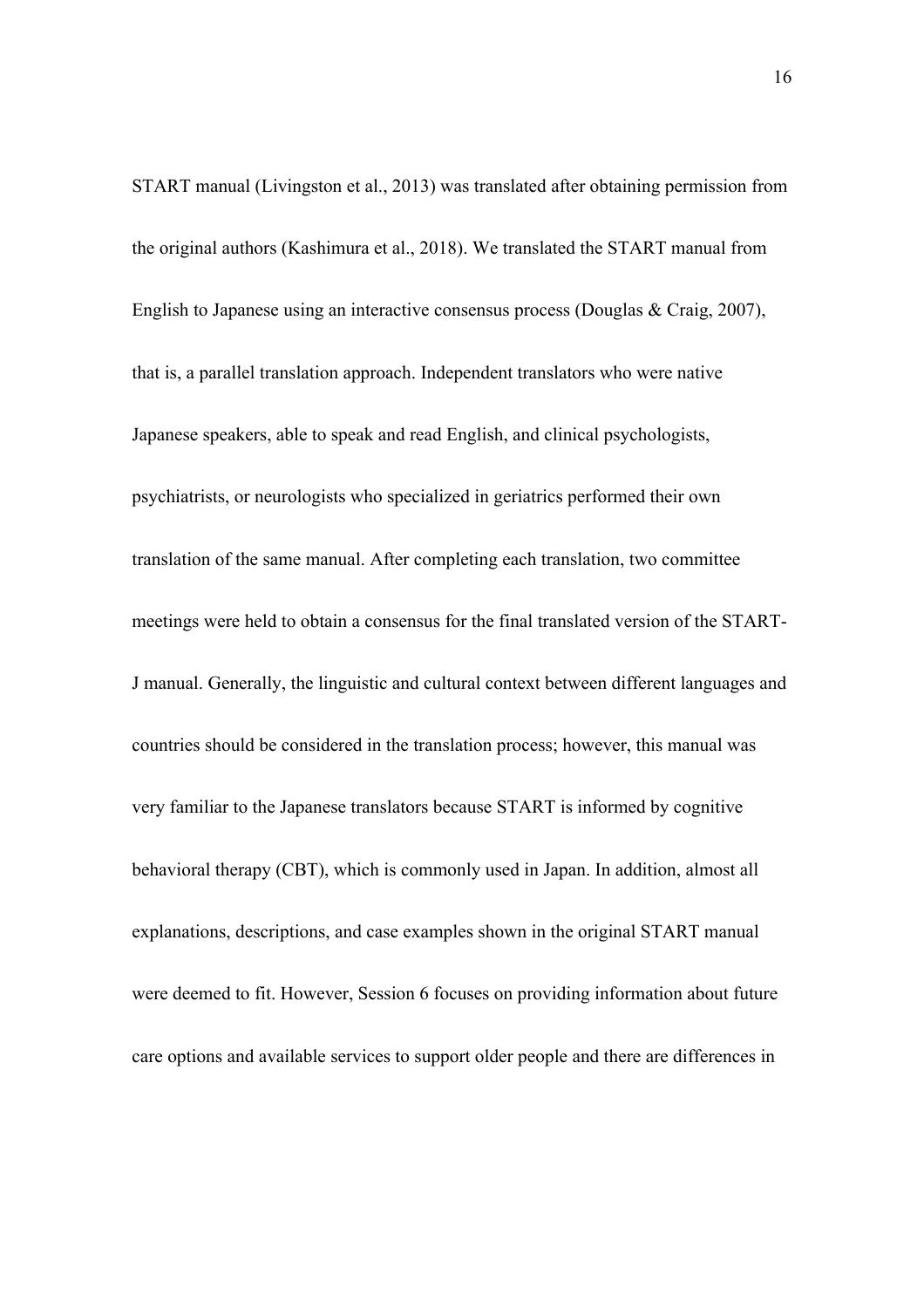the health insurance systems between the UK and Japan. After receiving approval from the original author, we modified this session accordingly.

As in the original program, START-J consisted of eight sessions (Table 1). The program involves several interventions, such as psychoeducation, behavioral analysis, cognitive restructuring, communication skills, and behavioral activation. Additionally, there are seven types of relaxation training, including breathing, imagery technique, and stretching to relieve stress at the end of each session. We set 60 to 90 minutes for each session based on the time the sessions in the initial study took Livingston et al.'s (2013) and adapted each session time in response to the need of participants in that specific circumstance. START does not need to be delivered by clinical psychologists, although it was necessary for professionals who were knowledgeable about START to train the individuals who conducted the program. In the original START RCT (Livingston et al., 2013), non-clinically trained staff delivered the program with good levels of effectiveness and intervention fidelity.

[Insert Table 1.]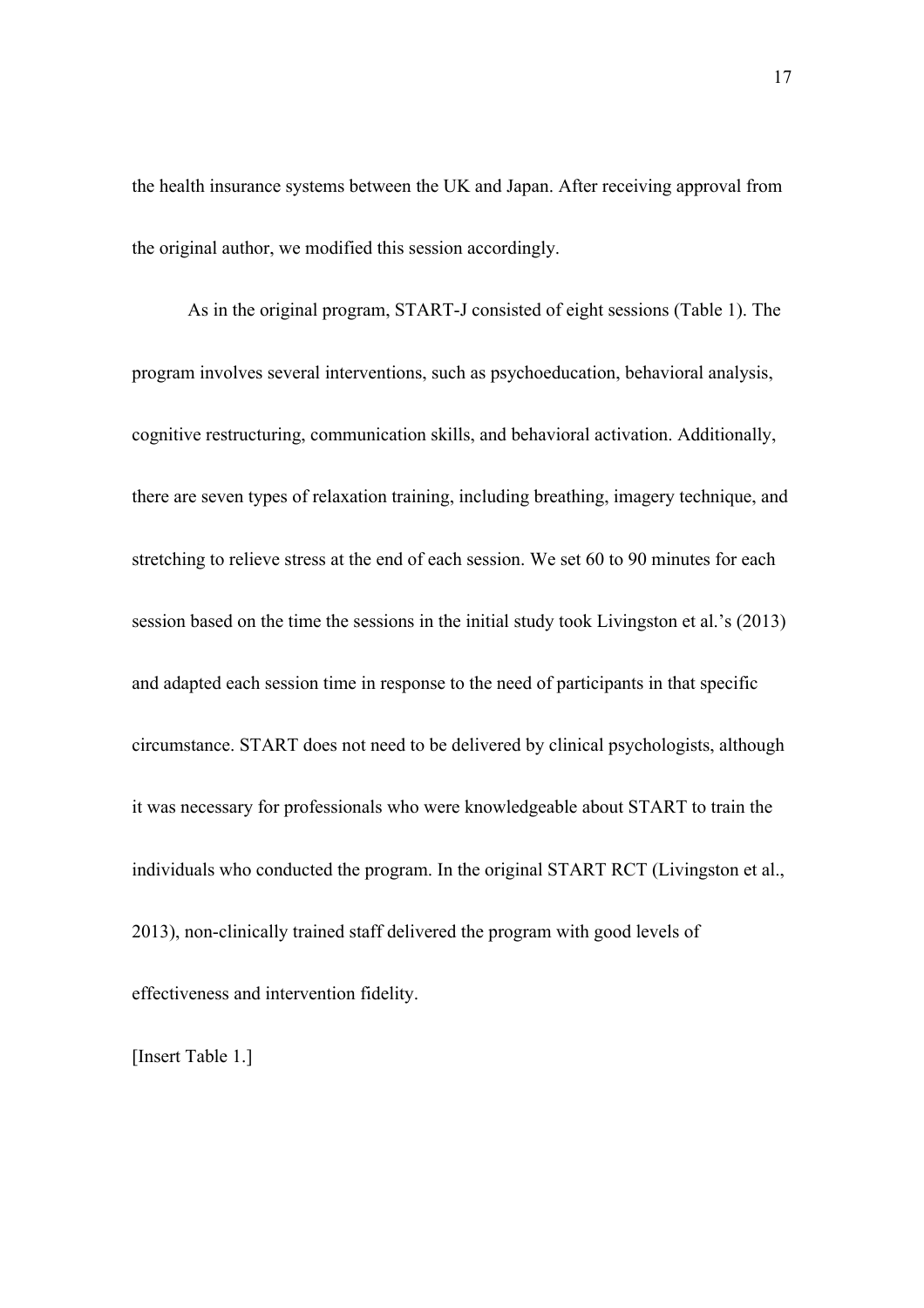The program was delivered by two Japanese clinical psychologists with more than five years of training; one of the two was familiar with CBT. One of the therapists participated in all the translation processes of the START manual and was sufficiently familiar with the manual. Before this trial, we devised a fidelity check sheet in Japanese comprising the most important components of each session, which was based on the original START research (Livingston et al., 2013). In order to measure fidelity, the therapists recorded each session with each participant, and research members who were not involved in the session rated the fidelity of the sheet relative to the manual. We set six questions on each fidelity sheet; "all information covered," "the caregiver successfully completed the task in the manual," "successfully encouraging caregiver to think of the material," "successfully teach relaxation," "successfully introduced the homework," and "keeping the caregiver focused on the manual." The study team evaluated each question with scores ranged from 1 (not at all) to 5 (very well) and overall fidelity scores ranged from 6 (the lowest) to 30 (the highest). If the scores were low, the research members (clinical psychologists and psychiatrists) discussed the reasons and solutions for the upcoming sessions during our peer supervision. The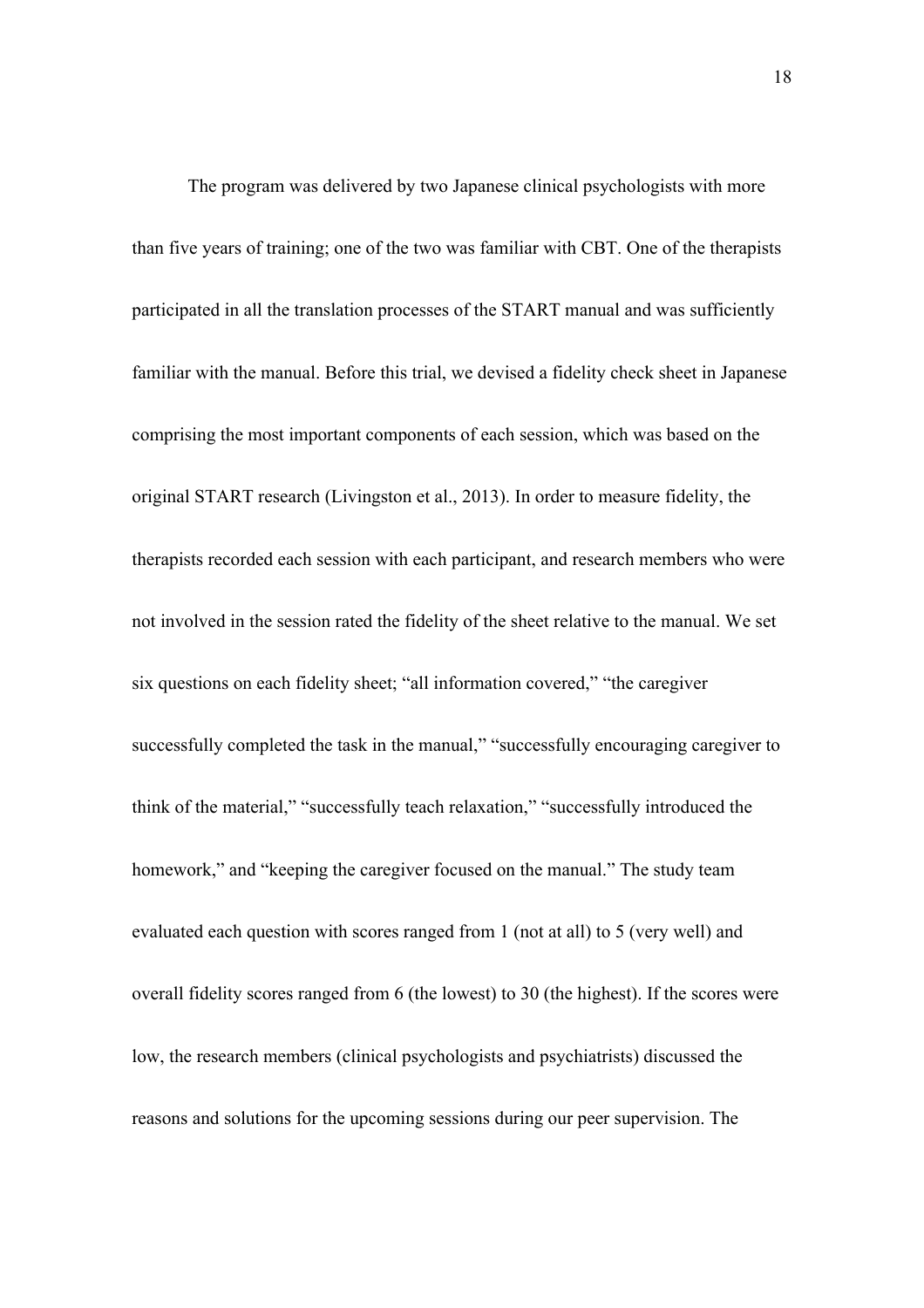therapists administering the program, plus another clinical psychologist who did not conduct the program, trained >10 hours peer-to-peer on the intervention protocol and held regular peer supervision for ongoing cases.

### *Assessment*

A well-trained study member who did not deliver START assessed the participants, excluding the self-reported scales below, which they filled out by themselves. Participants were interviewed three times for the assessment: at baseline (pre-intervention), immediately after the program (post-intervention), and at follow-up (in six months) in the hospital. We collected the socio-demographic details of participants and their care-receiving relatives, such as age, sex, relationship with the care recipient, the care recipient's diagnosis, level of education (year), job history, and living conditions at baseline.

# *The Mini-International Neuropsychiatric Interview (MINI)*

The MINI (DSM-IV; ICD-10; Sheehan et al., 1998) is a brief structured interview that was used at the baseline assessment to evaluate the participants for the exclusion and inclusion criteria.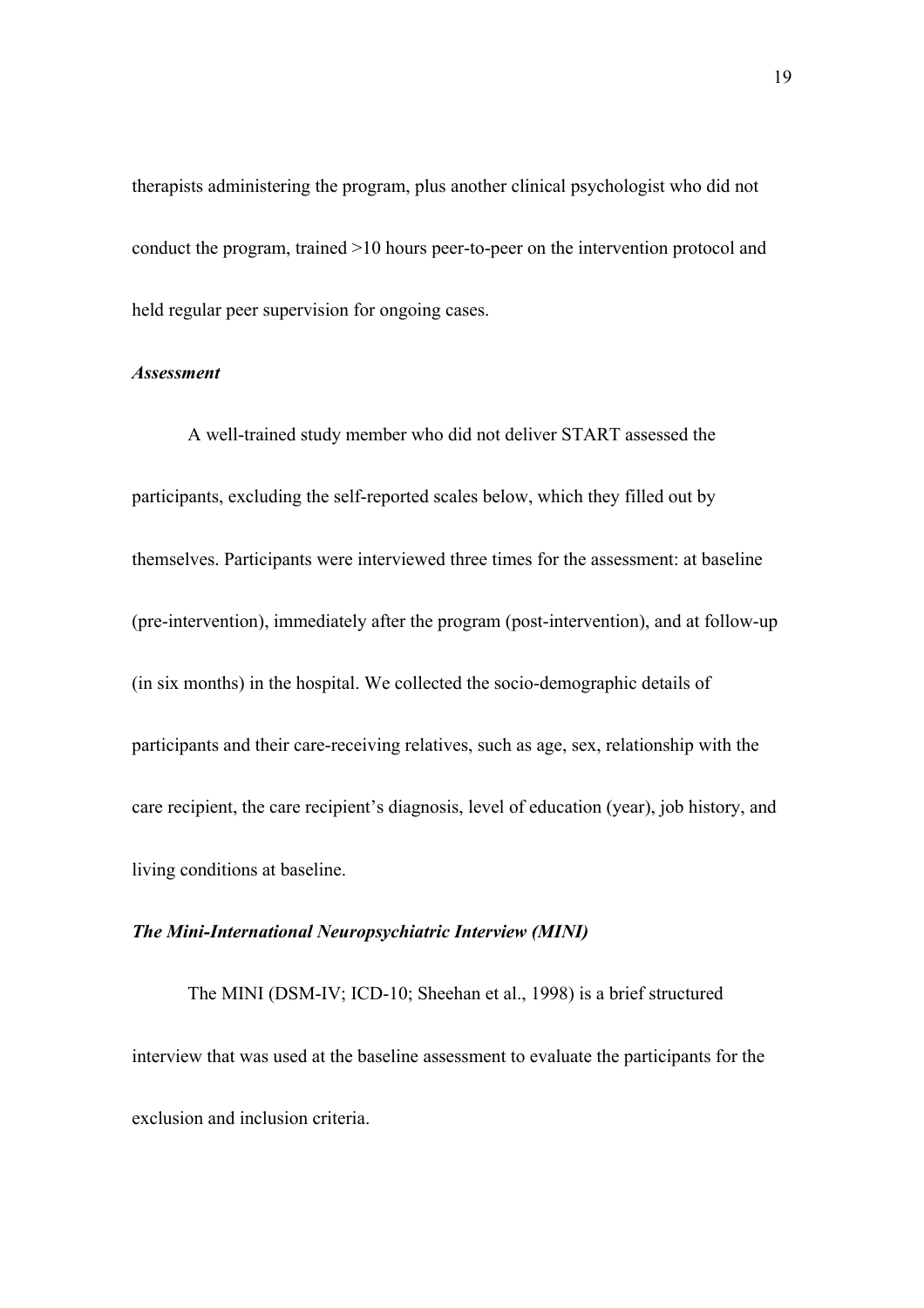## *The Mini-Mental State Examination (MMSE)*

The MMSE, which measures cognitive functioning (Folstein, Folstein, & McHugh, 1975; Mori, Mitani, & Yamadori, 1985), was used at the baseline assessment to evaluate the participants for the exclusion criteria.

## *The Client Satisfaction Questionnaire (CSQ-8)*

We administered the CSQ-8, which is an eight-item (quality of service, kind of service, whether needs were met, recommend to a friend, amount of help, deal with problems, overall satisfaction, and return needed) self-report scale (rated on a 4-point scale with scores ranging from 8 to 32, with higher scores indicating greater satisfaction) measuring participants' satisfaction (Bowling, 1995; Tachimori & Ito, 1999) to participants after receiving START-J.

# *The Patient Health Questionnaire-9 (PHQ-9)*

The PHQ-9 is a nine-item self-report questionnaire rated on a 4-point scale measuring depressive symptoms (Spitzer, Kroenke, & Williams, 1999; Muramatsu et al., 2007). This validated scale (Kroenke & Spitzer, 2002; Martin, Rief, Klaiberg, & Braehler, 2006) was used at the pre- and post-assessments.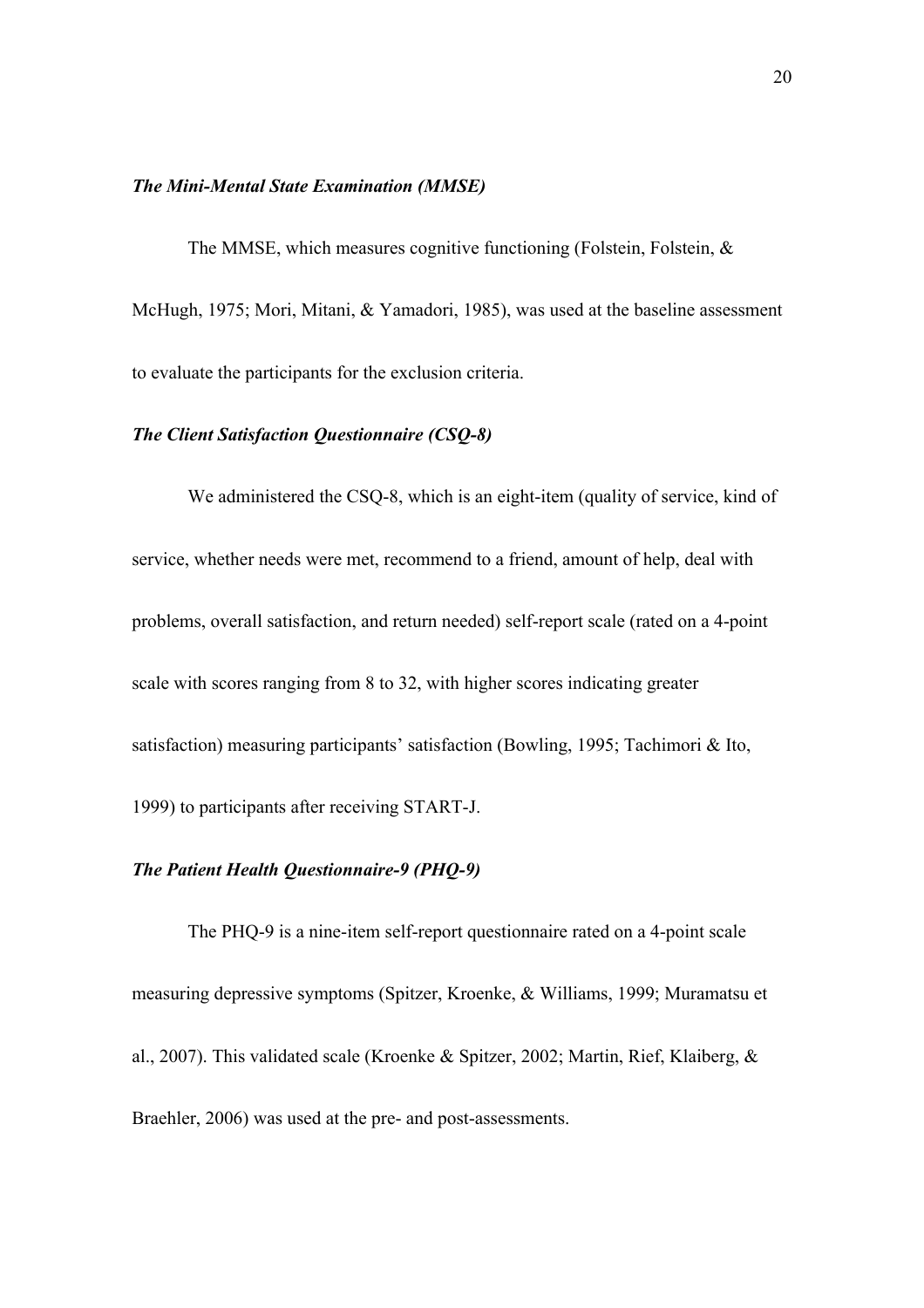### *The Hospital Anxiety and Depression Scale-Anxiety only (HADS-A)*

The HADS is a 14-item self-report scale rated on a 4-point scale that measures anxiety and depression (Kitamura, 1993; Zigmond & Snaith, 1983). This validated scale (Bjelland, Dahl, Haug, & Neckelmann, 2002; Herrmann, 1997) has two subscales: anxiety (HADS-A) and depression (HADS-D). We only used the HADS-A at the preand post-assessments, as the Japanese version of the HADS-D has a poor psychometric property (Hatta et al., 1998).

*The Japanese version of the Zarit Caregiver Burden Interview-the short version (J-ZBI\_8)* 

The J-ZBI\_8 (Arai, Tamiya, & Yano, 2003) is an eight-item self-report instrument measuring subjective care burden. This is the shortened version of the Zarit Caregiver Burden Interview (Zarit, Reever, & Bach-Peterson, 1980; Zarit & Zarit, 1990) and was used at the pre- and post-assessments in this study.

## *The Short Form 8 Health Survey questionnaire (SF8)*

The SF8 is a self-report scale assessing eight dimensions of generic health (Fukuhara & Suzukamo, 2004). The SF8 scores are analyzed in terms of two summary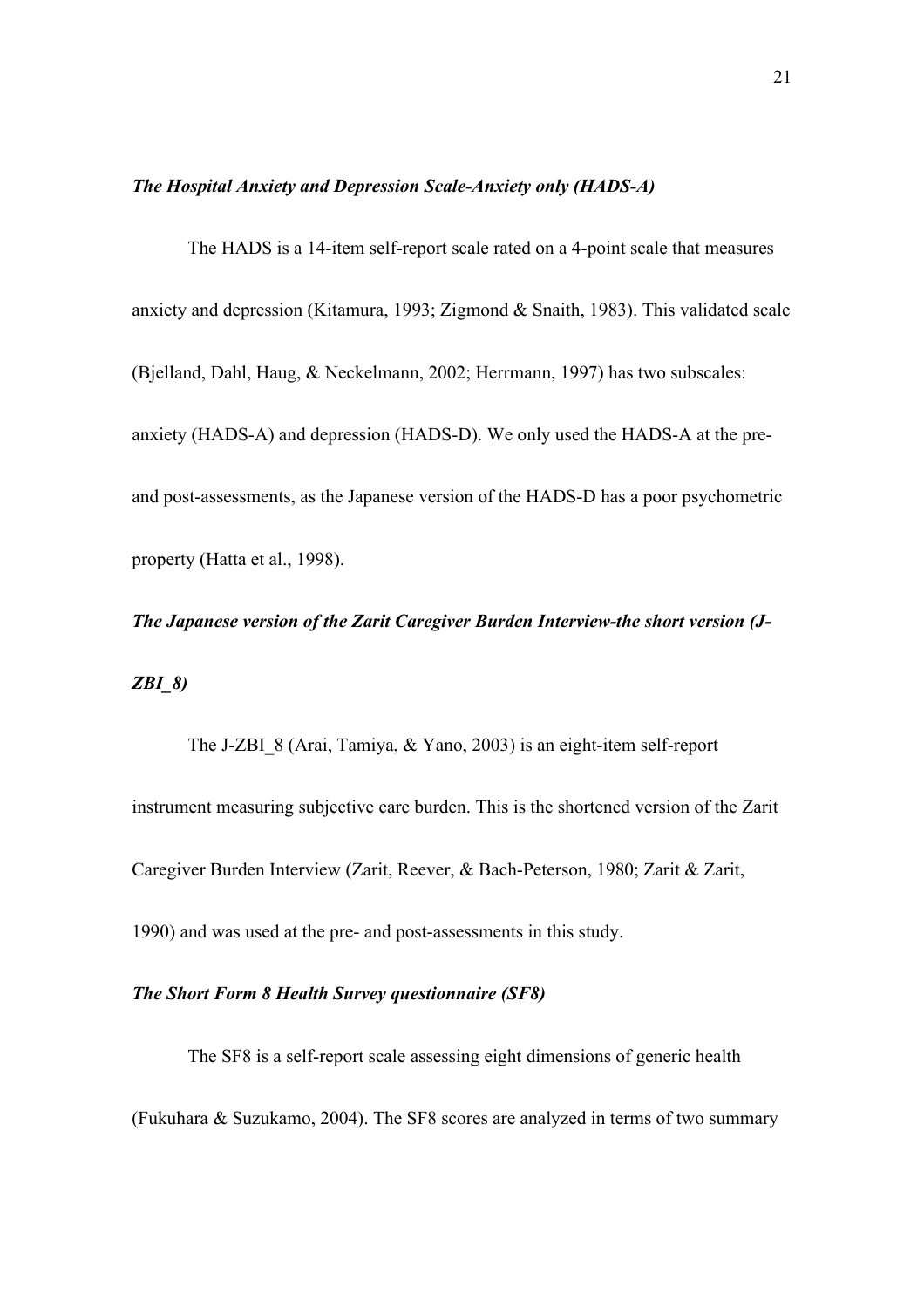scores, Physical Component Summary (SF8-PCS) and Mental Component Summary (SF8-MCS), which were used at the pre- and post-assessments.

#### *The Neuropsychiatric Inventory Questionnaire (NPI-Q)*

The NPI-Q is a 12-item brief version of the NPI (Cummings et al., 1994); it is a caregiver-informant scale, intended for self-administration, rating the severity of neuropsychiatric symptoms (NPI-Q) on a scale from 0 to 3 and the caregiver's burden (NPI-B) on a scale from 0 to 5 (Kaufer et al., 2000; Matsumoto et al., 2006). This tool was used at the pre- and post-assessments.

#### *Statistical analysis*

In addition to examining the feasibility and acceptability of the scale, we calculated descriptive statistics for all of the outcome variables, and a linear mixed model was adopted for the comparison of the outcome scores evaluating the impact of START-J. In a linear mixed model, time as a fixed factor and participant as a random factor were included. Further, we used the restricted maximum likelihood method and Cohen's *d* to calculate the effect size to indicate whether results were in line with the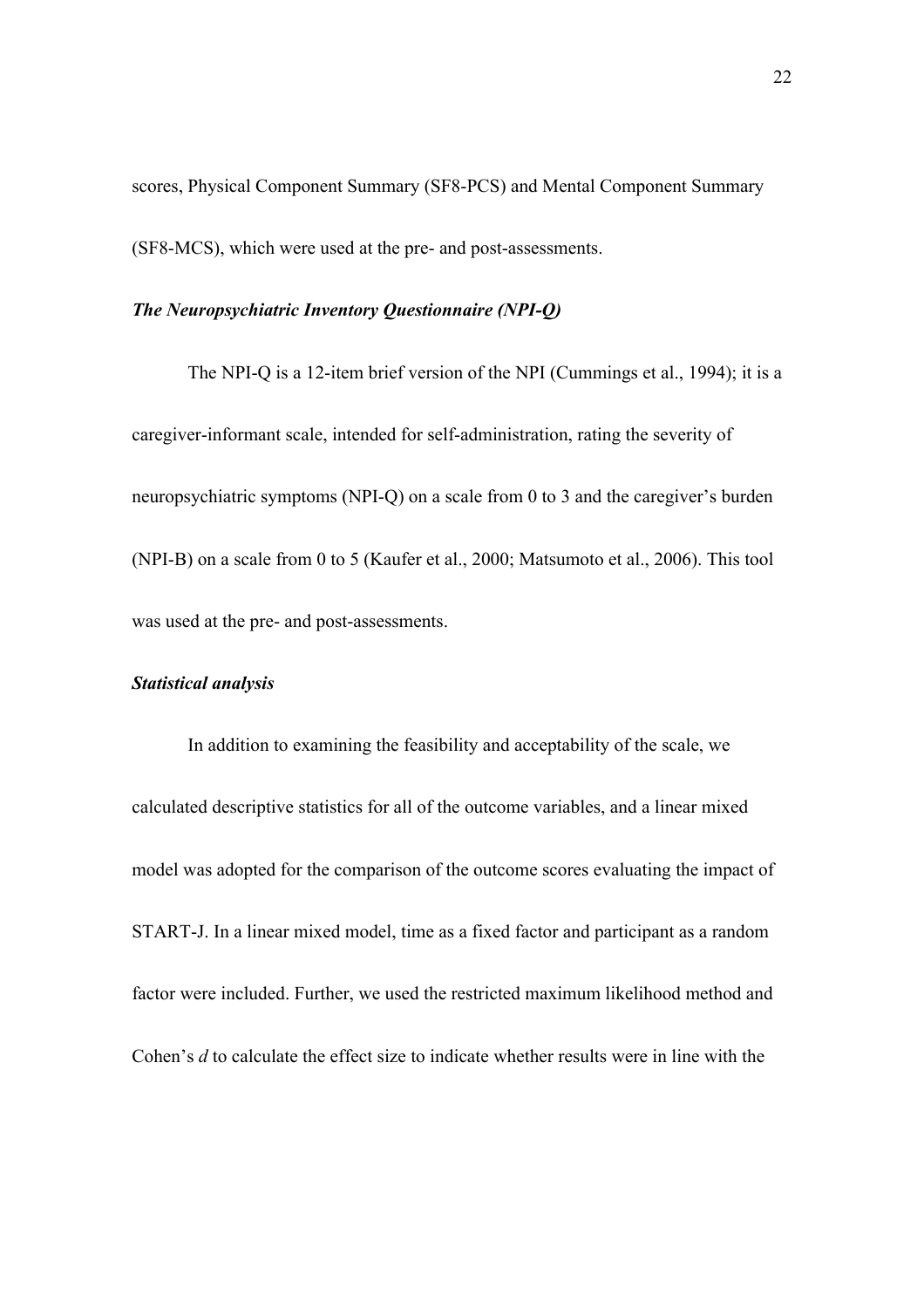original trial. The study was not powered for significance. All statistical analyses were carried out using IBM SPSS Statistics, version 22.

#### **Results**

#### *Recruitment / retention / intervention adherence and delivery*

Fourteen participants (2 males and 12 females, mean age  $66.77 \pm 12.50$ ) were referred from one site (a psychiatric outpatient department of XXX Medical School Hospital) between April 1, 2015 and December 25, 2016. However, six people declined to participate because they were too busy (N=2; one male and one female), were in poor health condition (N=2; two females), were not interested (N=1; one male), or did not wish to take part ( $N=1$ ; one female). Eight out of 14 (57%) participants consented to participating in this study, and all sessions were delivered to all participants (8/8=100%) without the relative with dementia or MCI present. On average, each session took 68.88±6.74 min. There were no adverse events during the trial. The fidelity score was rated for each session for all eight participants (for a total of 64 sessions), and the average score was 25.48±2.38 (30 is the highest possible score). All participants remained in the study at post-intervention follow-up (8/8; 100%), with one participant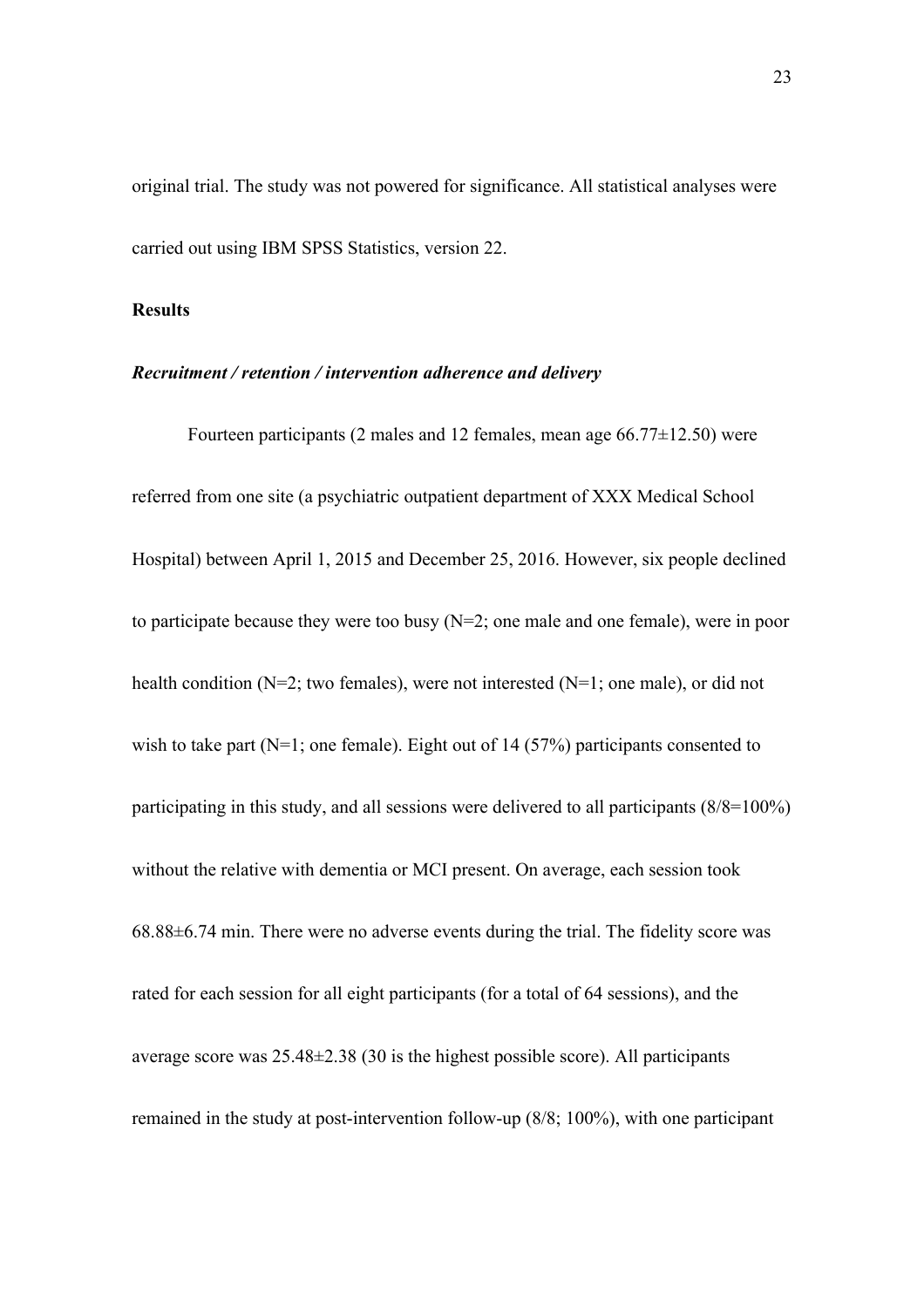dropping out before the six-month follow-up (7/8; 88%). Table 2 shows the participants' demographic data. We delivered the program to eight women and thereafter analyzed their data. None of the participants had any physical conditions or psychiatric disorders as assessed by the MINI, and none showed any cognitive decline as evaluated by the MMSE (all participants' MMSE score  $= 30$ ).

[Insert Table 2.]

### *Program satisfaction*

We tested participants' satisfaction with START-J using the CSQ-8. The mean score was  $30.25$  (SD = 2.25), ranging from 25 to 32. Table 3 shows that each item of the CSQ-8 had a sufficiently high score concerning program satisfaction-looks as if most scores were very high. The mean score of Item 6 is the lowest of the items.

[Insert Table 3.]

# *Changes in outcomes at three time points*

All outcome changes over the study period (pre-assessment, post-assessment, and 6-month follow-up) are shown in Table 4. We used a mixed-effect regression model with time as a fixed effect and participant as a random effect for comparison with each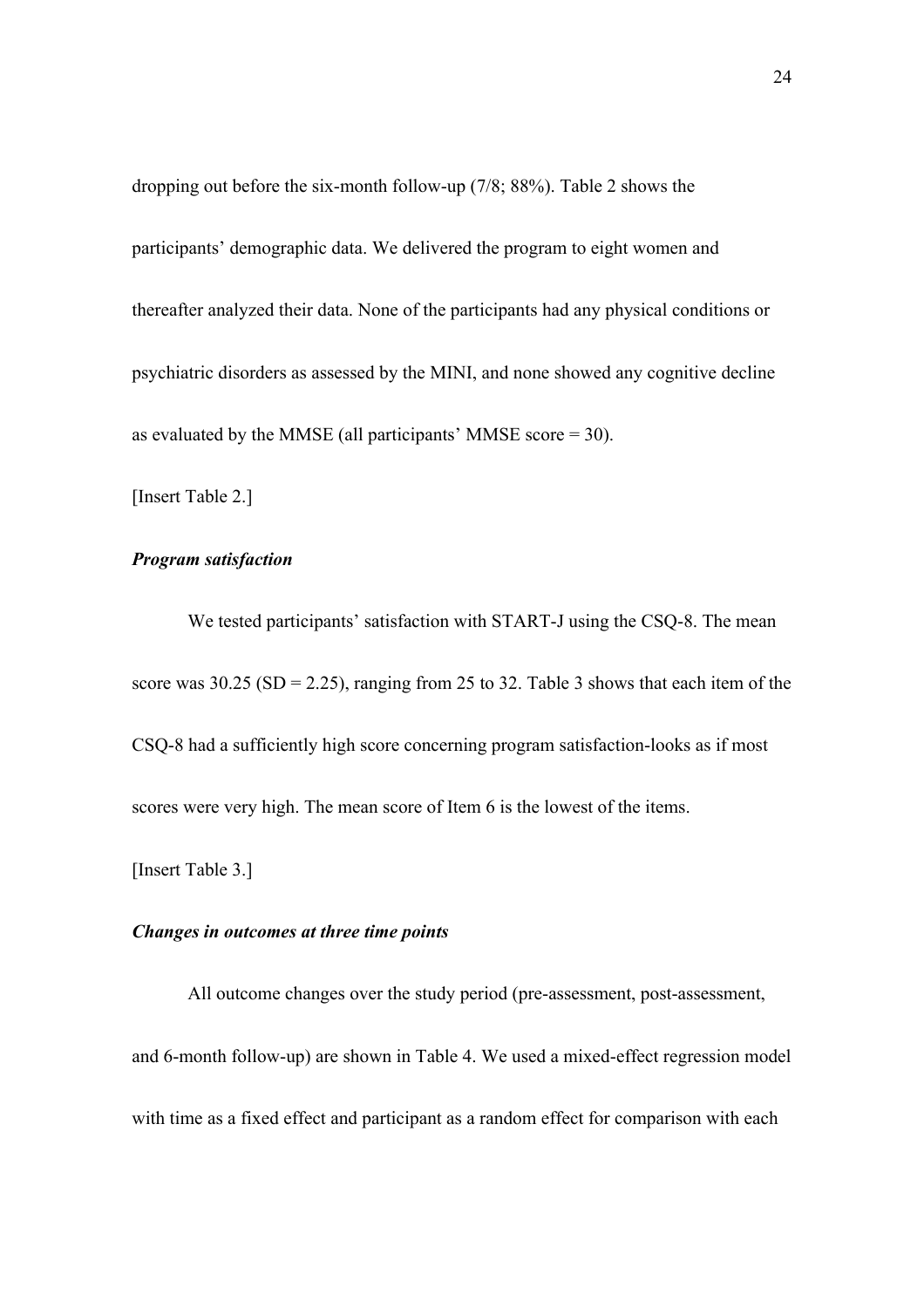score. The effect of time was significant for the PHQ-9, J-ZBI\_8, and SF8-MCS, while results for the HADS-A, SF8-PCS, NPI-Q, and NPI-B were not significant. The effect sizes as demonstrated by Cohen's *d* for each significant outcome at post-assessment and 6-month follow-up, respectively, were as follows: PHQ-9: 1.33 and 1.26; J-ZBI\_8: 1.59 and 1.54; SF8-MCS: 1.14 and 1.35.

[Insert Table 4.]

# **Discussion**

#### Main findings

As we hypothesized, we invited 14 candidates and, of those, over 50% of family caregivers consented to participate in START-J. In addition, we had 100% retention between baseline and initial follow-up and over 80% of those were followed up at 6 months. All participants completed every session, and there were no adverse events throughout the trial. Moreover, the fidelity scores were high which shows it can be delivered as intended. The criteria for feasibility and acceptability were based on a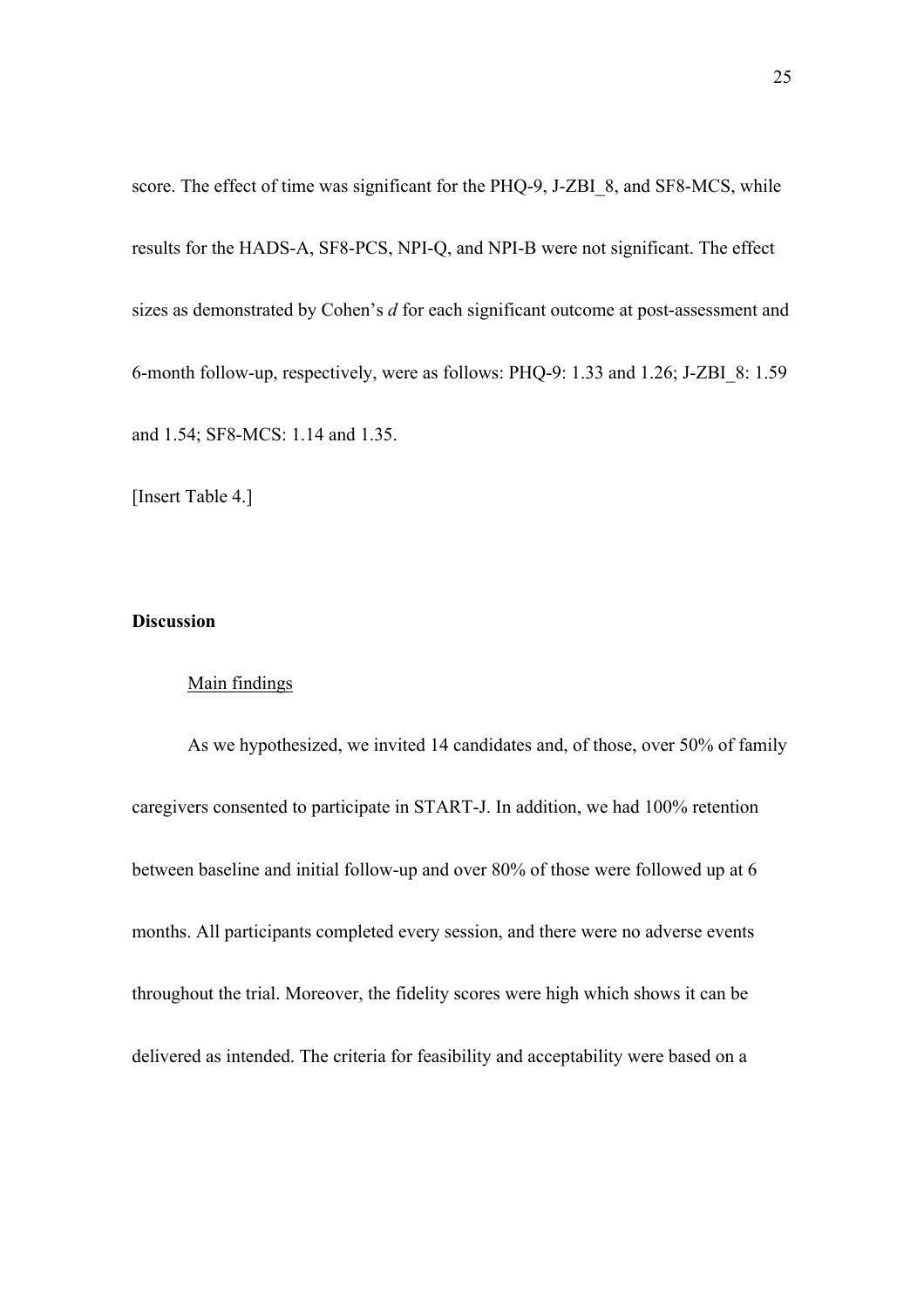similar feasibility study by Livingston et al. (2018), and these criteria are standard for evaluation.

In terms of the delivery of START-J, each session took approximately 60 minutes on average as with the original START (Livingston et al., 2013). The required time for each session of START-J is similar to the time typically required for general counseling.

Regarding program satisfaction, the participants' scores on the CSQ-8 were high. In terms of each item, almost all domains that were measured by the CSQ-8 were high. The participants would recommend the service to a friend, which suggests reduced stigma and secrecy, and that they were very satisfied overall. However, item 6 ("the service received helped to deal with problems") was high but slightly lower than others although participants rated "needs met" very highly. START-J includes some useful skills, such as psychoeducation and behavioral analysis for understanding relatives with dementia or MCI. Other skills such as cognitive reconstruction and behavioral activation are aimed toward improving the caregiver's stress management, rather than dealing directly with their relatives. This may mean that this program leaves something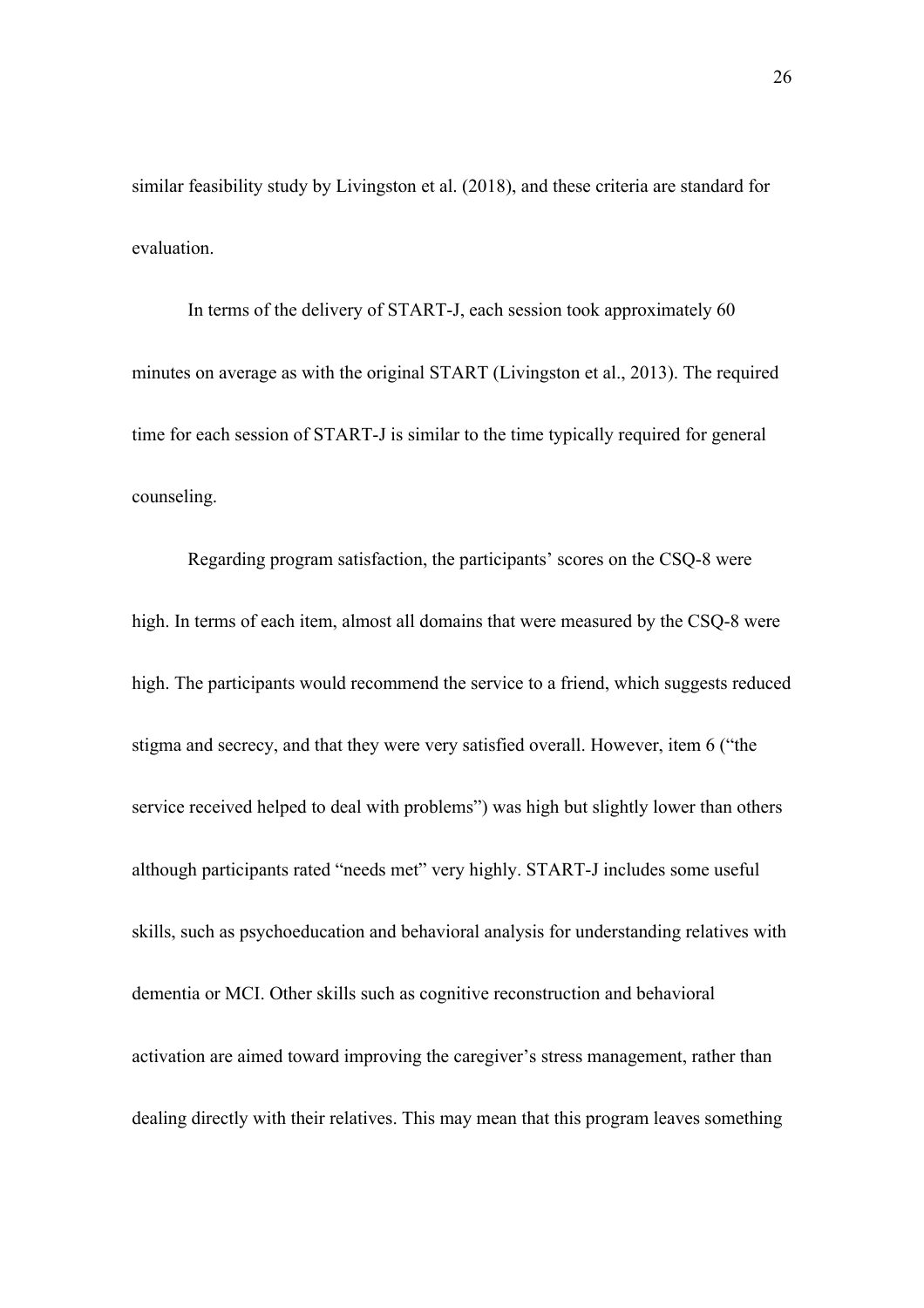to be desired for caregivers focused on how to control or influence their relatives. Clarifying the cause of the score difference will require a qualitative investigation utilizing interviews in the future. Moreover, regarding the fidelity of START-J, the fidelity score relative to the manual was high. Of course, it may also be considered moderate because the research team members carefully discussed each session during our peer supervision. We believe that the situation/events would be different with daily support services, such as a community setting; thus, the fidelity result must be interpreted carefully. Based on these results, START-J can be considered to have sufficient feasibility and acceptability, although this is only with regard to female family caregivers.

Furthermore, although not powered for efficacy and despite the lack of comparison group, the reduction in depression and care burden, and the improvement in health-related QOL were shown by the participation of the START-J, from preassessment to post-assessment. and anxiety also decreased slightly. Further, these results were mostly maintained at 6-month follow-up, indicating that the effects of the program were sustainable, to some extent, as shown by scores on the PHQ-9, J-ZBI\_8,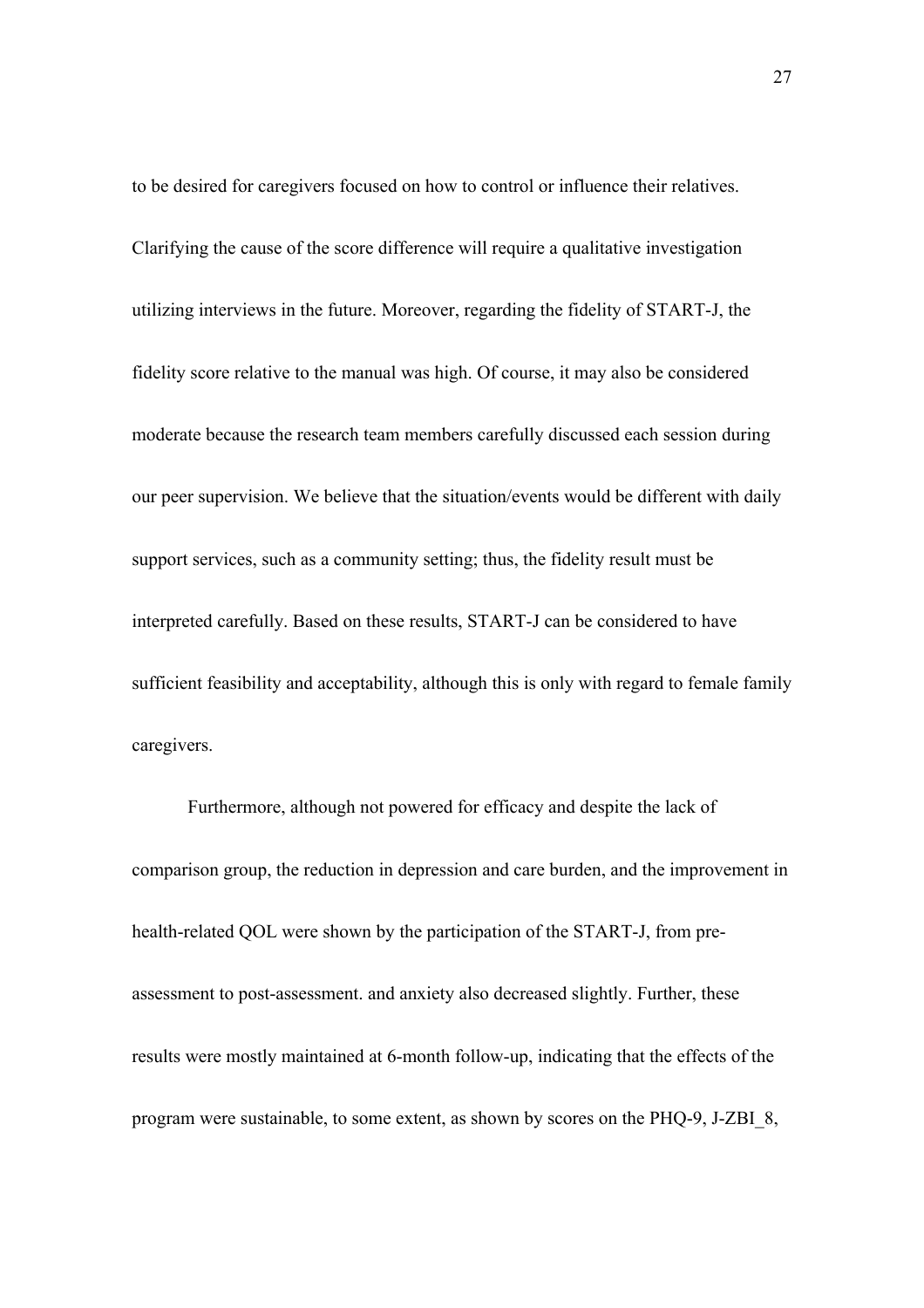and SF8-MCS. These results are consistent with those of a previous randomized controlled trial by Livingston et al. (2013). Family caregivers of relatives living with dementia might be reluctant to discuss their personal problems with others (e.g., Nandi, 2001). Through participation in START-J and discussing their own caregiving behaviors, it is believed that participants might have the opportunity to resolve their feelings and thoughts by practicing skills such as behavioral analysis, cognitive reconstruction, assertiveness training, behavioral activation, and relaxation. Indeed, this does not mean that they could resolve their problems regarding caring for their relative and be relieved from caregiving; however, the program enabled them to cope well with problems relating to caregiving and to manage the stress of caregiving by acquiring stress management skills.

This small-scale study emphasizes the potential usefulness of START in Japan. This study appears to have clinical importance in that it might increase the number of choices for supporting family caregivers with relatives living with dementia in Japan. The individualized program is time-consuming; however, therapists can respond to diverse family caregivers' needs and overcome any potential stigma that may prevent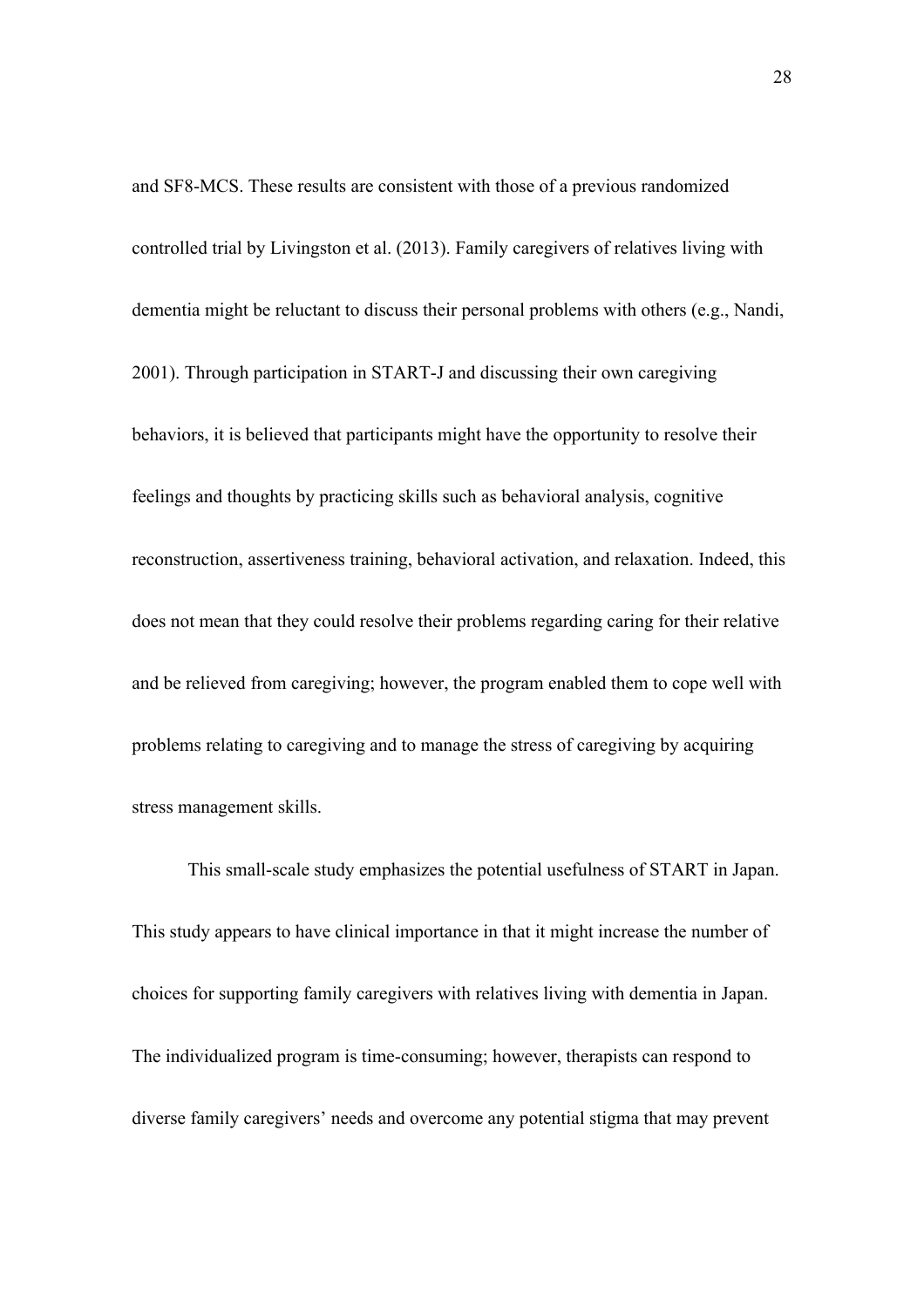family caregivers from speaking in groups. Our future challenge is to see if an individualized program like START-J would be helpful in avoiding any potential stigma, as we were not able to examine the effect of stigma on the participants in this study. Family caregivers are central to Japanese government's plan to establish a society wherein people live with dementia in comfortable and familiar surroundings for as long as possible; thus, family caregivers will need appropriate and effective support for this to be achieved and sustained. START-J can be expected to contribute to this support**.**

#### *Limitations*

Financial remuneration may have played a role in participant continuation. We provided the participants with round-trip transportation allowances and rewards for each assessment, which was explained before informed consent was obtained. The original START RCT (Livingston et al., 2013) did not provide any remuneration; thus, we cannot compare this result directly with their work.

In addition, there are two critical differences between this trial and the original START study. First, two clinical psychologists implemented the program in this study, but psychology graduates with no clinical training, although they were trained before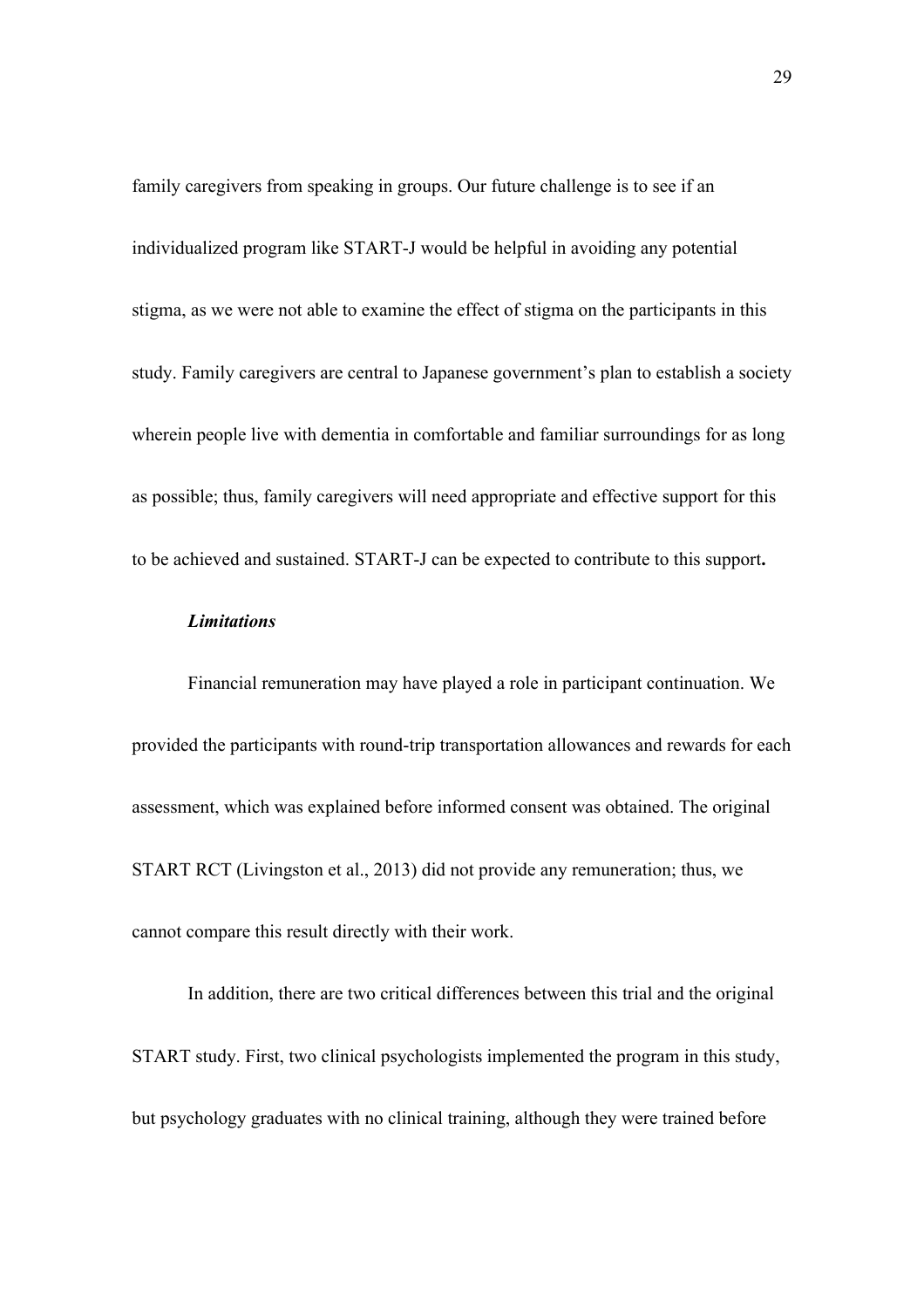the program, delivered the original START study. Second, this trial was conducted in a hospital, not a community setting or a participant's home. This difference in the program delivery may have influenced the results. In particular, the difference in the implementation site could have been related to the paucity of participant candidates, despite that we had over one year to conduct this study.

The more detailed inclusion/exclusion criteria were also different to the original study (Livingston et al., 2013). Our future research requires an investigation into whether we can replicate this result with well-trained, non-professional staff and with the same criteria as the original START study.

This study was designed to consider feasibility and not efficacy. It was a singlearm trial without a control group. Moreover, there were few participants ( $n = 8$ ) in the trial, with all participating family caregivers being women. In Japan, over 65% of family caregivers with older relatives with/without dementia or MCI are women (Cabinet Office Japan, 2019); male caregivers are far fewer. This could explain the paucity of male candidates for this study. We did not conduct power analysis for evaluating efficacy, as we were evaluating possibilities for implementation in Japan, not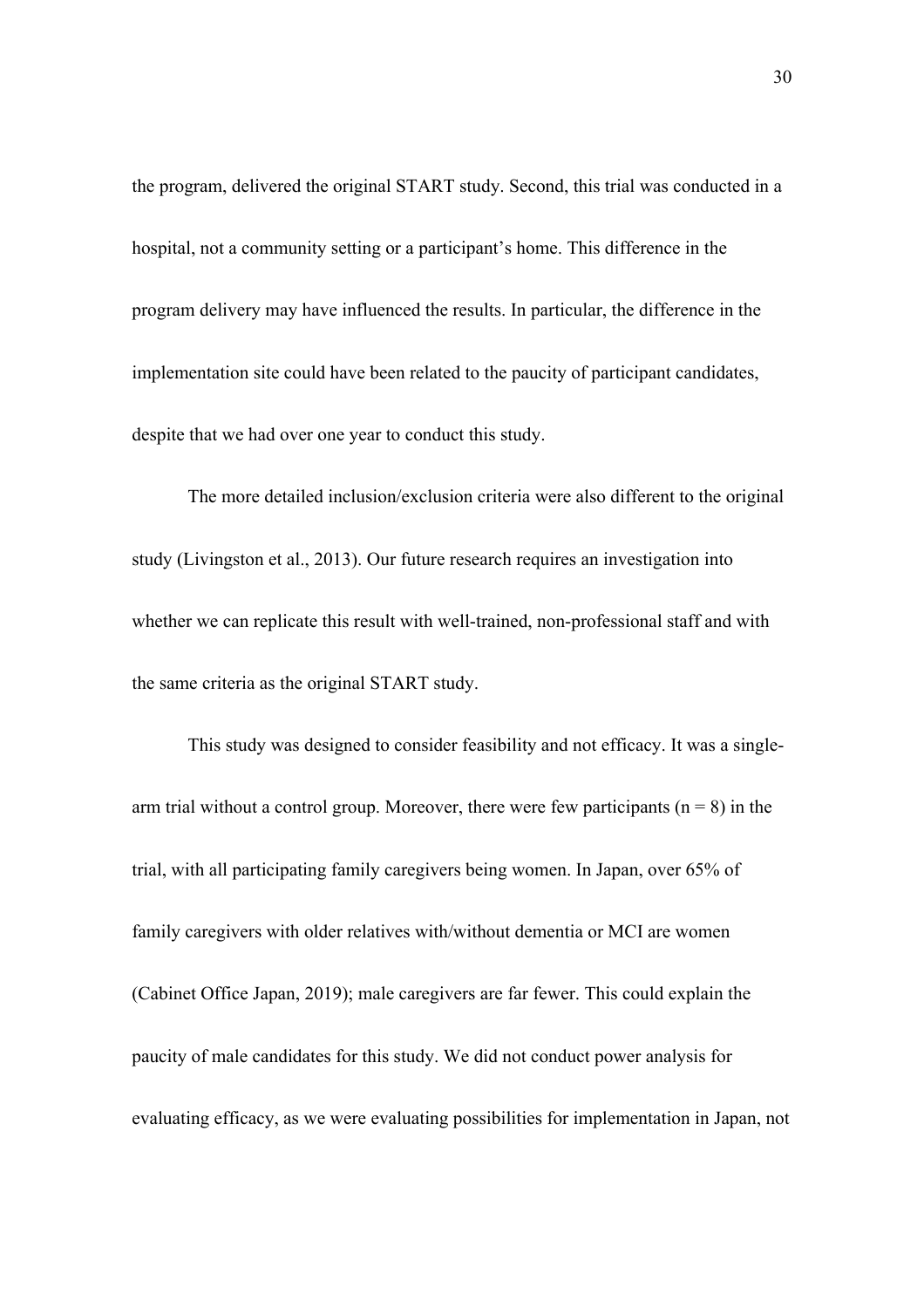efficacy. In addition, the relatives of the participating family caregivers had mixed conditions, MCI, and mild dementia, which required different caring times. For these reasons, the study results may not be generalizable to the overall population and the quantitative data may only be indicative. Therefore, the effectiveness of START-J must be demonstrated through controlled studies with larger groups including both male and female caregivers in the future. Furthermore, this trial was conducted at an outpatient department at an academic hospital, which means that almost all participants were highly motivated to participate in this program. Because of this, we could not avoid and cannot deny selection bias.

# **Conclusion**

The results of this study suggest that, to a limited extent, START-J is a feasible and acceptable tool worth exploring for dementia or MCI care in Japan. This is also supported by the high index of satisfaction observed. Although our data indicate that START-J might have some potential to help reduce depressive symptoms and care burden and improve the overall health-related mental QOL of family caregivers of relatives living with dementia, this was not the purpose of the study. Other psychosocial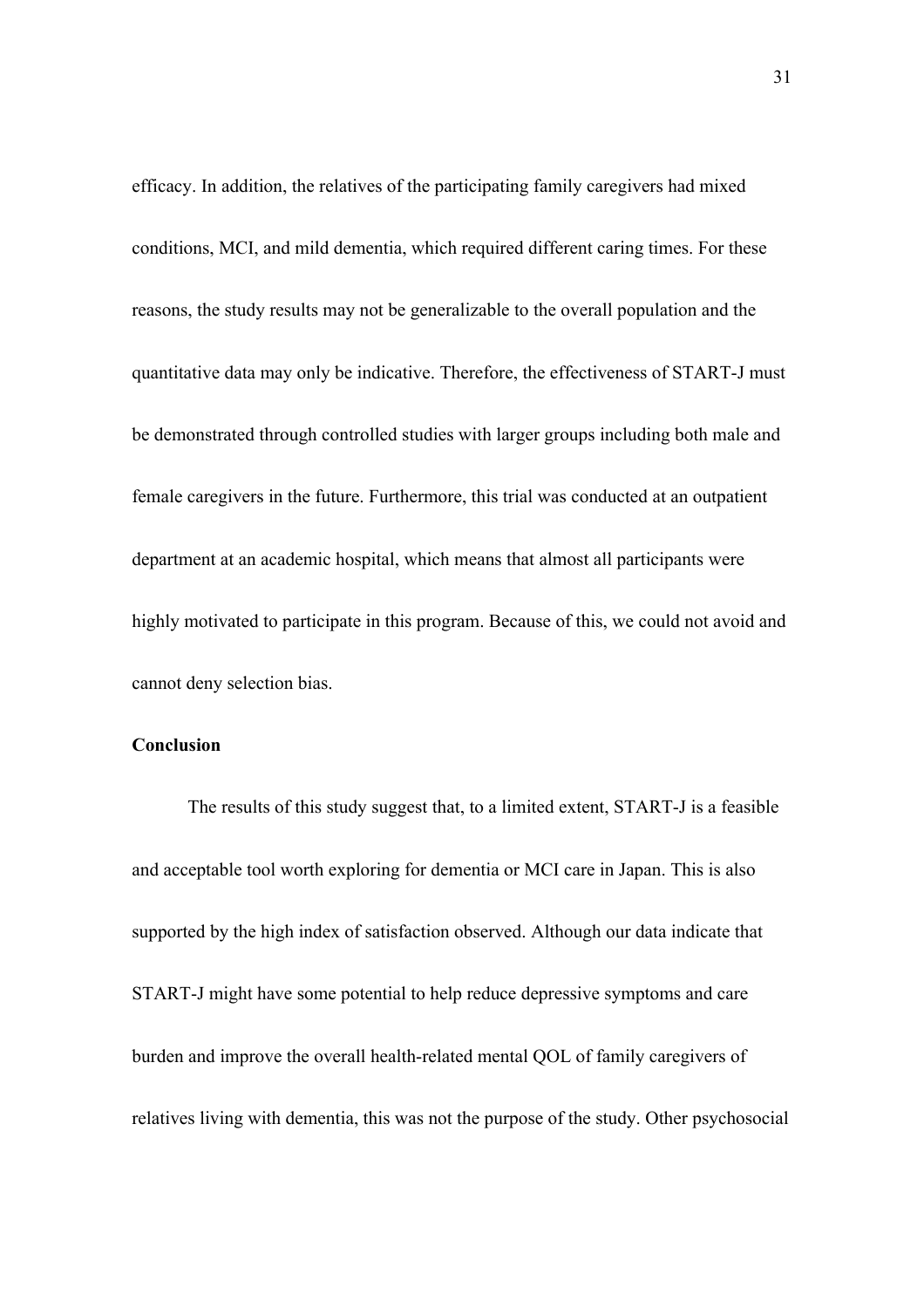intervention programs apart from START-J may also be needed to identify effective

programs for the caregivers of relatives living with dementia in our super-aged society.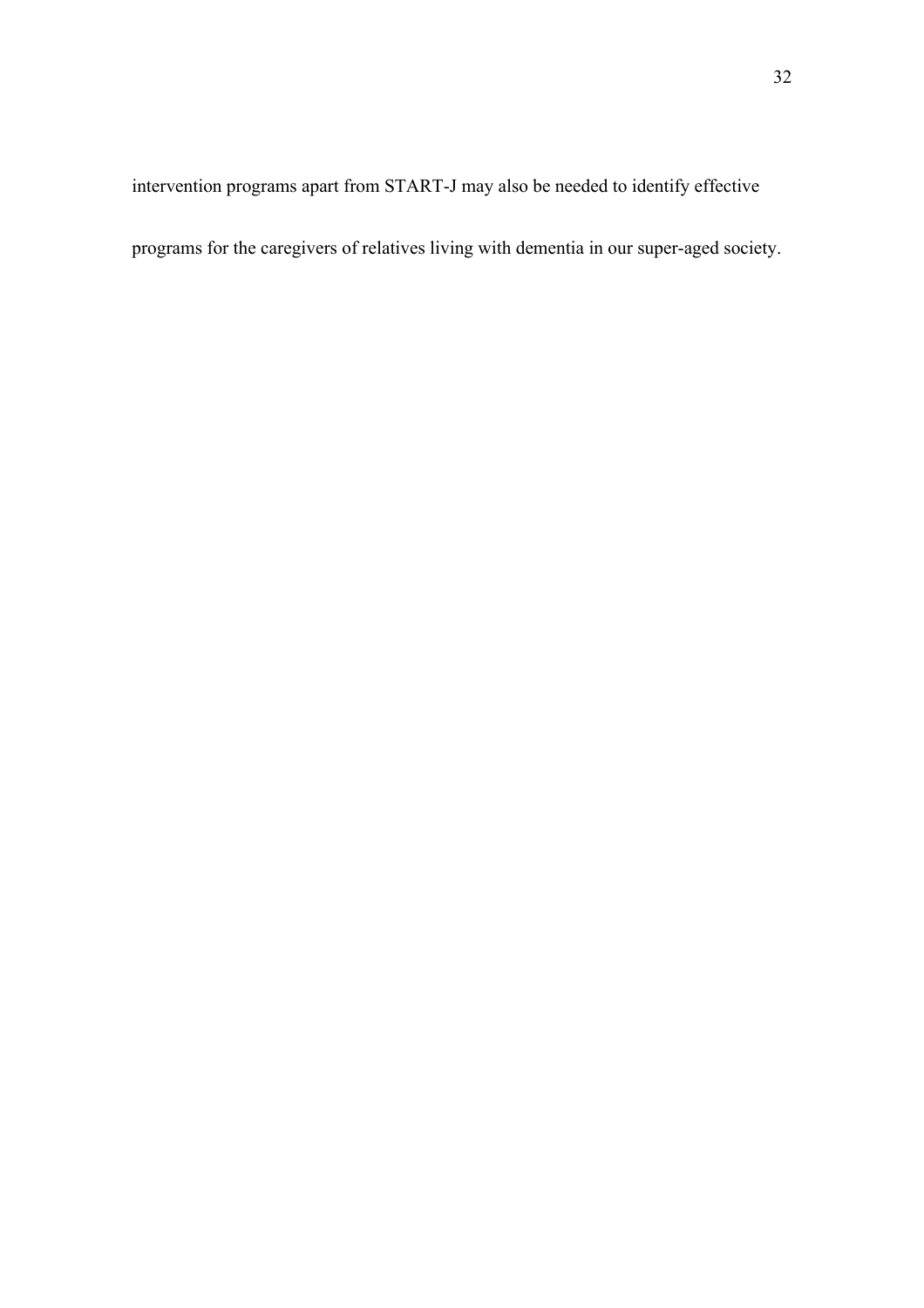## **References**

- Aihara, Y., Kato, H., Sugiyama, T., Ishi, K., & Goto, Y. (2016). Public attitudes towards people living with dementia: A cross-sectional study in urban Japan (innovative practice). *Dementia*, [Epub ahead of print].
- Arai, Y., Tamiya, N., & Yano, E. (2003). The short version of the Japanese version of the Zarit Caregiver Burden Interview (J-ZBI\_8): Its reliability and validity. *Japanese Journal of Geriatrics*, *40,* 497-503.
- Bjelland, I., Dahl, A. A., Haug, T. T., & Neckelmann, D. (2002). The validity of the Hospital Anxiety and Depression Scale: An updated literature review. *Journal of Psychosomatic Research*, *52*, 69-77.
- Bowling, A. (1995). Measuring disease: A review of disease-specific quality of life measurement scales. Buckingham, UK: Open University Press. Retrieved from https://www.mheducation.co.uk/openup/chapters/0335206417.pdf
- Cabinet Office Japan (2019). Reiwa gannendo-ban kourei shakai hakusho [Annual Report on the Aging Society FY 2019] [in Japanese]. Available at: https://www8.cao.go.jp/kourei/whitepaper/w-2019/zenbun/pdf/1s2s 02 02.pdf;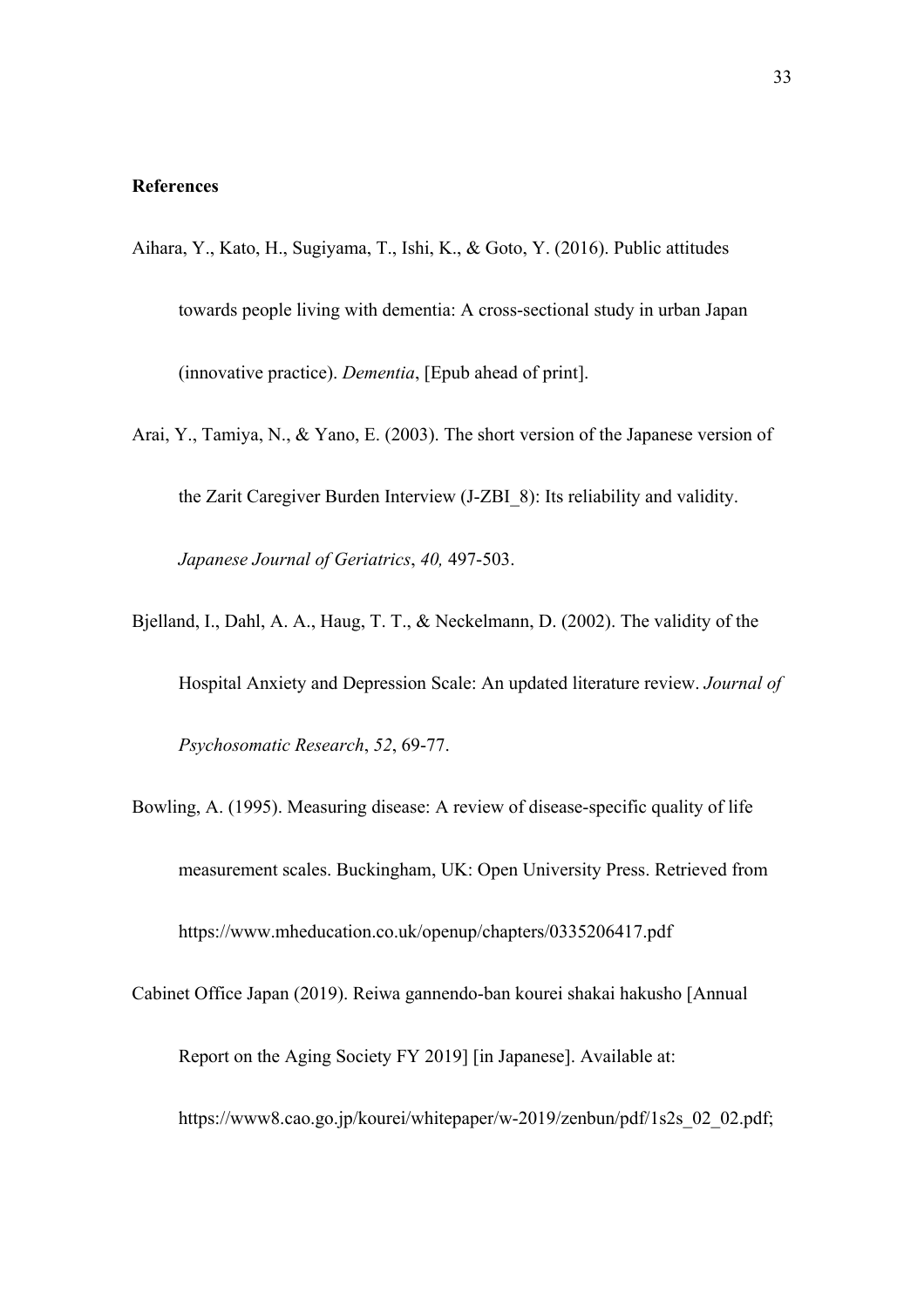last accessed 17 January 2020.

- Cooper, C., Blanchard, M., Selwood, A., Walker, Z., & Livingston, G. (2010). Family carers' distress and abusive behaviour: Longitudinal study. *The British Journal of Psychiatry*, *196,* 480-485.
- Cooper, C., Selwood, A., & Livingston, G. (2008). The prevalence of elder abuse and neglect: A systematic review. *Age and Ageing*, *37,* 151-160.
- Cummings, J. L., Mega, M., Gray, K., Rosenberg-Thompson, S., Carusi, D. A., & Gornbein, J. (1994). The Neuropsychiatric Inventory: Comprehensive assessment of psychopathology in dementia. *Neurology*, *44*, 2308-2314.
- Dickinson, C., Dow, J., Gibson, G., Hayes, L., Robalino, S., & Robinson, L. (2017).
	- Psychosocial intervention for carers of people with dementia: What components are most effective and when? A systematic review of systematic reviews. *International Psychogeriatrics, 29*, 31-43.
- Douglas, S. P., & Craig, C. S. (2007). Collaborative and iterative translation: An alternative approach to back translation. *Journal of International Marketing*, *15*, 30-43.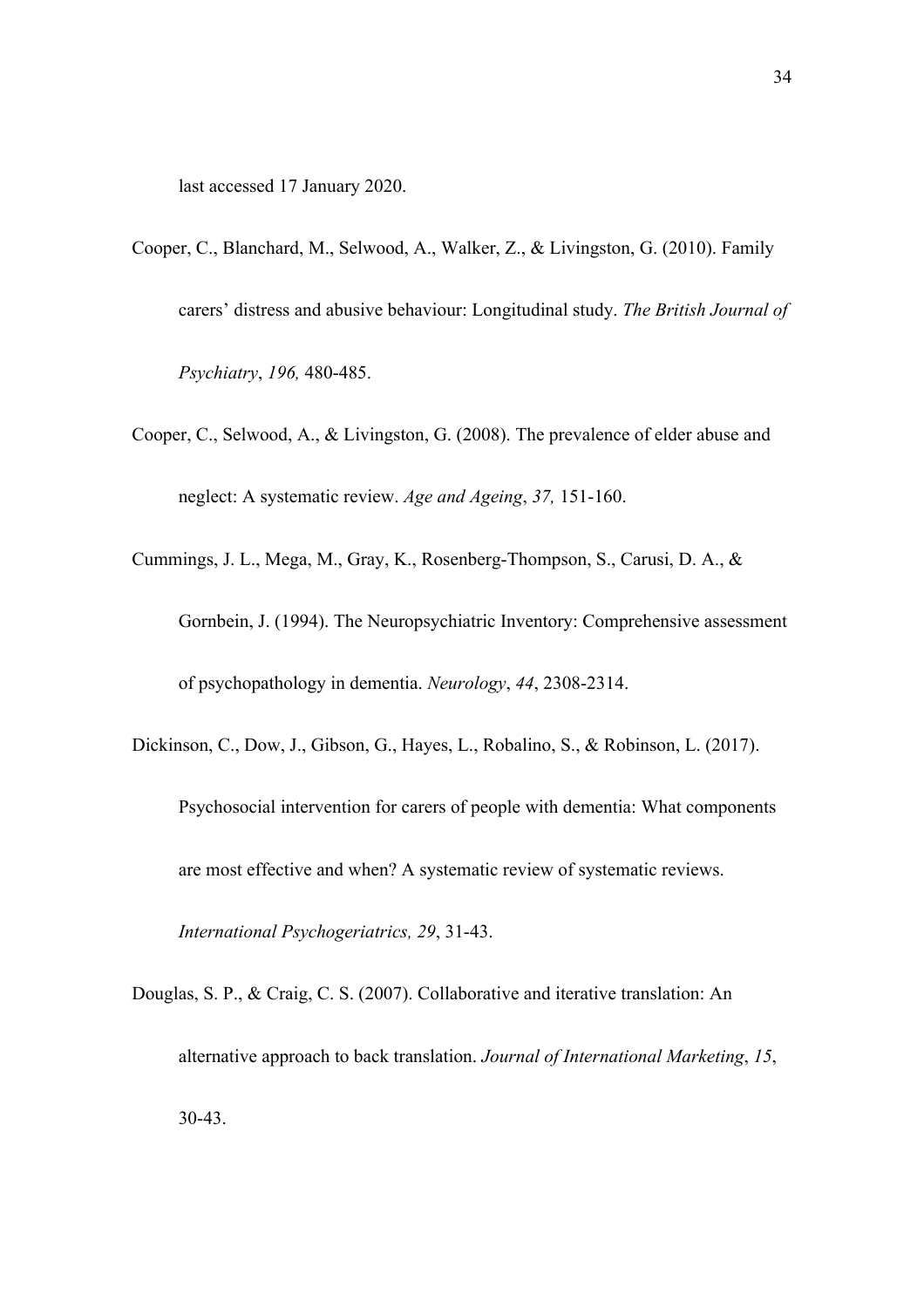Folstein, M. F., Folstein, S. E., & McHugh, P. R. (1975). 'Mini-mental state': A practical method for grading the cognitive state of patients for the clinician. *Journal of Psychiatric Research, 12*, 189-198.

Fukuhara, S., & Suzukamo, Y. (2004). *Manual of the SF-8 Japanese version*. Kyoto, Japan: Institute for Health Outcomes & Process Evaluation Research.

Gallagher-Thompson, D., Coon, D. W., Solano, N., Ambler, C., Rabinowitz, Y., &

Thompson, L. W. (2003). Change in indices of distress among Latino and Anglo female caregivers of elderly relatives with dementia: Site-specific results from the REACH national collaborative study. *The Gerontologist, 43*, 580-591.

- Gonyea, J. G., O'Connor, M. K., & Boyle, P. A. (2006). Project CARE: A randomized controlled trial of a behavioural intervention group for Alzheimer's disease caregivers. *The Gerontologist*, *46*, 827-832.
- Hatta, H., Higashi, A., Yashiro, H., Ozasa, K., Hayashi, K., Kiyota, K.,…Kawai, K. (1998). A validation of the Hospital Anxiety and Depression Scale. *Japanese Journal of Psychosomatic Medicine*, *38*, 309-315.

Hayashi, S., Terada, S., Nagano, S., Ikeda, C., Shindo, A., Oshima, E.,…Uchitomi, Y.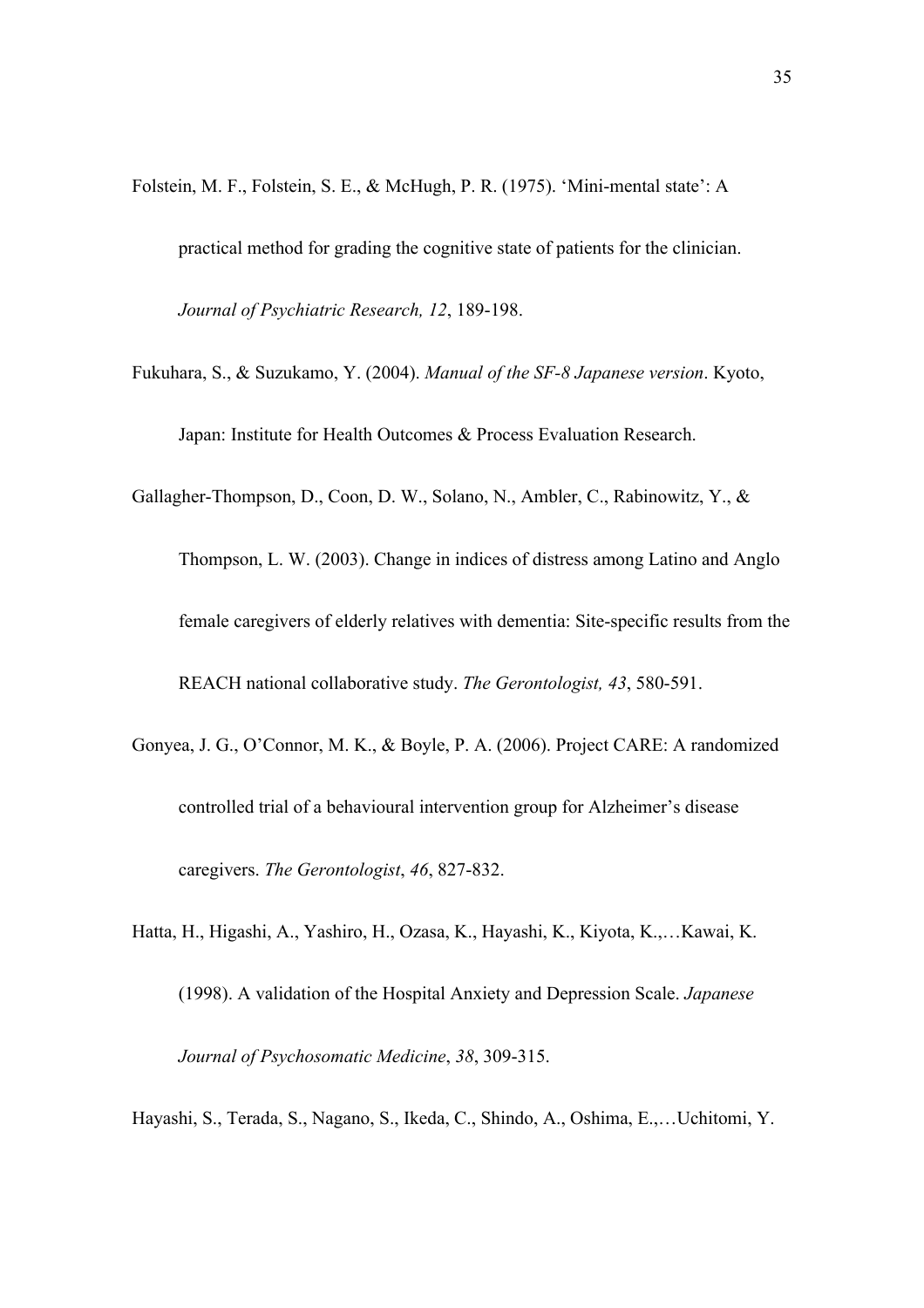(2013). Burden of caregivers for patients with mild cognitive impairment in Japan. *International Psychogeriatrics, 25,* 1357-1363.

Herrmann, C. (1997). International experiences with the Hospital Anxiety and Depression Scale - A review of validation data and clinical results. *Journal of* 

*Psychosomatic Research*, *42,* 17-41.

Hopkinson, M. D., Reavell, J., Lane, D. A., & Mallikarjun, P. (2018). Cognitive behavioural therapy for depression, anxiety, and stress in caregivers of dementia patients: A systematic review and meta-analysis. *The Gerontologist*, [Epub ahead of print].

- Kashimura, M., Nomura, T., Ishiwata, A., & Kitamura, S. (2018). Feasibility of applying the psychological intervention STrAtegies for RelaTives to family caregivers of patients with dementia: A case report. *Psychogeriatrics*, *18,* 235- 238.
- Kaufer, D. I., Cummings, J. L., Ketchel, P., Smith, V., MacMillan, A., Shelley, T.,… DeKosky, S. T. (2000). Validation of the NPI-Q: A brief clinical form of the Neuropsychiatric Inventory. *The Journal of Neuropsychiatry and Clinical*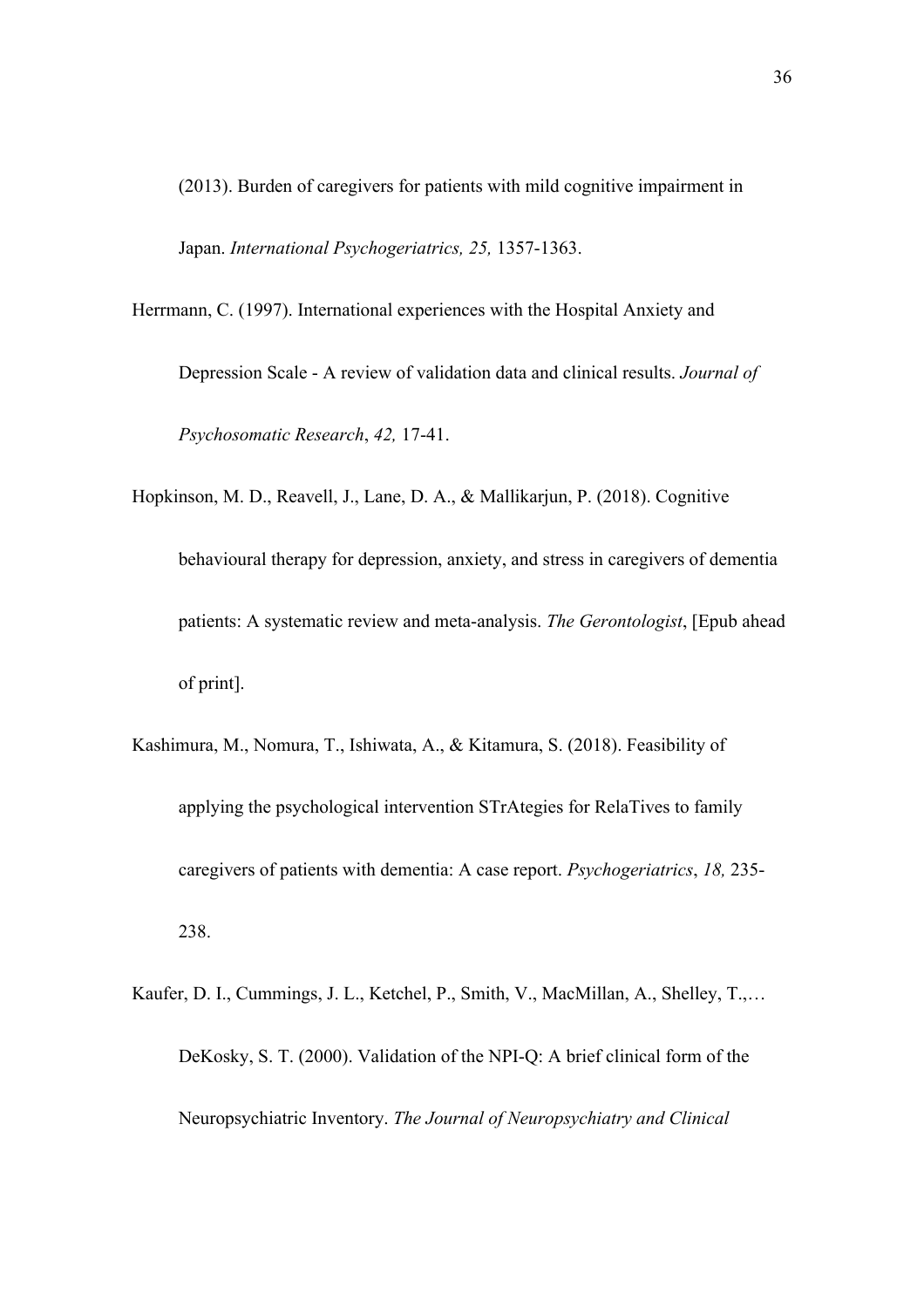*Neuroscience*, *12*, 233-239.

Kitamura, T. (1993). The Hospital Anxiety and Depression Scale. *Archives of* 

*Psychiatric Diagnostics and Clinical Evaluation*, *14*, 371-372.

- Knapp, M., King, D., Romeo, R., Schehl, B., Barber, J., Griffin, M.,…Livingston, G. (2013). Cost effectiveness of a manual coping strategy programme in promoting the mental health of family carers of people with dementia (the START (STrAtegies for RelaTives) study): A pragmatic randomised controlled trial. *British Medical Journal*, *347*, f6342.
- Kroenke, K., & Spitzer, R. L. (2002). The PHQ-9: A new depression diagnostic and severity measure. *Psychiatry Annals*, *32*, 509-515.
- Laakkonen, M. L., Kautiainen, H., Hölttä, E., Savikko, N., Tilvis, R. S., Strandberg, T. E., & Pitkälä, K. H. (2016). Effects of self-management groups for people with dementia and their spouses – randomized controlled trial. *Journal of the American Geriatrics Society*, *64*, 752-760.
- Livingston, G., Barber, J., Rapaport, P., Knapp, M., Griffin, M., King, D.,…Cooper, C. (2013). Clinical effectiveness of a manual based coping strategy programme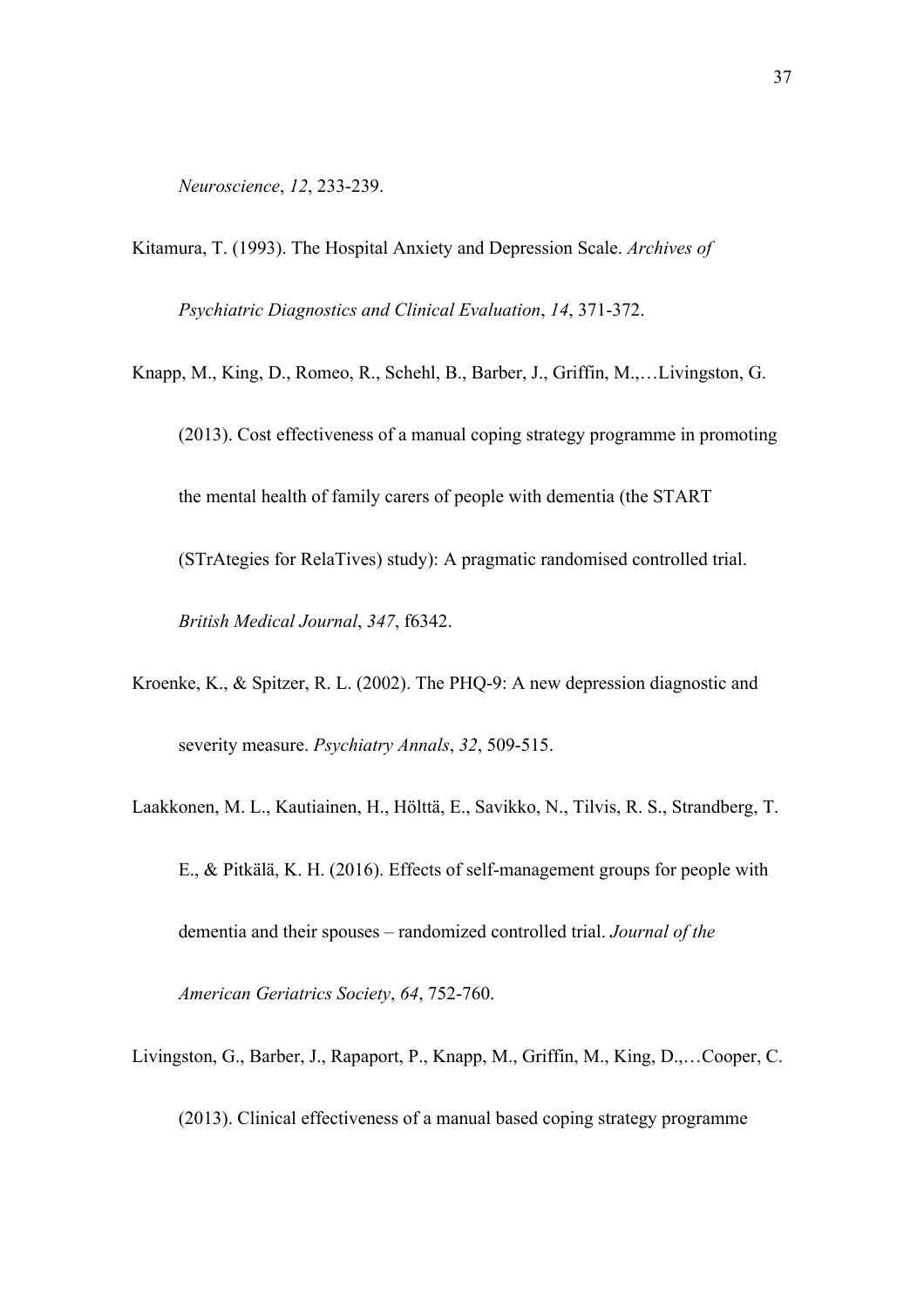(START, STrAtegies for RelaTives) in promoting the mental health of carers of family members with dementia: Pragmatic randomised controlled trial. *British Medical Journal*, *347*, f6276.

- Livingston, G., Barber, J., Rapaport, P., Knapp, M., Griffin, M., King, D.,…Cooper, C. (2014). Long-term clinical and cost-effectiveness of psychological intervention for family carers of people with dementia: A single-blind, randomised, controlled trial. *Lancet Psychiatry, 1*, 539-548.
- Livingston, G., Barber, J. A., Kinnunen, K. M., Webster, L., Kyle, S. D., Cooper, C.,…Rapaport, P. (2018). DREAM-START (Dementia RElAted Manual for sleep; STrAtegies for RelaTives) for people with dementia and sleep disturbances: A single-blind feasibility and acceptability randomized controlled trial. *International Psychogeriatrics, 31*, 251-265.
- Livingston, G., Manela, M., O'Keefe, A., Rapaport, P., Cooper, C., Knapp, M… Barber, J. (n.d.). Clinical effectiveness of START (STrAtegies for RelaTives) psychological intervention for family carers and the effects on cost of care for people with dementia: six year follow-up of a randomised controlled trial. *The*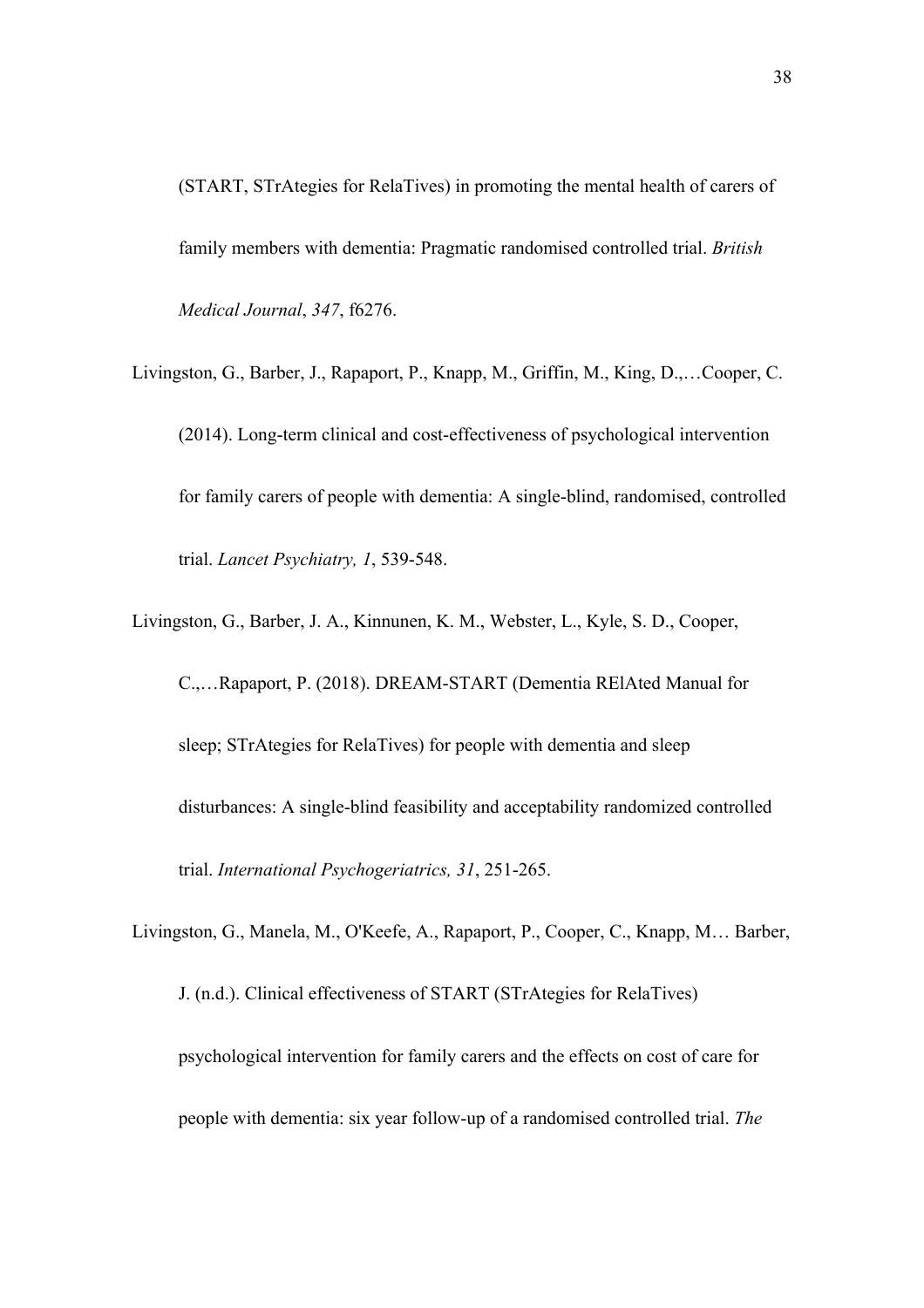*British Journal of Psychiatry*, 1-8. doi:10.1192/bjp.2019.160

- Mahoney, R., Regan, C., Katona, C., & Livingston, G. (2005). Anxiety and depression in family caregivers of people with Alzheimer disease: The LASER-AD study. *The American Journal of Geriatric Psychiatry, 13,* 795-801.
- Martin, A., Rief, W., Klaiberg, A., & Braehler, E. (2006). Validity of the Brief Patient Health Questionnaire Mood Scale (PHQ-9) in the general population. *General Hospital Psychiatry, 28*, 71-77.
- Matsumoto, N., Ikeda, M., Fukuhara, R., Hyodo, T., Ishikawa, T., Mori, T.,… & Hirono, N. (2006). Nihongoban NPI-D to NPI-Q no datousei to shinraisei no kentou [Validity and reliability of the Japanese version of the Neuropsychiatric Inventory Caregiver Distress Scale (NPI-D) and the Neuropsychiatric Inventory Brief Questionnaire Form (NPI-Q)]. *No To Shinkei*, *58,* 785-90.
- Ministry of Health, Labour and Welfare (2016). *Long-term care insurance system of Japan*. Retrieved from https://www.mhlw.go.jp/english/policy/care-welfare/carewelfare-elderly/dl/ltcisj\_e.pdf
- Mori, E., Mitani, Y., & Yamadori, A. (1985). Usefulness of a Japanese version of the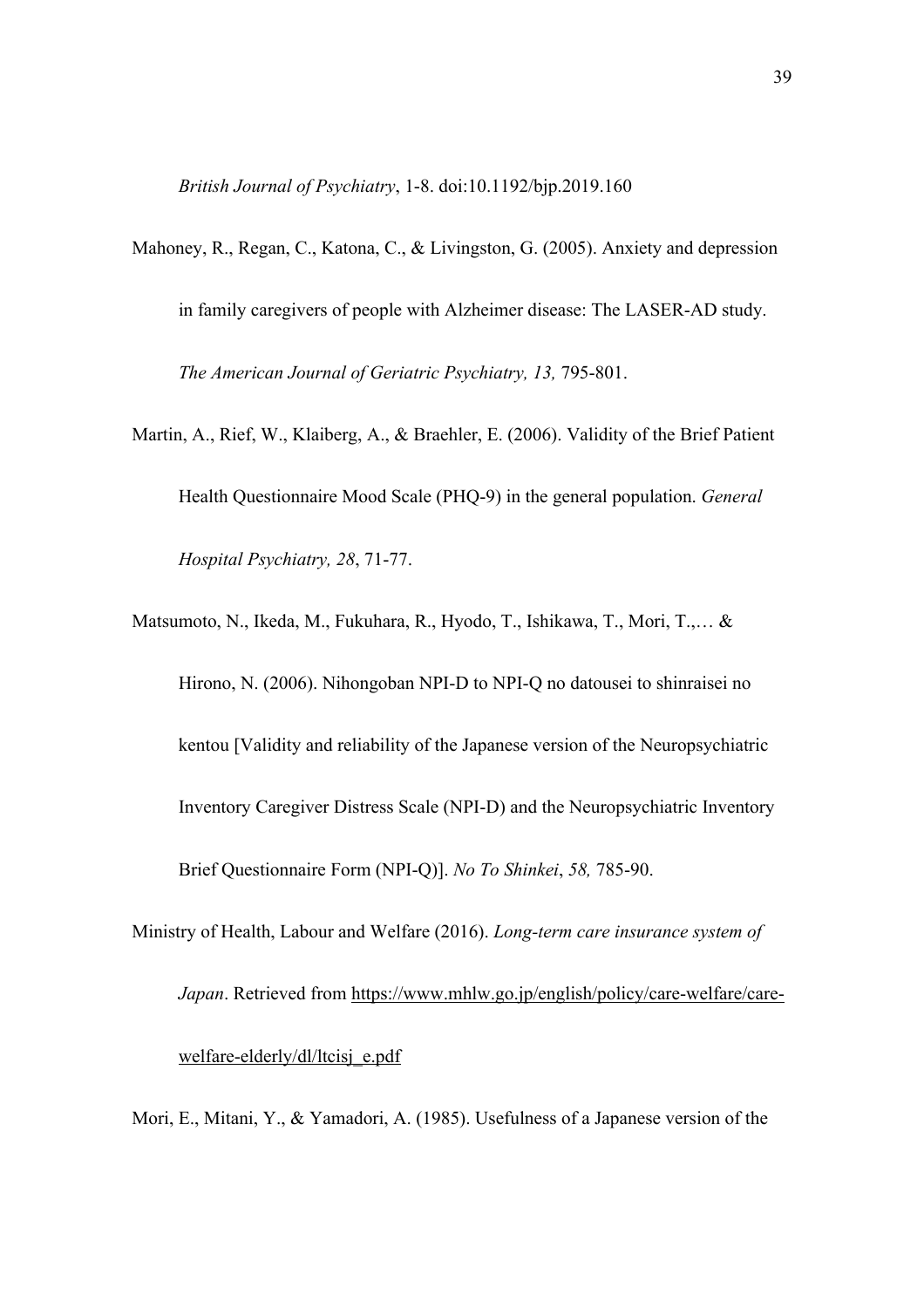Mini-Mental State Test in neurological patients. *Japanese Journal of* 

*Neuropsychology*, *1*, 82-90.

Muramatsu, K., Kamijima, K., Yoshida M., Otsubo T., Miyaoka, H., Muramatsu, Y., & Gejyo, F. (2007) The patient health questionnaire, Japanese version: Validity according to the mini-international neuropsychiatric interview-plus.

*Psychological Reports*, *101*, 952-960.

- Nandi, S. (2001). Quantifying dementia care in Japan: A discussion on the long-term care insurance. *Psychogeriatrics*, *1*, 100-107.
- Ninomiya, T., Kiyohara, Y., Ohara, T., & Yonemoto K. (2015). Nihon ni okeru ninchisho no koureisha jinko no shourai suikei ni kansuru kenkyu [Report of "A study on the future estimates of the elderly population of dementia in Japan"]*.* Retrieved from https://mhlw-

grants.niph.go.jp/niph/search/NIDD00.do?resrchNum=201405037A#selectHokok u

Patnode, C.D., Perdue, L.A., Rossom, R.C., Rushkin, M.C., Redmond, N., Thomas, R.G., & Lin, J.S. (2019). Screening for Cognitive Impairment in Older Adults: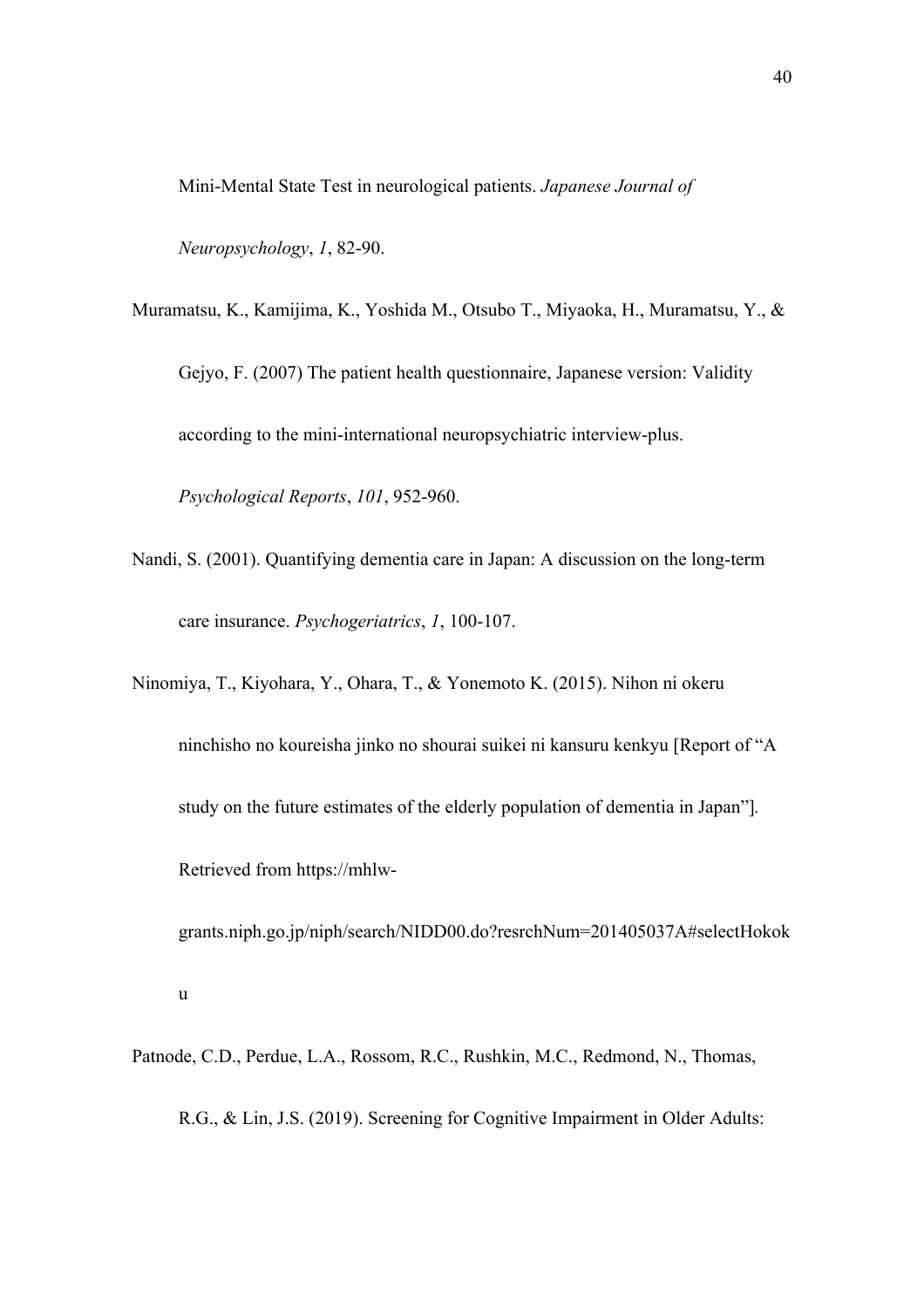An Evidence Update for the U.S. Preventive Services Task Force. US: AHRQ Publication. Retrieved from

https://www.uspreventiveservicestaskforce.org/Home/GetFile/1/17070/cognitiveimpairment-draft-evidence-review/pdf

- Pinquart, M., & Sörensen, S. (2003). Differences between caregivers and noncaregivers in psychological health and physical health: A meta-analysis. *Psychology and Aging*, *18,* 250-267.
- Prince, M. J., Wimo, A., Guerchet, M. M., Ali, G. -C., Wu, Y. -T., & Prina, M. (2015). *World Alzheimer report 2015 - The global impact of dementia: An analysis of prevalence, incidence, cost and trends.* London: Alzheimer's Disease International. Retrieved from https://www.alz.co.uk/research/world-report-2015
- Selwood, A., Johnston, K., Katona, C., Lyketsos, C., & Livingston, G. (2007). Systematic review of the effect of psychological interventions on family caregivers of people with dementia. *Journal of Affective Disorders*, *101*, 75-89.
- Sheehan, D. V., Lecrubier, Y., Sheehan, K. H., Amorim, P., Janavs, J., Weiller,

E.,…Dunbar, G. C. (1998). The Mini-International Neuropsychiatric Interview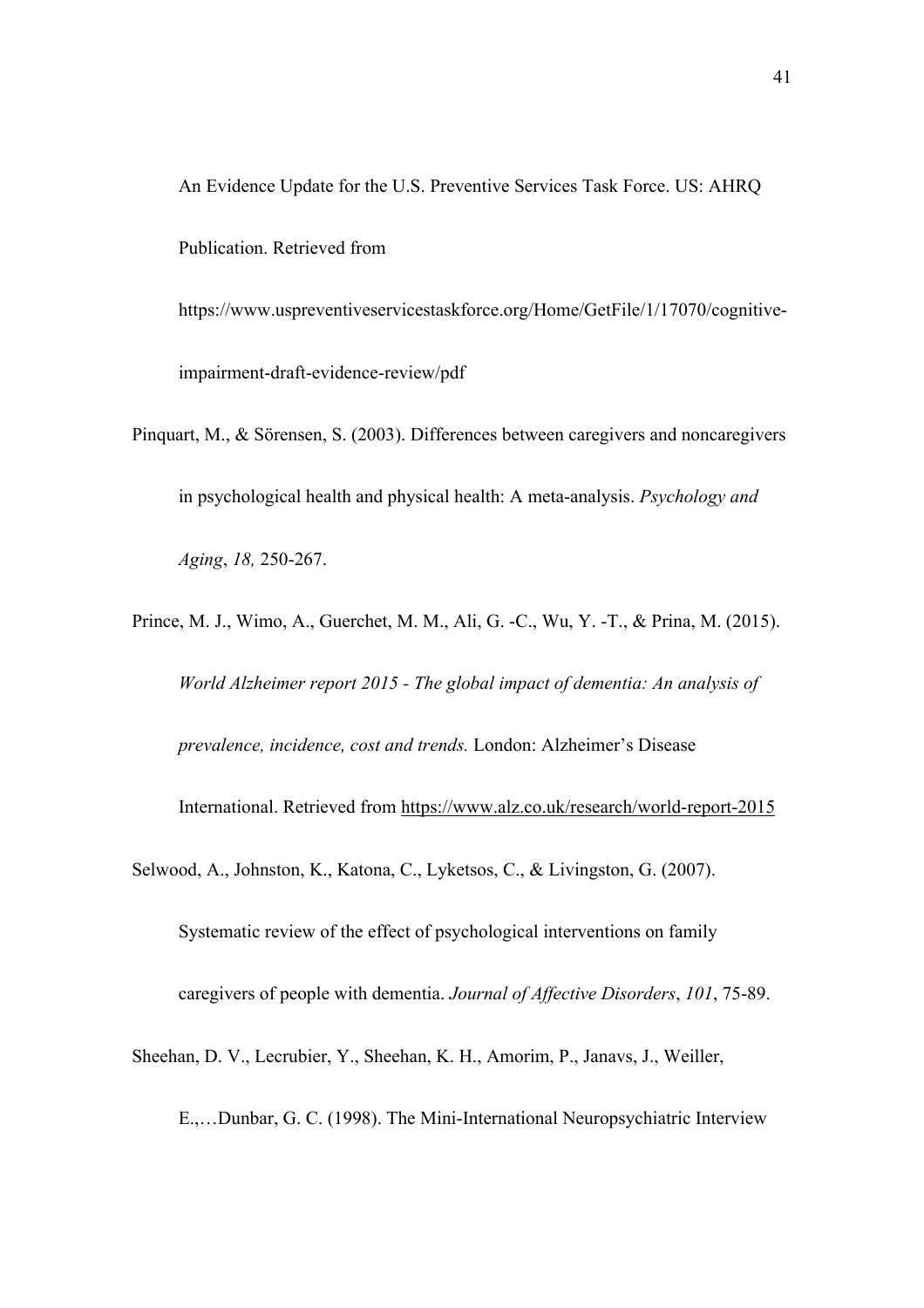(M.I.N.I.): The development and validation of a structured diagnostic psychiatric interview for DSM-IV and ICD-10. *The Journal of Clinical Psychiatry*, *59*, 22- 33.

- Spijker, A., Vernooij-Dassen, M., Vasse, E., Adang, E., Wollersheim, H., Grol, R., & Verhey, F. (2008). Effectiveness of nonpharmacological interventions in delaying the institutionalization of patients with dementia: A meta-analysis. *Journal of the American Geriatrics Society*, *56*, 1116-1128.
- Spitzer, R. L., Kroenke, K., & Williams, J. B. W. (1999). Validation and utility of a self-report version of PRIME-MD: The PHQ primary care study. *JAMA, 282*, 1737-44.
- Tachimori, H., & Ito, H. (1999). Nihongoban Client Satisfaction Questionnaire 8 koumokuban no shinraisei oyobi datousei no kentou. [Reliability and validity of The Japanese version of Client Satisfaction Questionnaire]. *Seishin Igaku, 41,* 711-717.
- Takai, M., Takahashi, M., Iwamitsu, Y., Ando-Tanabe, N., Okazaki, S., Nakajima, K., Oishi, S., & Miyaoka, H. (2009). The experience of burnout among home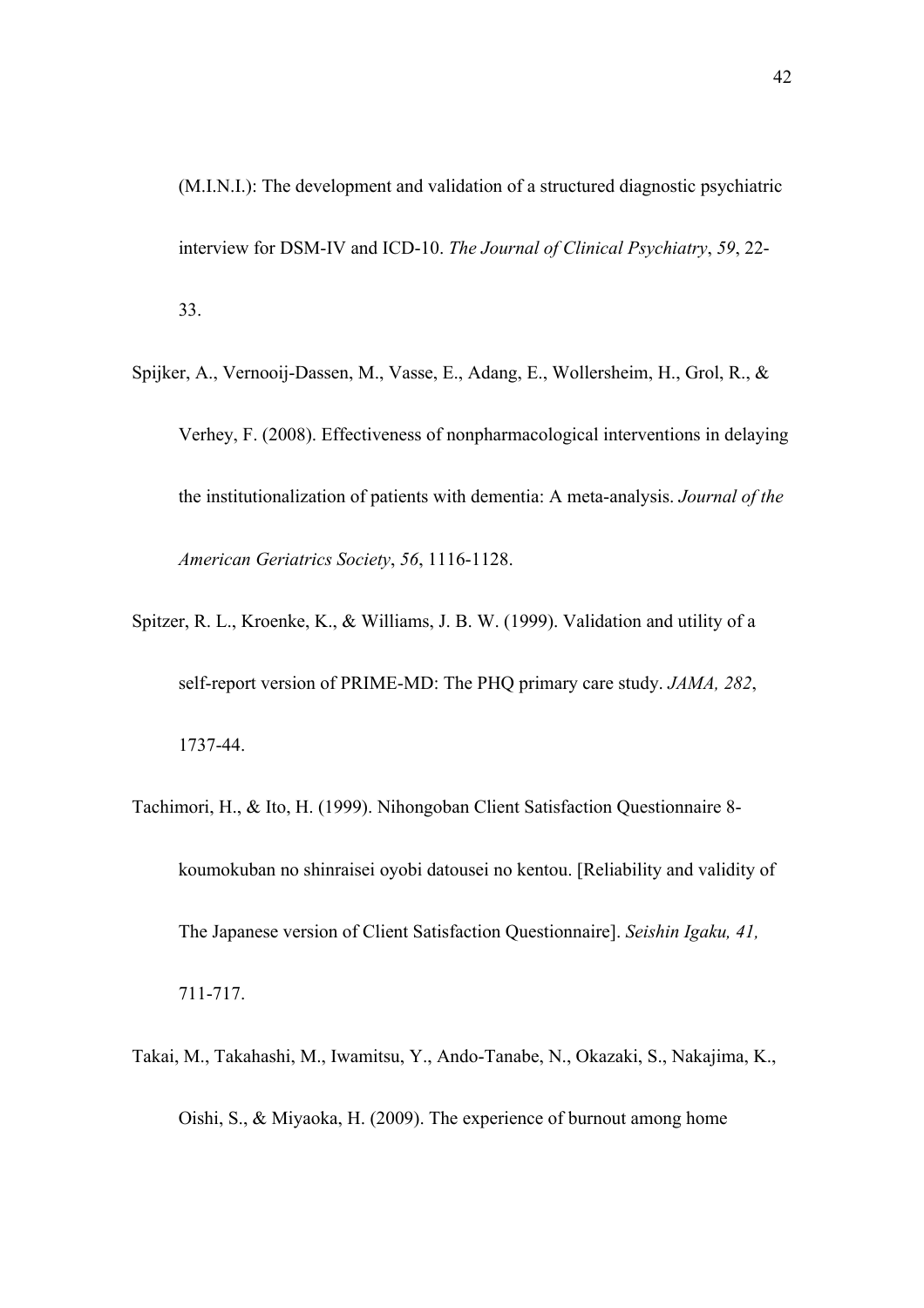caregivers of patients with dementia: Relations to depression and quality of life. *Archives of Gerontology and Geriatrics*, *49*, e1-e5.

World Medical Association. (2013). *Declaration of Helsinki - Ethical principles for medical research involving human subjects*. Retrieved from http://dl.med.or.jp/dlmed/wma/helsinki2013e.pdf

- Zarit, S. H., Reever, K. E., & Bach-Peterson, J. (1980). Relatives of the impaired elderly: Correlates of feelings of burden. *The Gerontologist*, *20,* 649-655.
- Zarit, S. H., & Zarit, J. M. (1990). *The Memory and Behavior Problems Checklist and the Burden Interview*. University Park, PA: The Gerontology Center.

Zigmond, A. S., & Snaith, R. P. (1983). The Hospital Anxiety and Depression

Scale. *Acta Psychiatrica Scandinavica*, *67,* 361-370.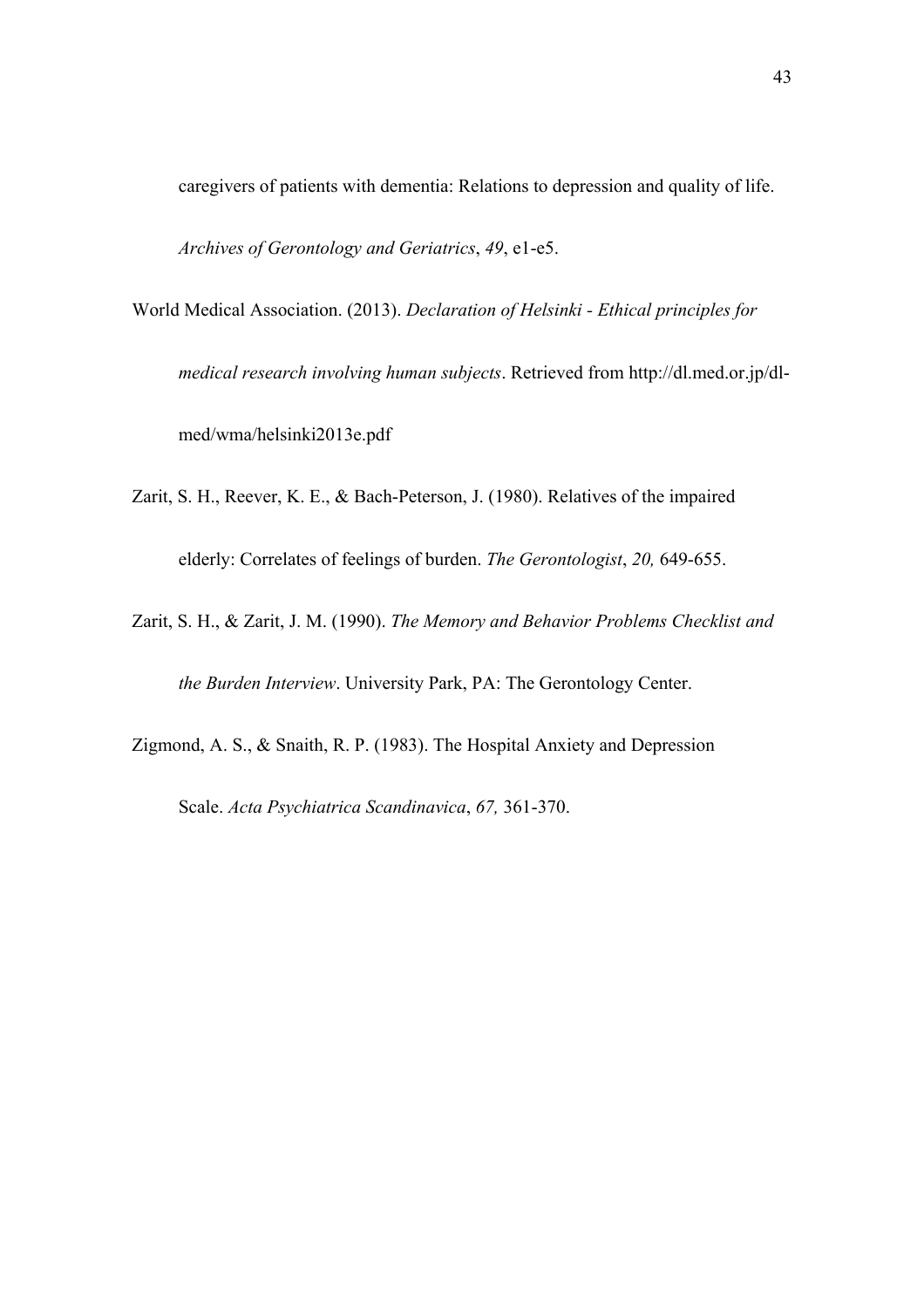## **Figure Caption**

Figure 1. The flow of participants through the study

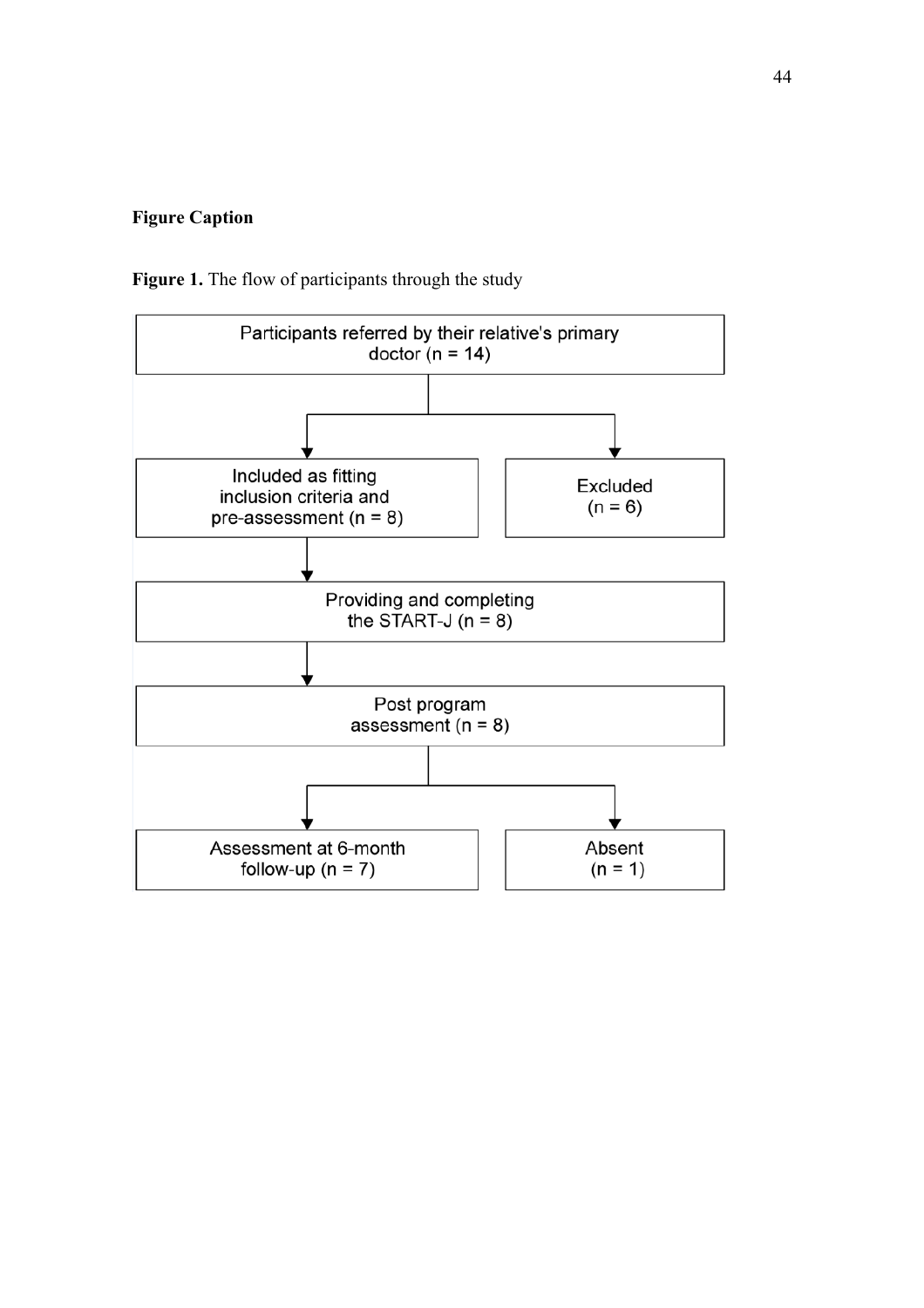# **Tables**

| Title                                                          | Content                                                       | <b>Relaxation Training</b>           |  |
|----------------------------------------------------------------|---------------------------------------------------------------|--------------------------------------|--|
| Session 1: Stress and Well-Being                               | Psychoeducation and<br>setting a goal.                        | Signal Breath                        |  |
| Session 2: Reasons for Behavior                                | Introduction to the "trigger-<br>behavior-reaction chain."    | <b>Focused Breathing</b>             |  |
| Session 3: Making a Behavior Plan                              | How to manage the<br>relative's problem<br>behaviors.         | Physical Grounding                   |  |
| Session 4: Behavior Strategies and<br>Unhelpful Thoughts       | Reviewing session 3 and<br>identifying unhelpful<br>thoughts. | Guided Imagery-<br>Meadow and Stream |  |
| Session 5: Communication Styles                                | How to be assertive and<br>express oneself effectively.       | Meditation                           |  |
| Session 6: Planning for the Future*                            | Providing information<br>about care planning.                 | Guided Imagery-<br>Ocean Escape      |  |
| Session 7: Introduction to Pleasant<br>Events and Your<br>Mood | Making a plan of pleasant<br>activities for caregivers.       | Stretching                           |  |
| Session 8: Using Your Skills in the<br>Future                  | Reviewing all the sessions.                                   | Guided Imagery -<br>Mountain Cabin   |  |

## Table 1. Framework of START

\* We revised session 6 because of the differences between the UK and Japanese healthcare systems.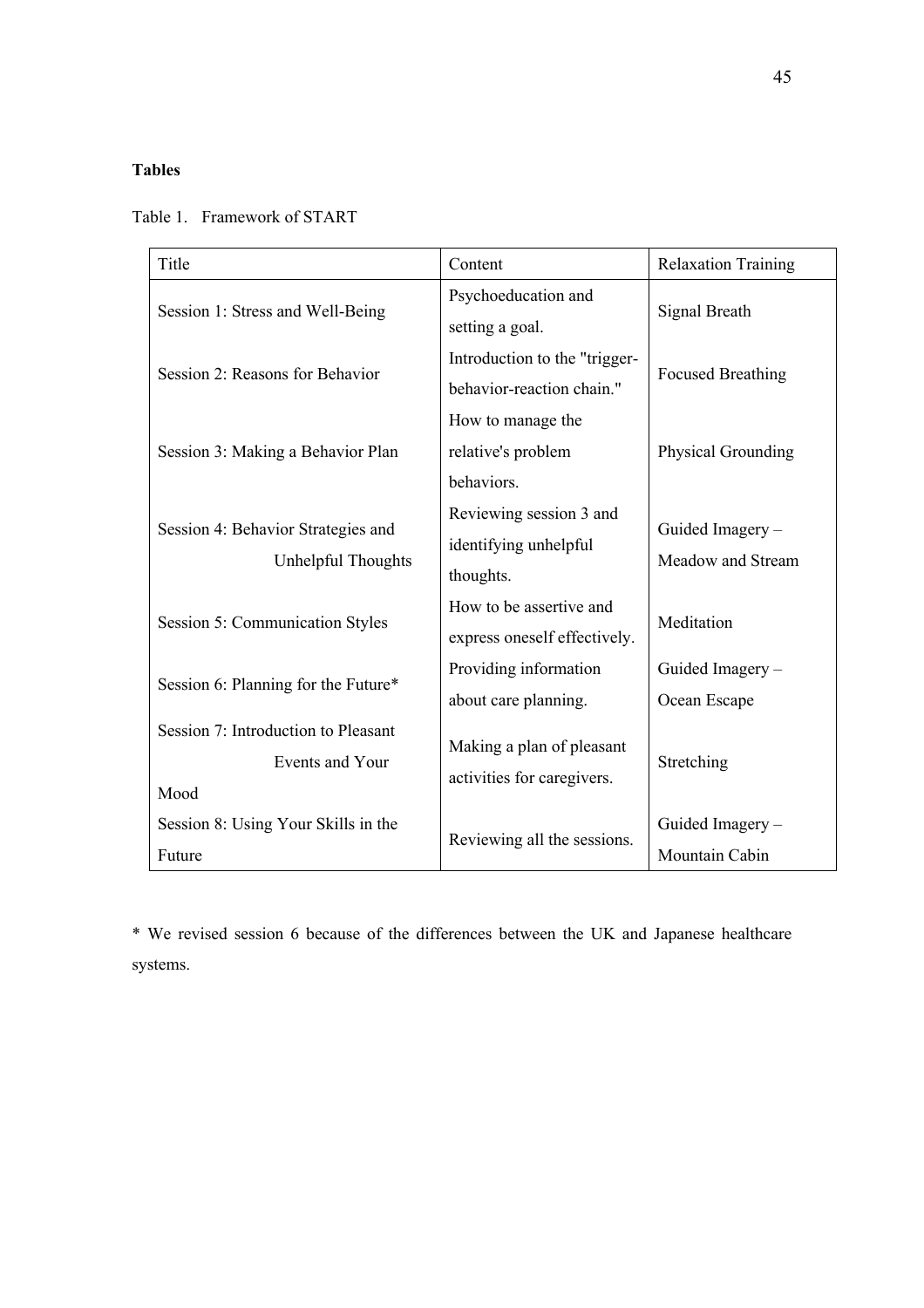| Characteristic                                         | Value       |
|--------------------------------------------------------|-------------|
| Age (years), mean (SD)                                 | 62.3(7.6)   |
| Range                                                  | $52 - 71$   |
| Gender                                                 |             |
| Female, $N$ (%)                                        | 8 (100)     |
| Duration of education (years), mean (SD)               | 12.9(1.5)   |
| Relationship with relative requiring caregiving        |             |
| Wife, $N$ $(\%)$                                       | 4(50)       |
| Daughter, $N$ (%)                                      | 4(50)       |
| <b>Employment</b> status                               |             |
| Employed, $N$ (%)                                      | 5(63)       |
| Unemployed or retired, $N$ (%)                         | 3(38)       |
| Marital status                                         |             |
| Married, N (%)                                         | 7(88)       |
| Divorced, $N$ (%)                                      | 1(13)       |
| Relative's diagnosis, $N$ (%)                          |             |
| Mild cognitive impairment, N (%)                       | 2(25)       |
| Alzheimer's disease, N (%)                             | 6(75)       |
| Relative's age (years), mean (SD)                      | 76.5(9.2)   |
| Range (years)                                          | 65-94       |
| Living arrangements                                    |             |
| Living together, $N$ (%)                               | 6(75)       |
| Separation: care home, N (%)                           | 2(25)       |
| Time needed for caregiving (hours per week), mean (SD) | 37.0 (31.0) |
| Range (hours)                                          | $10 - 84$   |
| Presence or absence of helpmate for caregiving         |             |
| Child, $N$ $(\%)$                                      | 1(13)       |
| Parent, $N$ (%)                                        | 1(13)       |

Table 2. Study participants' demographic data (n=8)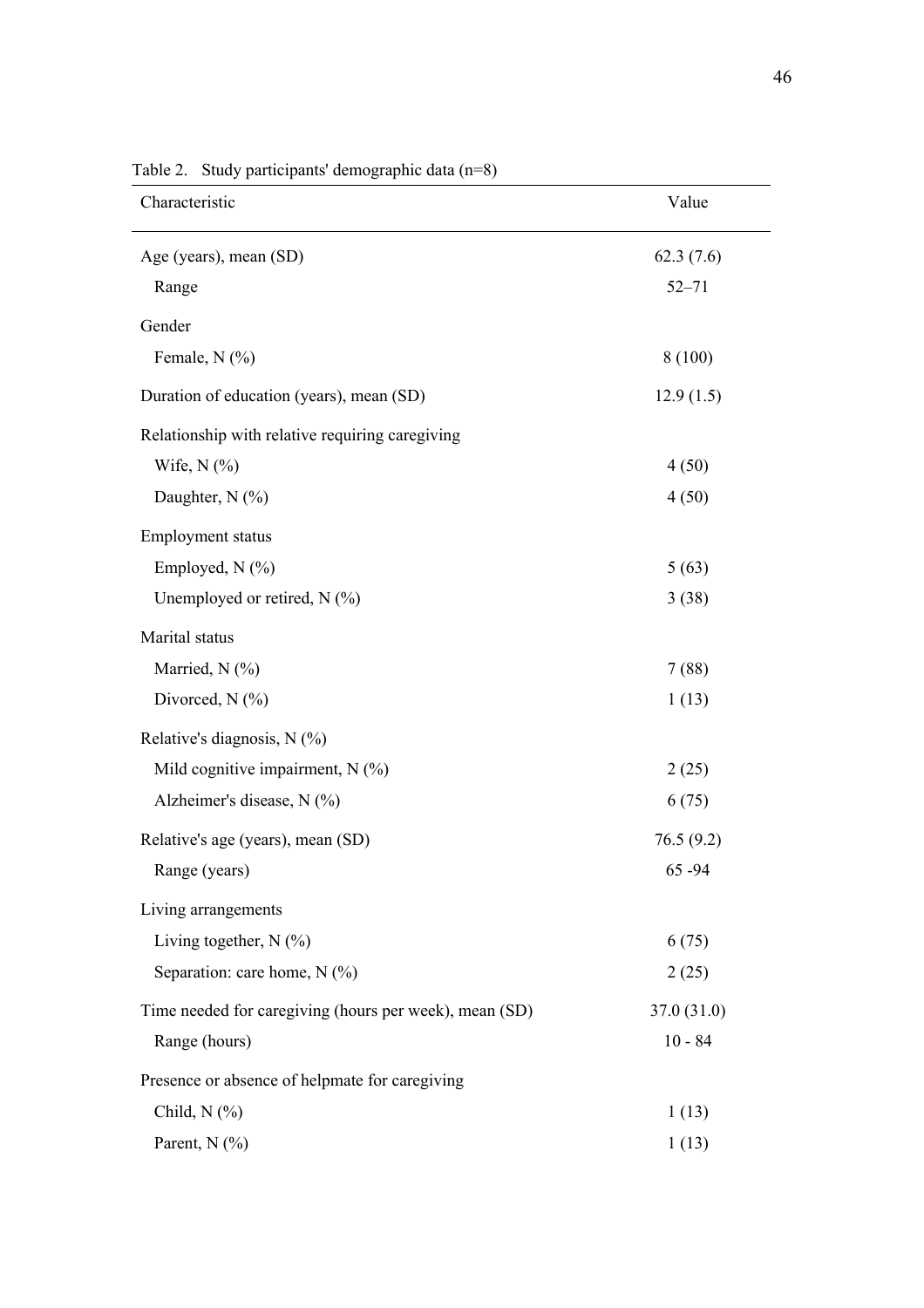| Aunt, $N$ $(\%)$   | 1(13)  |
|--------------------|--------|
| Nobody, $N$ $(\%)$ | 5(63)  |
| Total              | 8(100) |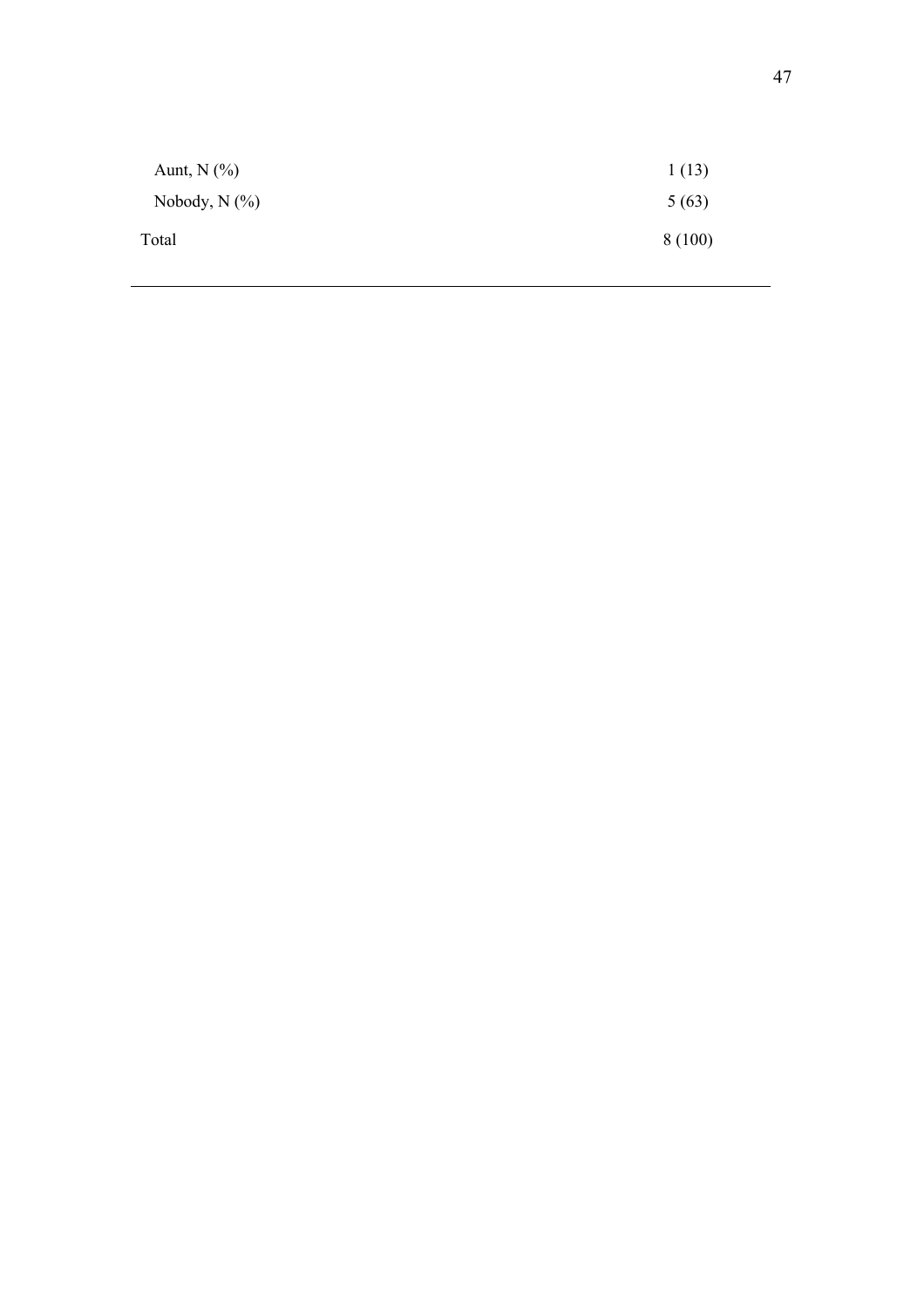|        |                                                                                                            | $M (\pm SD)$ |                                         |  |  |  |
|--------|------------------------------------------------------------------------------------------------------------|--------------|-----------------------------------------|--|--|--|
|        | Summarized CSQ-8 item                                                                                      |              | $(n = 8)$                               |  |  |  |
| 1      | The quality of service received                                                                            |              | 3.88<br>$\pm$ 0.35                      |  |  |  |
| 2      | Getting the kind of service wanted                                                                         |              | 3.88<br>士<br>0.35                       |  |  |  |
| 3      | The extent to which this service met needs                                                                 |              | 3.88<br>0.35<br>$\pm$                   |  |  |  |
| 4      | Recommending this service to a friend                                                                      |              | 3.88<br>$\pm$ 0.35                      |  |  |  |
| 5<br>6 | Satisfaction with the amount of help received<br>The service received helped to deal with problems         |              | 4.00<br>0.00<br>士<br>3.25<br>$\pm$ 0.46 |  |  |  |
| 7<br>8 | Overall satisfaction with the service received<br>Wants to come back for this service if need to seek help |              | 3.63<br>0.52<br>士<br>3.88<br>$\pm$ 0.35 |  |  |  |
|        |                                                                                                            | total score  | 30.25<br>2.25<br>$+$                    |  |  |  |

Table 3. Mean scores and standard deviations on the summarized Client Satisfaction Questionnaire-8

M: Mean Scores; SD: Standard Deviation